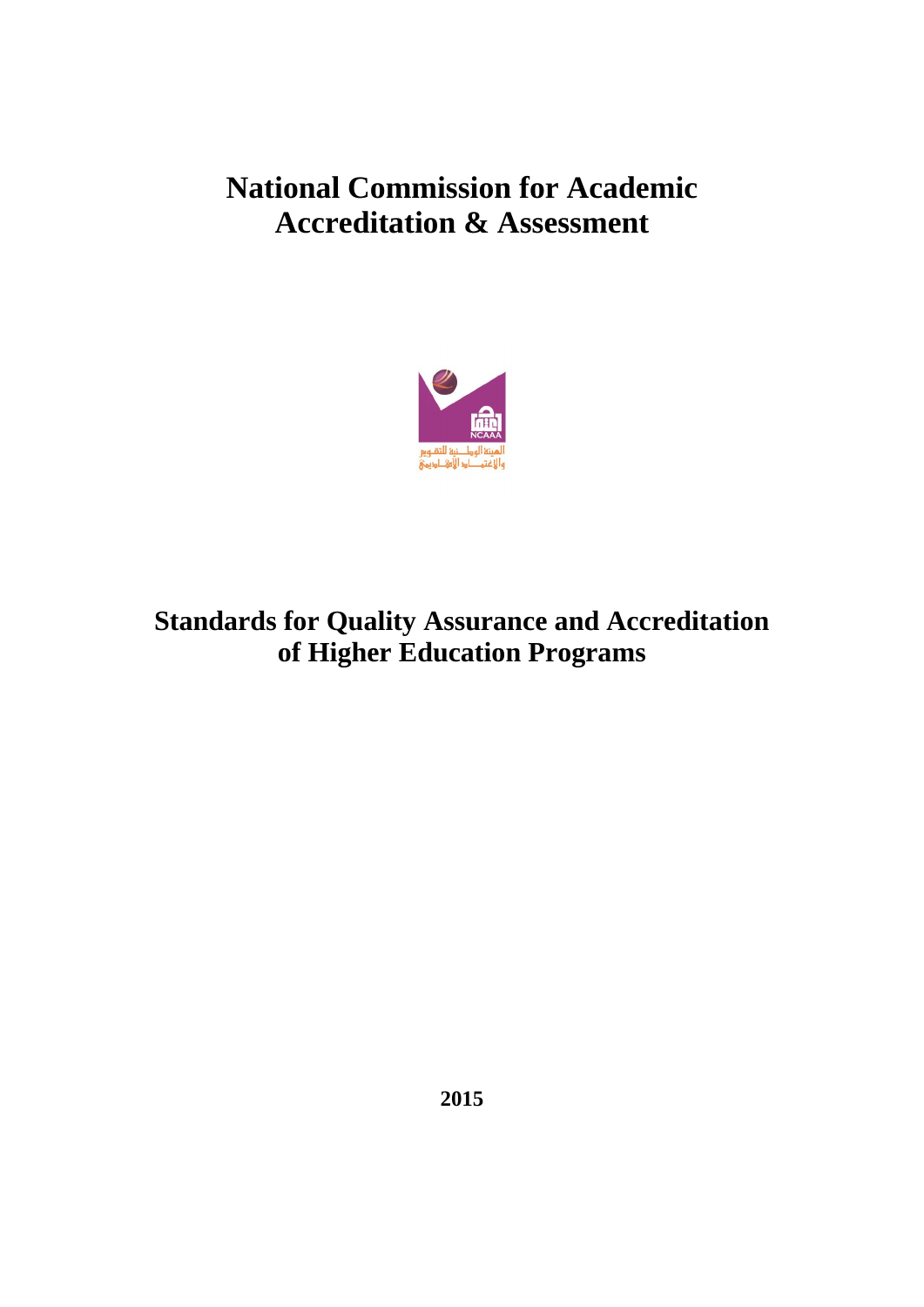

## **Standards for Quality Assurance and Accreditation of Higher Education Programs**

## **Introduction**

The National Commission for Academic Accreditation & Assessment has been established by the Higher Council of Education in Saudi Arabia with responsibility to establish standards and accredit institutions and programs in post secondary education.

The system for quality assurance and accreditation is designed to support continuing quality improvement and to publicly recognize programs and institutions that meet required quality standards. The objective is to ensure good international standards in all post secondary institutions and in all programs offered in Saudi Arabia.

Students, employers, parents and members of the community should be able to have complete confidence that what has been learned by students, the research conducted, and the services provided are equivalent to good international practice. Accreditation of a program will give public recognition that these standards have been achieved. Saudi Arabian qualifications should be accepted without question anywhere in the world.

This document deals with standards for higher education programs. The standards apply to programs in all public and private universities and colleges, including those responsible to the Ministry of Higher Education and to any established or regulated by other ministries or agencies. The only exception is for military education which is administered under different arrangements.

There is considerable variation in the amount of experience that higher education institutions have had with quality assurance processes and the system of higher education is expanding rapidly. In recognition of this the system for accreditation will be introduced progressively over a transition period of several years. During this time programs may be considered for accreditation in institutions that are well advanced with the introduction of quality assurance systems, and others will be evaluated and accredited as their internal quality assurance systems are put in place.

The National Commission for Academic Accreditation & Assessment in Saudi Arabia has developed a set of standards for quality assurance and accreditation of higher education institutions and programs in eleven general areas of activity.

- **1. Mission Goals and Objectives**
- **2. Program Administration**
- **3. Management of Program Quality Assurance**
- **4. Learning and Teaching**
- **5. Student Administration and Support Services**
- **6. Learning Resources**
- **7. Facilities and Equipment**
- **8. Financial Planning and Management**
- **9. Employment Processes**
- **10. Research**
- **11. Relationships With the Community**

These standards are based on what is generally considered good practice in higher education throughout the world and adapted to meet the particular circumstances of higher education in the Kingdom of Saudi Arabia.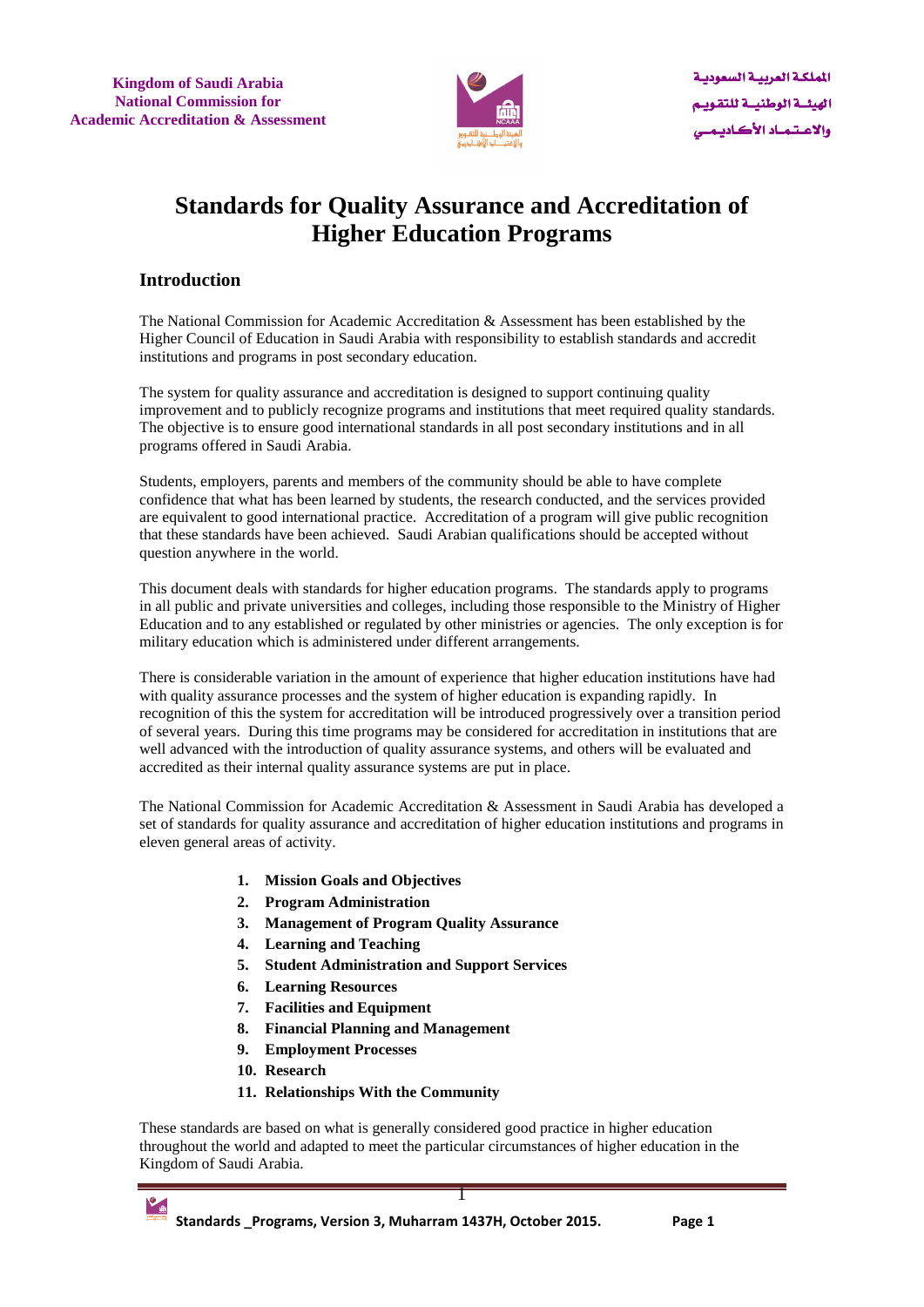

The standards are described with several levels of detail. First, there are general descriptions for each of the eleven major areas of activity. Second, these are broken down into sub-standards dealing with requirements within each of the major areas. Third, within each of those sub-standards there are a number of good practices that are carried out in good quality institutions. To evaluate performance in relation to the standards, a college or department offering the program should investigate whether these good practices are carried out and how well this is done. A set of self evaluation scales has been prepared to assist in this process. (*Self Evaluation Scales for Higher Education Programs*) In that document the groups carrying out the evaluation of the program are asked whether the particular practices are followed, and to rate the quality of these practices in the program on a five point rating scale. Their judgments of quality MUST be based to the greatest possible extent on appropriate evidence including at least some comparisons with other comparable programs in their own and other institutions on important items. The development of internal systems to provide that evidence is an essential requirement for an institution's quality assurance system. Unless adequate sources of evidence are available in an institution a program cannot be considered for accreditation.

To be granted accreditation it is necessary for evidence of good quality performance to be provided in relation to all the eleven general standards and with all of the subsections of those standards. There is one exception. A higher education college or university is expected to meet the standards for research (though the expectations for research are considerably higher for a university). However a community college offering only the first two years of higher education is not required to meet the research standards. It is not expected that a program will achieve a high rating for every "good practice" described within the sub-sections of the standards. They are not a simple check list, and are not equal in importance. Their importance will vary according to the mission and objectives of the program and the institution within which it is offered, and its stage of development. However it is desirable that all are met and some are essential. In the initial stages of the introduction of the quality assurance and accreditation system the Commission will indicate a number of items to which special attention will be given. The judgment about whether accreditation should be granted will be an overall assessment by an experienced peer review panel taking account of the mission, objectives and stage of development of the institution and the program and the priorities identified by the Commission.

A description of the eleven general standards as they apply to programs offered through distance education is provided in this document together with some comments on possible performance indicators and kinds of evidence that could be considered in determining quality of performance in relation to those standards. Further guidance on the use of the standards for monitoring performance and preparations for accreditation is given in *Handbook for Quality Assurance and Accreditation in Saudi Arabia* prepared by the Commission.

#### **Relationships Between Standards for Institutions and Standards for Programs**

General standards have been developed for higher education institutions and programs. They cover the same general areas of activity but there are some differences that reflect a total institutional overview on the one hand and the perspective of just one specific program on the other. In addition, some general institutional functions are not considered in a program evaluation.

Activities relating to the standards fall into three categories.

- Those that are institutional and have no impact or only very indirect impact on programs. Examples include the management of extra curricular activities or the attractiveness of buildings and grounds. These are not considered in looking at the application of the standards to programs.
- Those that are general institutional activities with a major impact on programs. Examples would be the provision of learning resources through a library or the processes for employment and promotion of teaching staff. These should be considered in evaluating a program as they impact on the program concerned. For example whether the library provides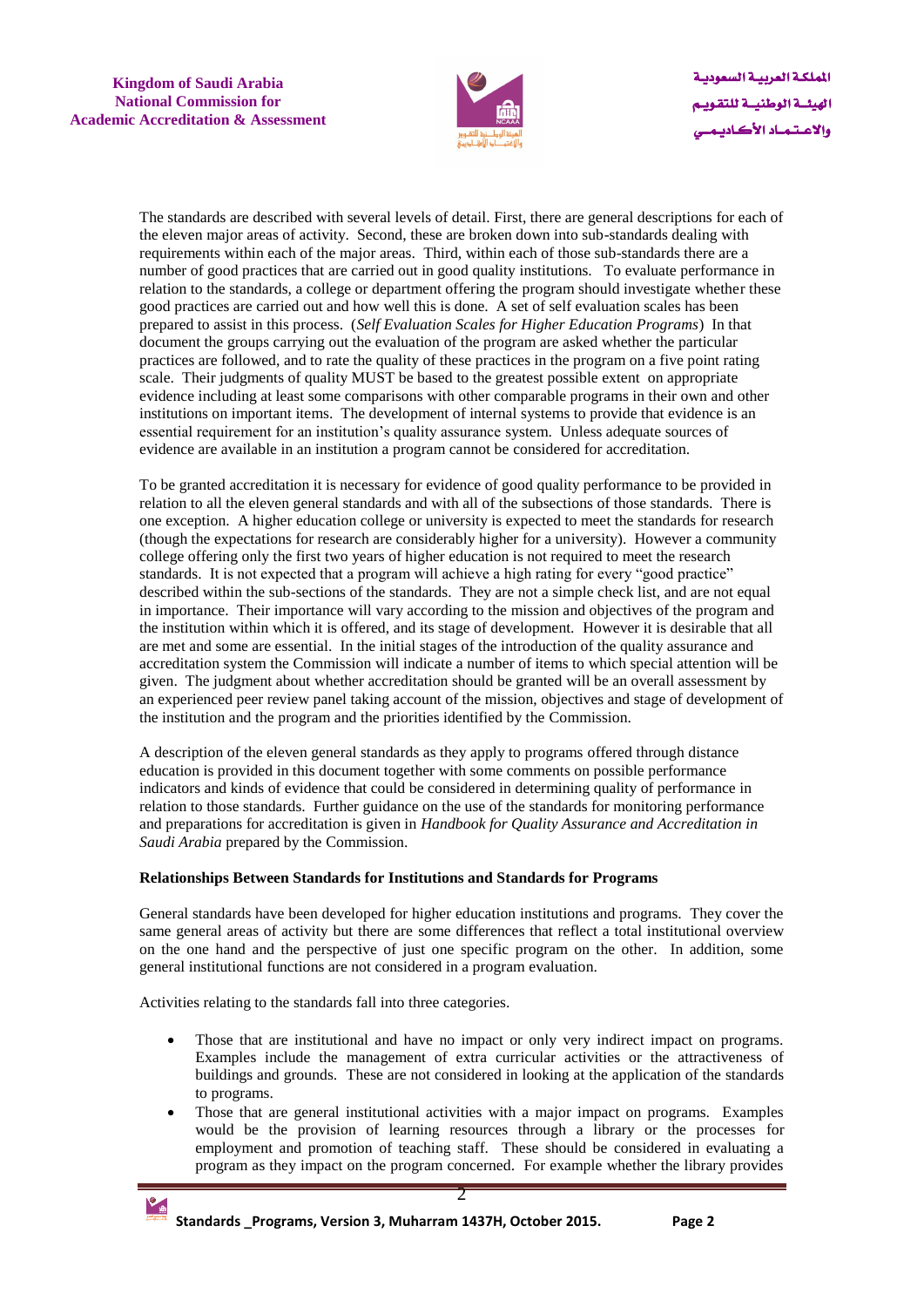

the services needed for the particular program being considered, or whether appropriately qualified and experienced faculty and staff are available to teach in the program. The quality of a program is affected by these things regardless of who is responsible for administering them. Evaluation of these functions in an institutional evaluation would be broader and consider the quality of management and services provided for the institution as a whole and how effectively they support all programs throughout the institution.

 Those that relate directly to the planning and delivery of programs. Examples would be the appropriateness of intended learning outcomes for students and the quality of teaching in the program. For an institutional evaluation these things should be looked at within all programs, and then a judgment made about strengths and weaknesses in the institution's programs as a whole. This would normally be done by getting a profile of performance at the level of departments or colleges, and then preparing a report identifying similarities and differences and overall performance for programs in general.

In this document a selection has been made of the things that should be considered in relation to evaluation of programs. They include the matters described in the second and third categories above.

#### **Special Requirements for Particular Fields of Study**

These standards are expressed in general terms and apply to all programs in higher education. In addition it is necessary for programs to meet any special requirements that apply to specific fields of study. This is particularly relevant to professional programs that must prepare students to practice as skilled professionals in their chosen field. For example, a program in medicine must develop all the knowledge and skill required of a medical practitioner, and a program in civil engineering must develop the abilities required of a civil engineer.

The general standards include a requirement that plans for a program be developed after considering relevant academic and professional advice. Consequently for a judgment to be made about the accreditation of individual programs it is also necessary to consider any special requirements that are applicable to particular fields of study.

This can include consideration of what is done at other good institutions offering similar programs or advice from senior staff at such institutions. For a professional program it should also include consultations with experienced professionals in the field of activity familiar with any special requirements for working in the Kingdom of Saudi Arabia. Specific field of study requirements are being developed by the Commission but are not yet available. However an important additional source of advice is the standards set out by relevant international specialist accreditors in a number of different professional fields.

#### **Notes on What Constitutes a Program**

A program is regarded as an integrated package of courses and activities in an academic or professional field leading to a qualification. However organizational arrangements in institutions differ and there are sometimes questions about what should be considered as a program.

A program includes all of the courses a student is required to take, including courses that are required by an institution or a college as well as those required by a department, and including any general education courses as well as those in a professional or academic field. It includes courses that may be offered as service courses by another department or college.

A program offered on both men's and women's campuses is a single program and should be evaluated as such. However since there may be significant differences in facilities, resources, experience of faculty, employment of graduates or other matters evidence should be obtained about what happens on each campus and any differences noted and considered in planning what should be done in response. Program reports should show both the evaluations for each campus and a combined result.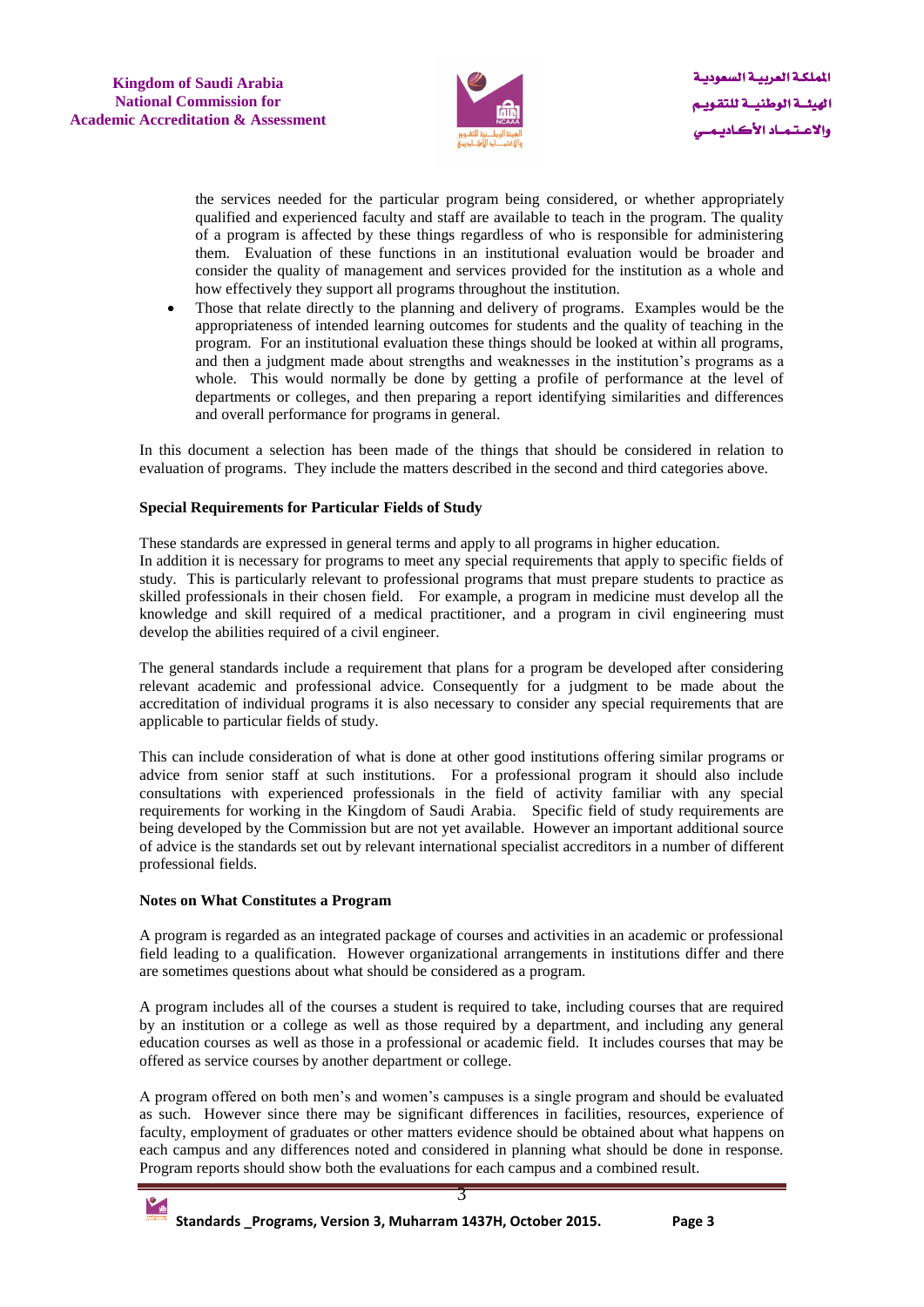

A program offered on a remote as well as on an institution's main campus should be dealt with in the same way, that is, information should be obtained about the program in each location and then combined in a single report that identifies any significant variations.

The same principle applies to a program offered either on-campus or through distance education. That is, information should be collected for programs in each mode of delivery, and reported in a way that shows clearly any differences found. There are also a number of additional matters that relate to distance education and the distance education portion of the program must be considered using the standards for distance education that have been developed by the Commission.

If a program on a remote campus or one offered by distance education is specifically designed as a different program from one on an institution's main campus or is offered through distance education processes an institution may request that it be treated as a different program and evaluated separately for accreditation. The Commission may agree to this being done, but will normally require that the academic award granted have a different title, and that all elements of the program have been formally considered and approved by the institutions senior academic committee as a separate program. If this requirement is met and the Commission agrees to consider it as a separate program it will require that all the processes for preparation and review be carried out separately and the decision on accreditation will make clear which program they apply to. In this situation any misrepresentation that a nonaccredited program of this sort has been accredited will be regarded as a serious offence.

A program may have an early exit point, for example it may be possible for students to complete two years of study and receive a diploma or to continue for several more years and complete a bachelor degree. If this is done it is essential that the diploma be planned so that it provides a complete and useful qualification in its own right. For example it might include significantly more practical and applied work in the field than students would normally undertake in the first two years of a bachelor degree program. It is not acceptable for such an award to be granted simply because students fail or drop out after the early parts of a longer program.

The distinction between what is regarded as a single program or a cluster of related programs is difficult to define and may be best explained through examples.

A bachelors degree program to prepare a student as a civil engineer would be regarded as a different program from one to prepare a mechanical engineer, even though there may be some courses that are common to both. Similarly, if a student had completed the bachelors degree program and wished to take a post graduate program leading to a masters degree or a doctorate in the same general field, that would be regarded as a separate program. The test in these examples relates to there being a qualification that is regarded as being complete in itself, and in the case of a professional program, qualifying the person who has taken the program for professional practice in the field. The distinction does not necessarily relate to organization of an institution or college into departments. In the particular example given it is likely that a civil engineering department would offer both the undergraduate and the postgraduate programs. It would also be possible if an institution wished to organize itself in that way for a single department to offer programs in both civil and mechanical engineering.

The title of an academic award is not necessarily a useful guide to what should be regarded as a program. For example general titles such as Bachelor of Arts, or Business, or Science, could include many different programs. In an Arts degree there could be programs in history and or social sciences, in psychology, in social work, or many others. A Business degree could include separate programs for accountants, for economists, or for management and administration, and these would be different programs leading to quite different occupational skills.

7

**Standards \_Programs, Version 3, Muharram 1437H, October 2015. Page 4**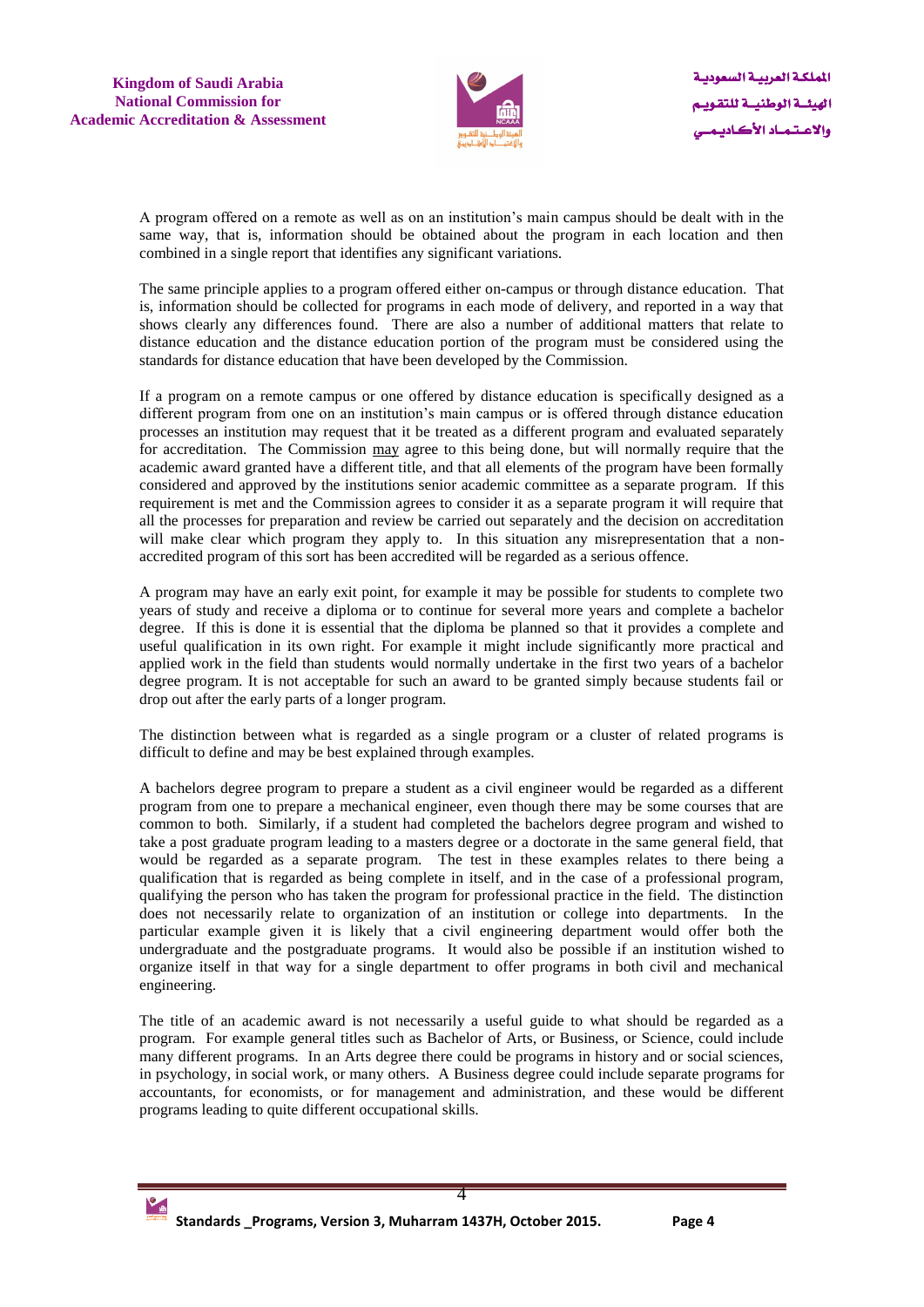

The programs that have been used in these examples are separate entities, and will be accredited as such. However this does not prevent groups of related programs being considered together by an external review team in the accreditation process provided it is possible for external review panels to include the necessary expertise. A panel might consider an undergraduate and a post graduate program in the same field at the same time. However the institution's self study and the reports of the review panel will deal separately with each program and it would be possible for one such program to be accredited and not the other.

Guidance on the planning and review of new and existing programs to meet these requirements is provided in Chapter 2 of Part 2 of the Handbook for Quality Assurance and Accreditation in Saudi Arabia.

#### **Evidence of Performance**

Judgments about quality based on general impressions could be accurate, but they could also be badly distorted for a number of reasons. Consequently general opinions without supporting evidence cannot be relied on in making assessments of quality in relation to specified standards. Because of this it is necessary to consider appropriate forms of evidence whenever a judgment is made about quality of performance in relation to standards.

What is appropriate evidence will vary widely for different things that are evaluated and an important element in any quality assessment is to decide on what kind of evidence is appropriate for the matter being considered.

In many cases several different forms of evidence should be considered to make a reliable judgment, and the evidence will need to be interpreted. For example high average grades in a course could mean that students have achieved very high standards because of excellent teaching. Alternatively they could mean that standards are low and grades have been inflated. To draw valid conclusions it would be necessary to check that tests were sufficiently rigorous and that criteria for allocating grades were appropriate and fairly administered.

Interpretations of evidence can also be unreliable, and to guard against this it is recommended that groups that undertake evaluations in relation to the standards include some people who have been involved in the activity concerned, some who are the recipients of the service provided (eg students, or members of other departments for which service courses are provided) and also some who are familiar with that kind of program, but are not directly involved. As a further safeguard it is recommended that the final judgments be reviewed by someone who has not been involved in the initial evaluation as a check on whether the interpretations seem reasonable in the light of the evidence provided.

#### **Performance Indicators**

A wide range of kinds of evidence can be considered. However as part of the evidence to be used decisions should be made about some specific items of information that can be expressed in quantitative terms and used as performance indicators. These should be identified in advance as part of planning processes. For example when major goals or objectives are established specific indicators should be specified so achievement of those goals and objectives can be monitored on a continuing basis. It is also important for an institution to identify some key performance indicators that will be used consistently by departments and colleges throughout the institution to monitor their own performance, provide for comparisons of performance between departments and colleges, and permit university committees and senior administrators to monitor the quality of programs throughout the institution on a continuing basis. Data on these indicators should be collected in standard form and retained within the department and also in a central data base so there can be comparisons within the institution and over time. An evaluation of the effectiveness of these processes will consider whether appropriate indicators have been identified, whether the data is consistently collected and recorded, and whether the information is used in monitoring and analysing quality of performance.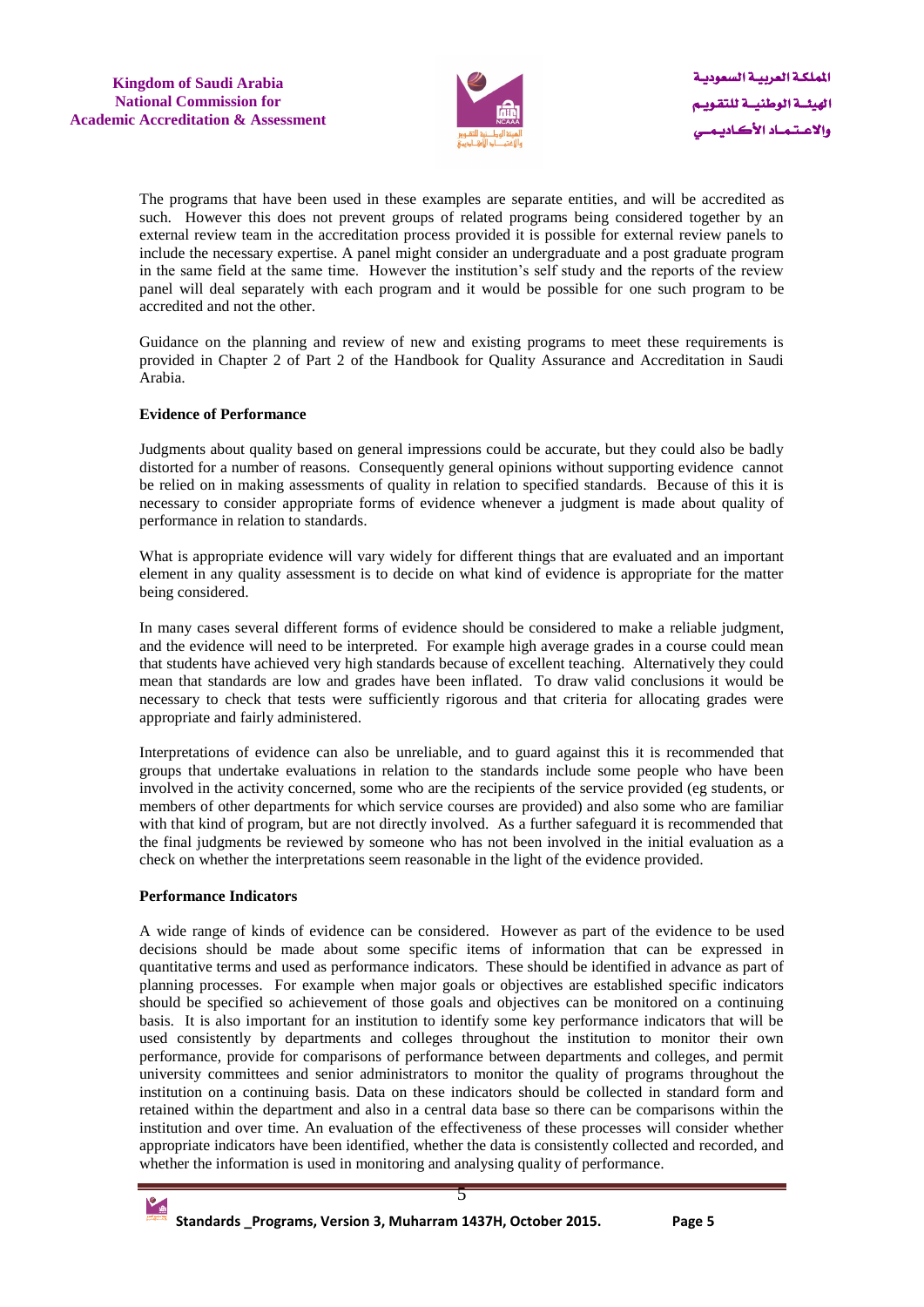

While it is the responsibility of every program to monitor and plan for improvement in relation to its own mission and objectives the Commission has also identified certain key performance indicators on which information should be provided by all institutions. This requirement has several important objectives. It provides a common set of statistical data that can be used by programs for comparisons of performance within their institution and benchmarking with other programs within the country. (The Commission will publish information for groups of similar institutions, but individual institutional and program data will be confidential to each institution) It assists the Commission and other relevant Ministries and organizations in monitoring the quality of performance of the system of higher education as a whole, and it provides a sample of important information about institutions and programs that makes it possible for the Commission to maintain accreditation of institutions and programs in the interval between major external reviews.

These indicators established by the Commission should be used by institutions and departments administering programs as part of their quality assurance processes, but they are also encouraged to add additional indicators which they select for themselves that relate to their own mission and objectives and their priorities for improvement.

#### **Good Practices Relevant to More than One Standard**

Within each standard and sub-standard a number of statements are made about things that should be done if the standard (or sub-standard) is being met. Many of these statements appear in several different places. This should not be regarded as unnecessary duplication, but rather as a result of the fact that a number of practices are relevant to more than one standard. For example, an expectation that teaching staff be involved on a continuing basis with scholarly activities that ensure they remain up to date is relevant to Qualifications and Experience of Teaching Staff (Standard 4.8) and also to Personal and Career Development (Standard 9.3), and an expectation that standards of learning outcomes should be checked against the National Qualifications Framework and standards at other comparable institutions is relevant to the standard for Management of Quality Assurance and Improvement (Standard 3) and also to the sub-standards for Student Learning Outcomes (Standard 4.1) and Student Assessment (Standard 4.4).

#### **Standards for Distance Education Programs**

This document has been prepared for programs through conventional and largely campus-based instruction. For programs through distance education methodology there are some different expectations that relate to that mode of teaching. The standards for distance education or dual mode or blended instruction (a combination of conventional and distance education) standards are set out in separate publications available from the Commission.

#### **Self Evaluation Scales**

High quality standards can only be achieved by action planned and undertaken within the institutions offering educational programs. In keeping with this the approach to quality assurance and accreditation of institutions in the Kingdom of Saudi Arabia is based on self evaluation in relation to generally accepted standards of good practice, and verified by independent external review.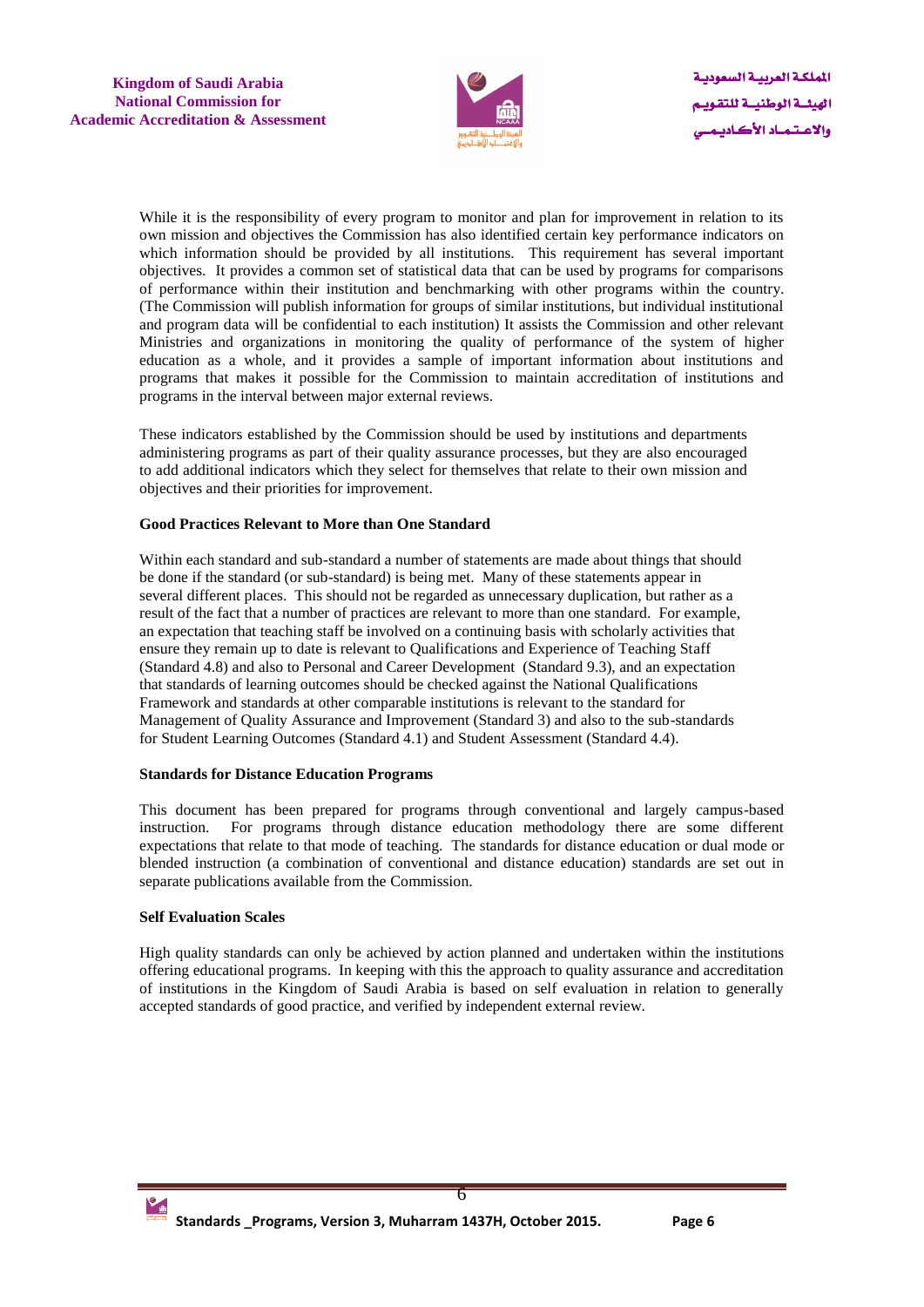

To help with this approach the standards are supported by self evaluation scales through which institutions (or sections responsible for particular functions within them) and faculty and staff responsible for programs rate their own performance using a starring system. Self evaluation scales that relate directly to these standards are included in separate publications. *Self Evaluation Scales for Higher Education Institutions and Self Evaluation Scales for Higher Education Programs*. It is expected that these self evaluation scales will be used by institutions, and by those responsible for programs in their initial quality assessment, their continuing monitoring of performance, and in their more extensive periodic self studies prior to an accreditation review by the Commission.

LA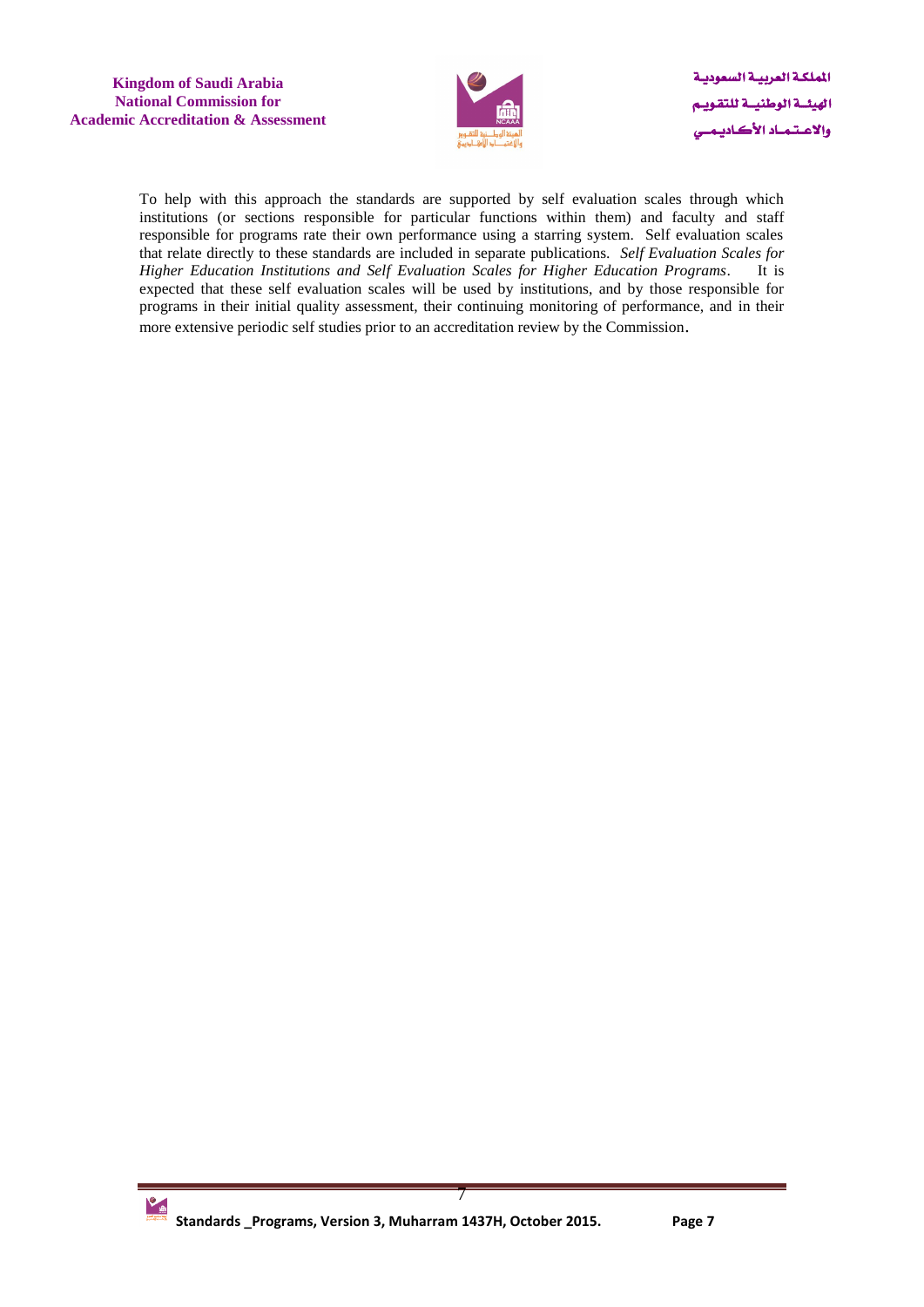

## **Standards for Accreditation of Higher Education Programs**

## **1. Mission Goals and Objectives**

**The mission of the program must be consistent with that for the institution and apply that mission to the particular goals and requirements of the program concerned. It must clearly and appropriately define the program's principal purposes and priorities and be influential in guiding planning and action.**

#### **Sub-Standards**

#### **1.1 Appropriateness of the Mission;**

#### **The mission statement must be appropriate for the institution and for a program of its type in Saudi Arabia.**

The level of compliance with this standard is judged by the extent to which the following good practices are followed.

- 1.1.1 The mission for the program should be consistent with the mission of the institution.
- 1.1.2 The mission should establish directions for the development of the program that are appropriate for a program of its type and the needs of students in Saudi Arabia.
- 1.1.3 The mission should be consistent with Islamic beliefs and values.
- 1.1.4 The mission should be explained to its stakeholders in an accompanying written statement.

#### **1.2 Usefulness of the Mission Statement**

#### **The mission statement must be useful in guiding planning and decision making for the program.**

- The level of compliance with this standard is judged by the extent to which the following good practices are followed.
- 1.2.1 The mission statement should be sufficiently specific to provide an effective guide for decision-making and choices among alternative planning strategies.
- 1.2.2 The mission statement should be achievable through effective strategies that can be implemented within the level of resources expected to be available.
- 1.2.3 The mission statement should be clear enough to provide criteria for evaluation of progress towards the achievement of the program goals and objectives.

#### **1.3 Development and Review of the Mission**

LA

#### **The mission must be developed through consultative processes and formally adopted and periodically reviewed.**

- The level of compliance with this standard is judged by the extent to which the following good practices are followed.
- 1.3.1 The mission should be defined in consultation with and with the support of major stakeholders.
- 1.3.2 The mission should be formally approved by the appropriate decision making body within the institution.
- 1.3.3 The mission should be periodically reviewed and reaffirmed or amended as appropriate in the light of changing circumstances.
- 1.3.4 Stakeholders should be kept informed about the mission and any changes made to it.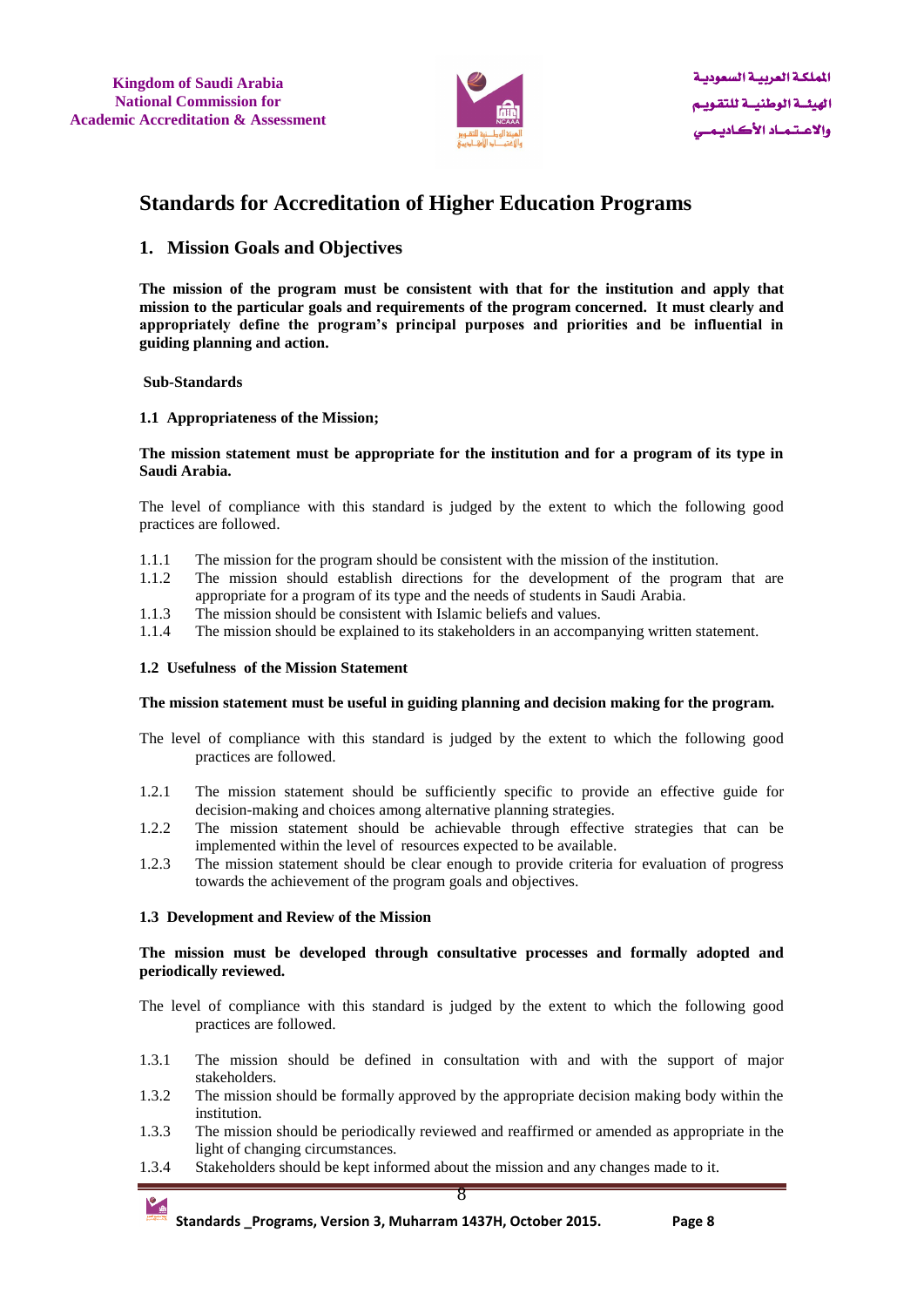

#### **1.4 Use Made of the Mission**

#### **The mission must be used consistently as a basis for planning and major policy decisions.**

The level of compliance with this standard is judged by the extent to which the following good practices are followed.

- 1.4.1 The mission should be used as the basis for a strategic plan over a specified medium term (eg. 5 years).
- 1.4.2 The mission should be publicized widely among those associated with the program and action taken to ensure it is known about and supported by teaching and other staff and students.
- 1.4.3 The mission should be used to provide criteria for consideration of major program proposals.

#### **1.5 Relationship Between Mission, Goals and Objectives**

#### **The mission must be used to guide the establishment of goals and objectives and strategic plans for the development of the program.**

- The level of compliance with this standard is judged by the extent to which the following good practices are followed.
- 1.5.1 Goals for the development of the program should be consistent with and support the mission.
- 1.5.2 Goals should be stated clearly enough to guide planning and decision making in ways that are consistent with the mission.
- 1.5.3 Goals and objectives for the development of the program should be reviewed periodically and modified if necessary in response to results achieved and changing circumstances.
- 1.5.4 Statements of major objectives should be accompanied by specification of clearly defined and measurable indicators that are used to judge the extent to which objectives are being achieved.

#### **Evidence and Performance Indicators**

Evidence about the quality of the mission could be obtained from examination of the mission statement itself, copies of papers proposing the mission or modifications in it, interviews with teaching staff, students, graduates and employers to find out how well it is known and supported, and consideration of other reports, proposals and statements to see the extent to which the mission is used as a basis for decisions. Indicators that could be used include responses to questions on surveys to see how well the mission is known and supported, or the proportion of policy decisions that refer to the mission among criteria for the decision made.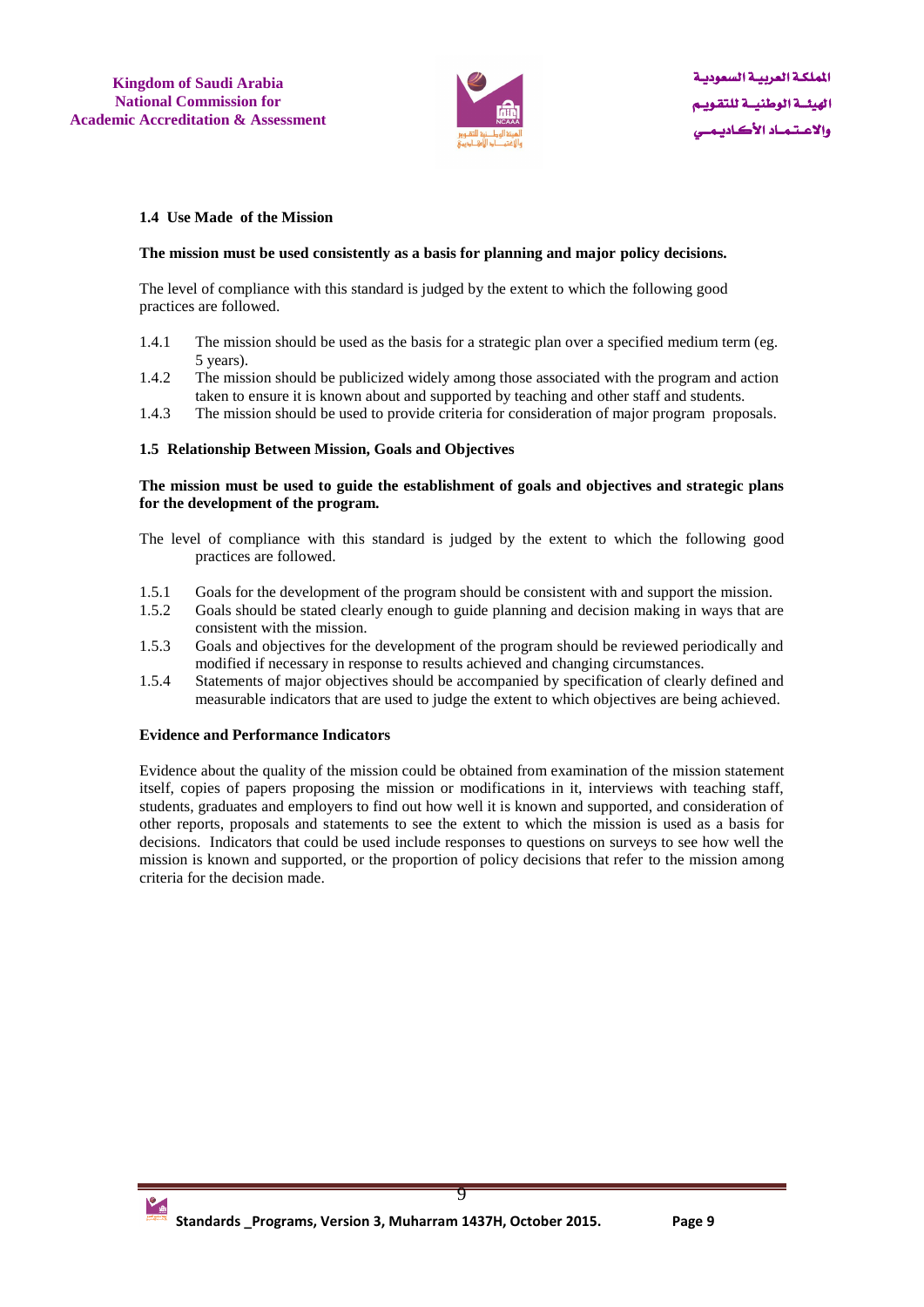

## **Standard 2: Program Administration**

**Program administration must provide effective leadership and reflect an appropriate balance between accountability to senior management and the governing board of the institution within which the program is offered, and flexibility to meet the specific requirements of the program concerned. Planning processes must involve stakeholders (eg. students, professional bodies, industry representatives, teaching staff) in establishing goals and objectives and reviewing and responding to results achieved. In sections for male and female students resources for the program must be comparable and there must be effective communication between them and equitable involvement in planning processes. The quality of delivery of courses and the program as a whole must be regularly monitored with adjustments made promptly in response to this feedback and to developments in the external environment affecting the program.**

#### **Sub-Standards**

#### **2.1 Leadership**

#### **Program administrators must provide effective and responsible leadership for the development and improvement of the program.**

- The level of compliance with this standard is judged by the extent to which the following good practices are followed.
- 2.1.1 The responsibilities of program administrators (department chairs or others) should be clearly defined in position descriptions.
- 2.1.2 There should be sufficient flexibility at the level of the department or college offering the program to respond rapidly to course and program evaluations and changes in program learning outcome requirements, (eg. Departments should have delegated authority to change text and reference lists, modify planned teaching strategies, details of assessment tasks and updating of course content as far as possible subject to conditions set by the university council or other responsible authority.)
- 2.1.3 Program administrators should anticipate issues and opportunities and exercise initiative in response.
- 2.1.4 Program administrators should ensure that when action is needed it is taken in an effective and timely manner.
- 2.1.5 Program administrators should have sufficient authority to ensure compliance within the program with formally established or agreed institutional or program policies and procedures.
- 2.1.6 Program administrators should provide leadership, and encourage and reward initiative on the part of teaching and other staff.
- 2.1.7 Program administrators should accept responsibility for the effectiveness of action taken within their area of responsibility regardless of whether that action is taken by them personally or by others responsible to them.
- 2.1.8 Regular feedback should be given on performance of teaching and other staff by the head of the department.
- 2.1.9 Delegations of responsibility should be formally specified in documents signed by the person delegating and the person given delegated authority, that describe clearly the limits of delegated responsibility and responsibility for reporting on decisions made.
- 2.1.10 Regulations governing delegations of authority should be established for the institution and approved by the governing board. These regulations should indicate key functions that cannot be delegated, and specify that delegation of authority to another person or organization does not remove responsibility for consequences of decisions made from the person giving the delegation. Delegations affecting the program should be consistent with these regulations.

- 2.1.11 Advice and support should be made available to teaching and other staff in a manner that contributes to their personal and professional development.
- 2.1.12 Proposals for program developments and recommendations on policy issues should be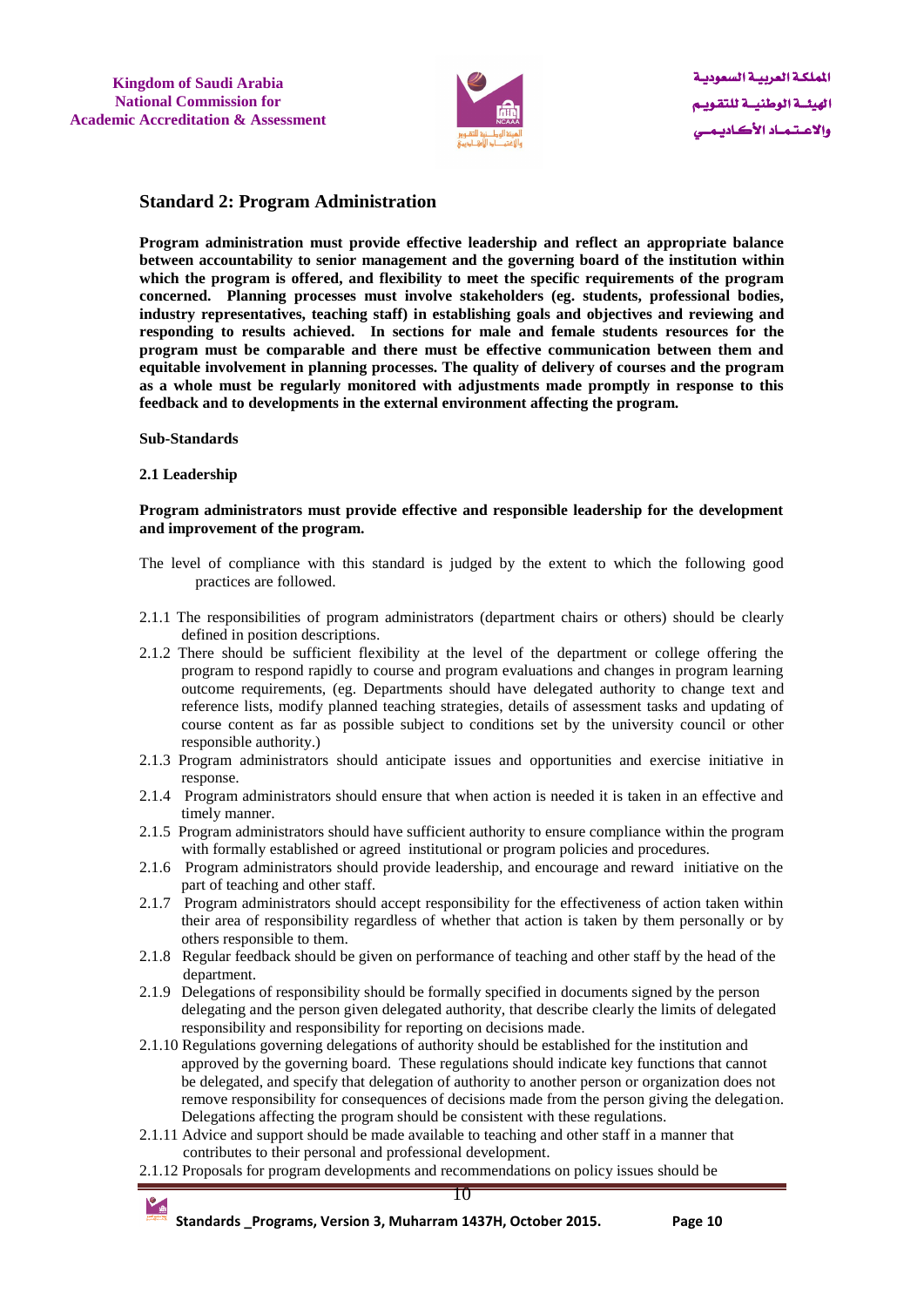

presented to the appropriate decision making body in a form that clearly identifies the issues for decision and the consequences of alternatives.

#### **Planning Processes**

**Planning processes must be managed effectively to achieve the mission and goals of the program through cooperative action by the instructional team and program and course reporting and decision making. Planning must combine coordinated strategic planning with flexibility to adapt to results achieved and changing circumstance.** 

- The level of compliance with this standard is judged by the extent to which the following good practices are followed.
- 2.2.1 Planning should be strategic, incorporating priorities for develgpment and appropriate sequencing of action to produce the most effective short-term and long-term results.
- 2.2.2 Plans should take full and realistic account of aspects of the external environment affecting demand for graduates and the skills they require.
- 2.2.3 Planning processes should provide for involvement of teaching and other staff, students and other stakeholders.
- *2.2.4* Planning should have a particular focus on intended learning outcomes for students with course content and teaching and assessment strategies that reflect both the background of students and theory and research on different kinds of learning. (For advice on the planning of new programs and review and documendation of existing programs refer to Section 2.4.7 in *Handbook for Quality Assurance and Accreditation in Saudi Arabia Part 2, Internal Quality Assurance Arrangements.*
- 2.2.5 Plans should be effectively communicated to all concerned with impacts and requirements for different constituencies made clear.
- 2.2.6 Implementation of plans should be monitnred with checks made against short term and medium term targets and outcomes evaluated.
- 2.2.7 Planning should provide for regular reports on key performance indicators to senior management in the institution.
- 2.2.8 Plans should be reviewed, adapted and modified, with corrective action taken as required in response to operational developments, formative evaluation, and changing circumstances.
- 2.2.9 Planning should incorporate risk management as an integral component of planning strategies with appropriate mechanisms developed for risk assessment and minimization.

#### **2.3 Relationship Between Sections for Male and Female Students**

**In sections for male and female students the program coordinators and teaching staff in both sections must participate fully in cooperative planning, decision making and program and course reporting. There must be equitable distribution of resources and facilities to meet the requirements of program delivery, research, and associated services and quality evaluations must consider both performance in each section as well as the program overall.** 

The level of compliance with this standard is judged by the extent to which the following good practices are followed.

- 2.3.1 In sections for male and female students resources, facilities and staffing provisions should be comparable in both sections.
- 2.3.2 Program managers in both sections and staff teaching the same courses should be fully involved in planning and reporting processes and decision making, and communicate regularly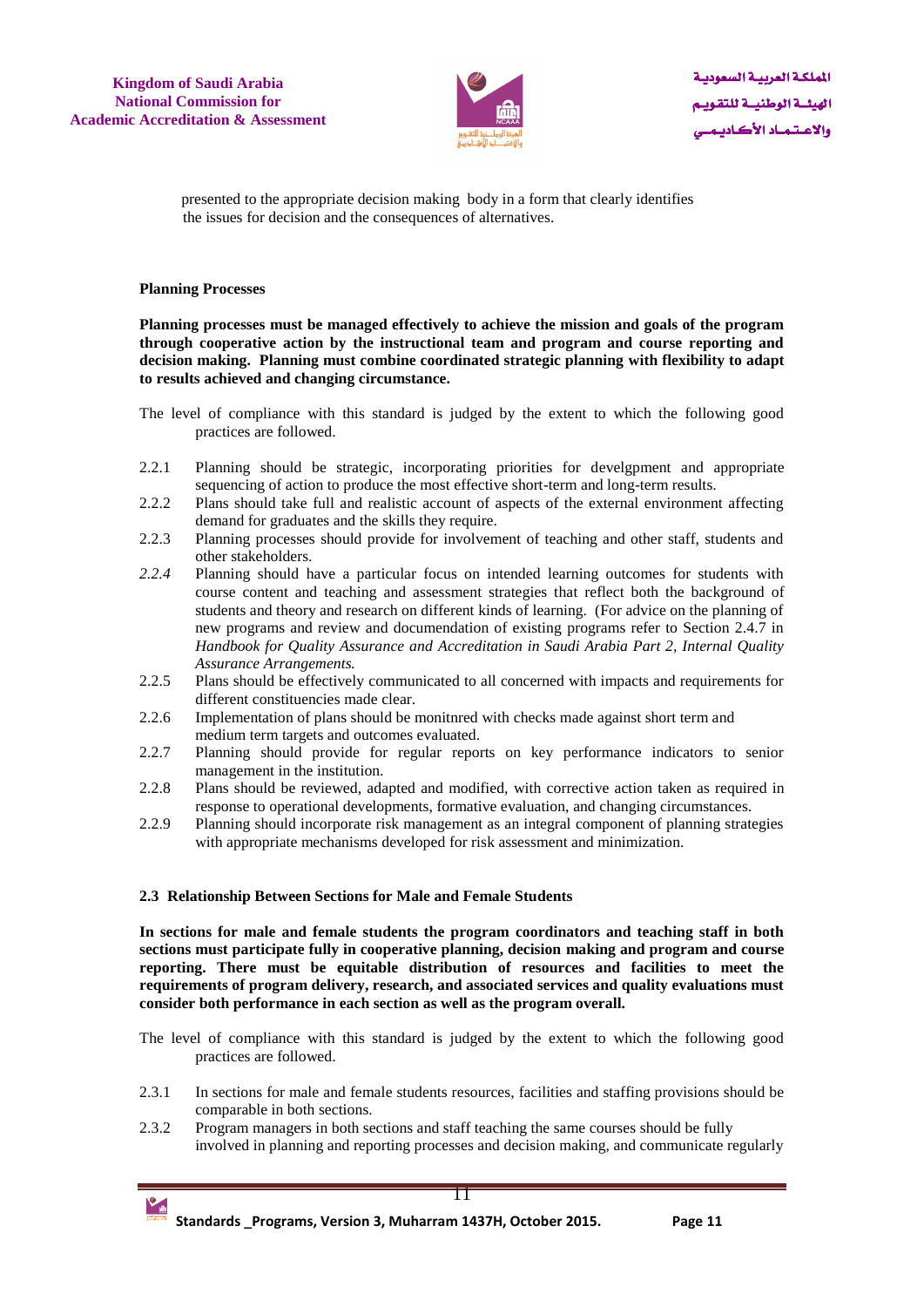

about the program through appropriate processes that are consistent with bylaws and regulations of the Higher Council of Education.

- 2.3.3 Male and female sections should be adequately represented in the membership of relevant committees and councils.
- 2.3.4 Planning processes and program and course specifications should lead to comparable standards in each section while taking account of differing needs.
- 2.3.5 Planning and implementation processes should ensure that reports on courses and the program, and information on key performance indicators show results for both sections as well as for the program as a whole.

#### **2.4 Integrity**

**Teaching and other staff involved with the program must meet high ethical standards of honesty and integrity including avoidance of conflicts of interest and avoidance of plagiarism in their teaching, research, administrative and service functions. These standards must be maintained in all dealings with students, teaching and other staff, and in relationships with other internal and external agencies including both government and non government organizations.** 

- The level of compliance with this standard is judged by the extent to which the following good practices are followed.
- 2.4.1 Teaching and other staff and students should comply with codes of practice relating to ethical conduct in research, teaching, performance evaluation and assessment, committee decision making and in the conduct of administrative and service activities.
- 2.4.2 Declarations of pecuniary interest should be made whenever they exist and conflicts of interest should be avoided in all dealings by teaching and other staff.
- 2.4.3 Advertising and promotional material should always be truthful, avoid any actual or implied misrepresentations or exaggerated claims, or negative comments about other programs or institutions.

#### **2.5 Internal Policies and Regulations**

**Policies and regulations must be established that clearly defife the major responsibilities and procedurer for the administration of the program and for committees and teaching and other staff and students involved.** 

- The level of compliance with this standard is judged by the extent to which the following good practices are followed.
- 2.5.1 Terms of reference and operating procedures associated with the program should be established for major committees and administrative positions.
- 2.5.2 Policies and regulations should be made available to staff and students and kept in locations that are readily accessible to all teaching and other staff and students who are affected by them, including new members of teaching and other staff, and members of committees.
- 2.5.3 Decisions made by committees on procedural and academic matters should be recorded and referred to as a guide in future related decisions to ensure consistency.
- 2.5.4 Guidelines or regulations should be established for dealing with recurring procedural or academic issues.
- 2.5.5 All policies, regulations, terms of reference and statements of responsibility relating to the management and delivery of the program should be periodically reviewed and amended as required in the light of changing circumstances.

#### **Evidence and Performance Indicators**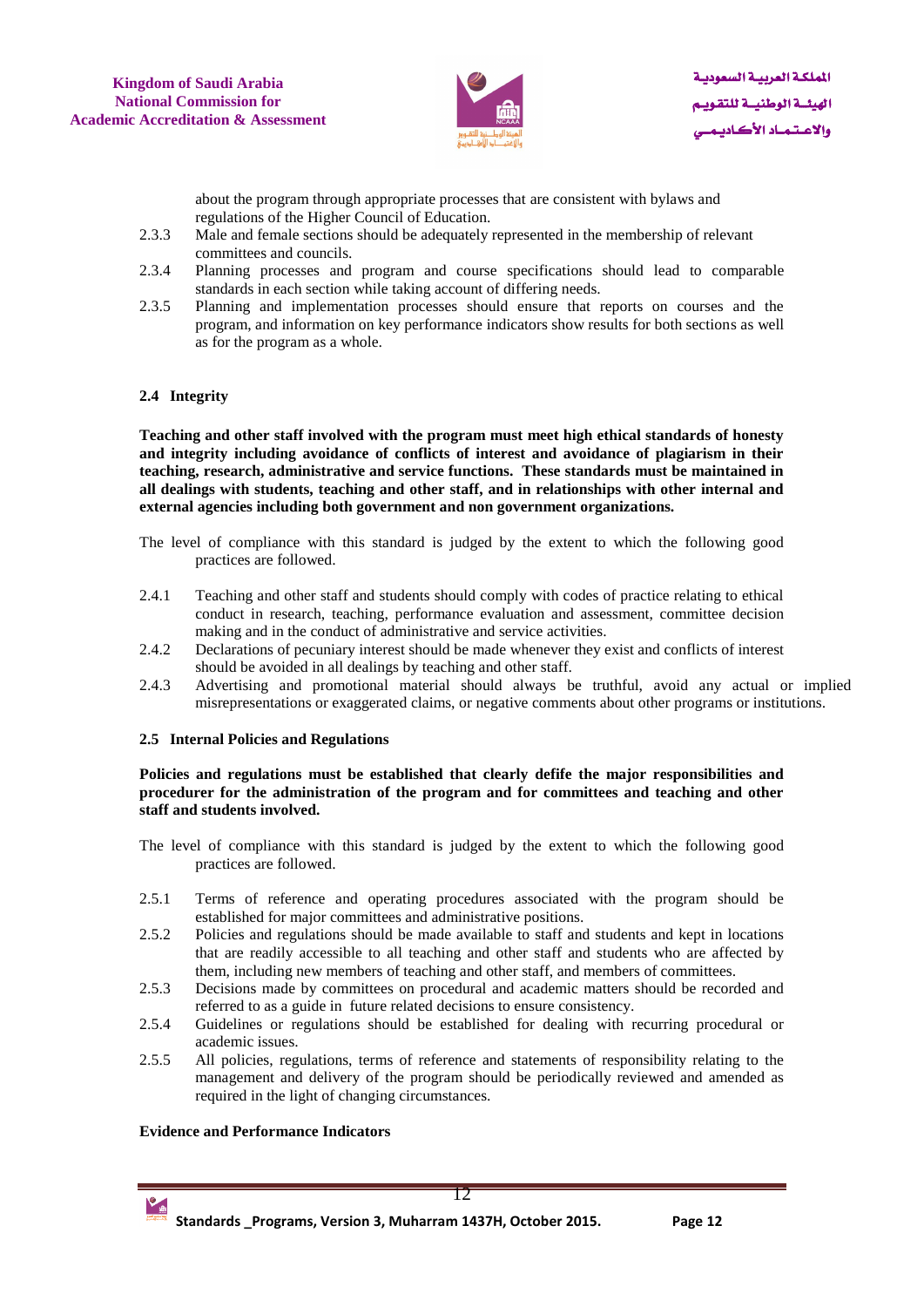

Evidence about effective management could include documents setting out policies, terms of reference and operating procedures for major committees and administrative positions, responses to surveys of teaching and other staff and students about procedures followed, and opinions of senior administrators in the institution to which program administrators are responsible. Evidence of dissemination of integrity expectations should include information on websites, advertisements and awareness of requirements on the part of staff and students in interviews or surveys.

Indicators could be based on responses to surveys by teaching and other staff and students, graduates, employers and professional bodies.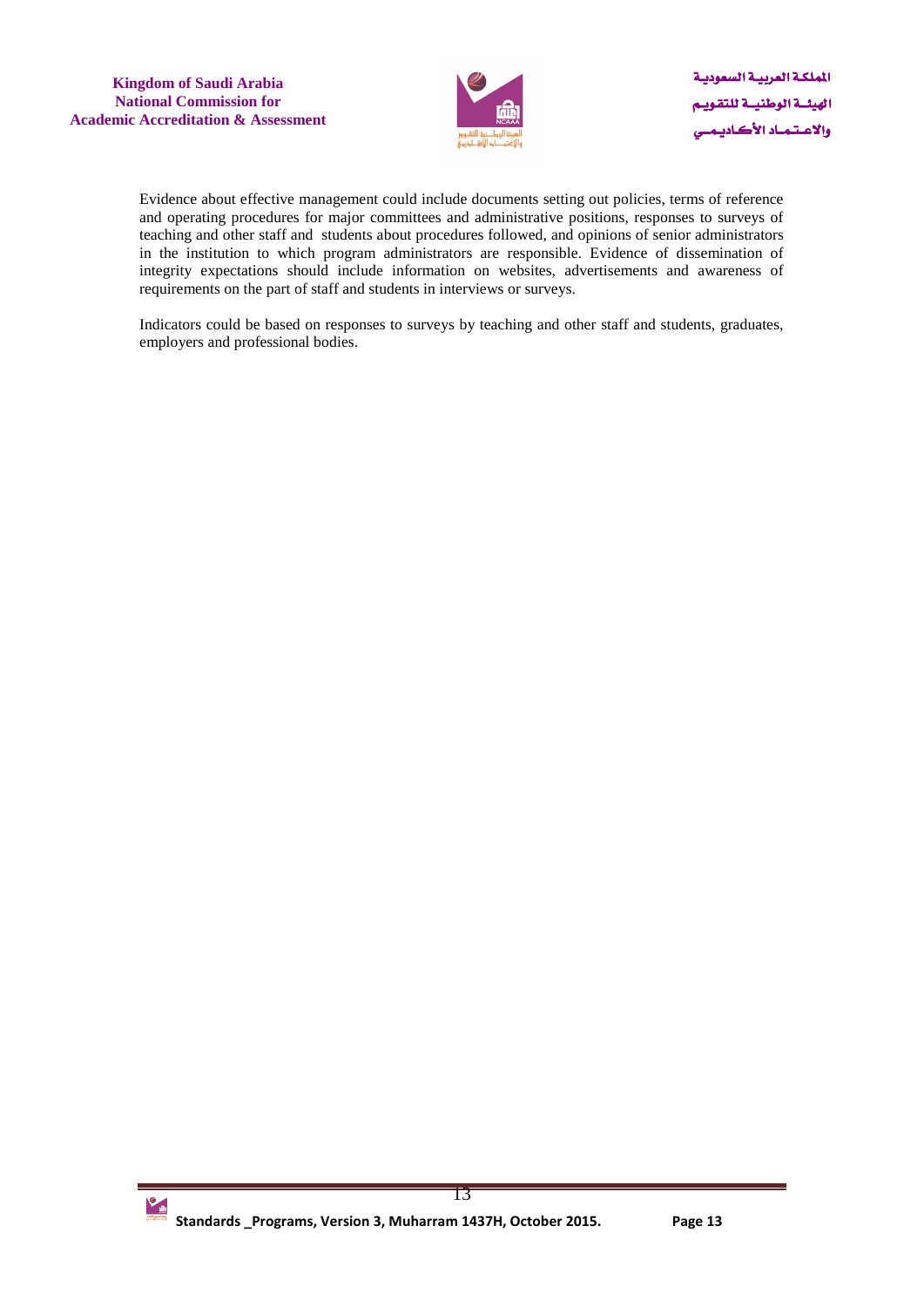

## **Standard 3: Management of Program Quality Assurance**

**Teaching and other staff involved in the program must regularly evaluate their own performance and be committed to improving both their own performance and the quality of the program as a whole. Regular evaluations of quality must be undertaken within each course based on valid evidence and appropriate benchmarks, and plans for improvement made and implemented. Quality must be assessed by reference to evidence and include consideration of specific performance indicators and challenging external benchmarks. Central importance must be attached to student learning outcomes with each course contributing to the achievement of overall program objectives.**

#### **Sub-Standards**

#### **3.1 Commitment to Quality Improvement in the Program**

#### **Program administrators and teaching and other staff must be committed to maintaining and improving the quality of the program.**

- The level of compliance with this standard is judged by the extent to which the following good practices are followed.
- 3.1.1 All teaching and other staff should participate in self-evaluations and cooperate with reporting and improvement processes in their sphere of activity.
- 3.1.2 Innovation and creativity should be encouraged within a framework of clear policy guidelines and accountability processes.
- 3.1.3 Mistakes and weaknesses should be recognized by those responsible and used as a basis for planning for improvement.
- 3.1.4 Improvements in performance should be acknowledged and outstanding achievements recognized.
- 3.1.5 Evaluation processes and planning for improvement should be integrated into normal planning processes.

#### **3.2 Scope of Quality Assurance Processes**

#### **Quality assurance activities that are necessary to ensure good quality must apply to all aspects of program planning and delivery including provision of related services, and to all teaching and other staff involved in those processes.**

- The level of compliance with this standard is judged by the extent to which the following good practices are followed.
- 3.2.1 Quality assurance processes should deal with all aspects of program planning and delivery, including services and resources provided by other parts of the institution.
- 3.2.2 Quality evaluations should provide an overview of quality issues for the total program as well as components within it (including individual courses and program offerings in sections for male and female students)
- 3.2.3 Quality evaluations should consider inputs, processes and outcomes, with particular attention given to learning outcomes for students.
- 3.2.4 Quality assurance processes should include evaluations of performance in relation to both continuing routine activities and to strategic objectives.
- 3.2.5 Quality assurance processes should ensure both that required standards are met, and that there is continuing improvement in performance.
- 3.2.6 In sections for male and female students detailed evaluations in relation to all standards should be carried out in a consistent way in both sections and quality reports on those

 $\overline{\mathbf{1} \mathbf{4}}$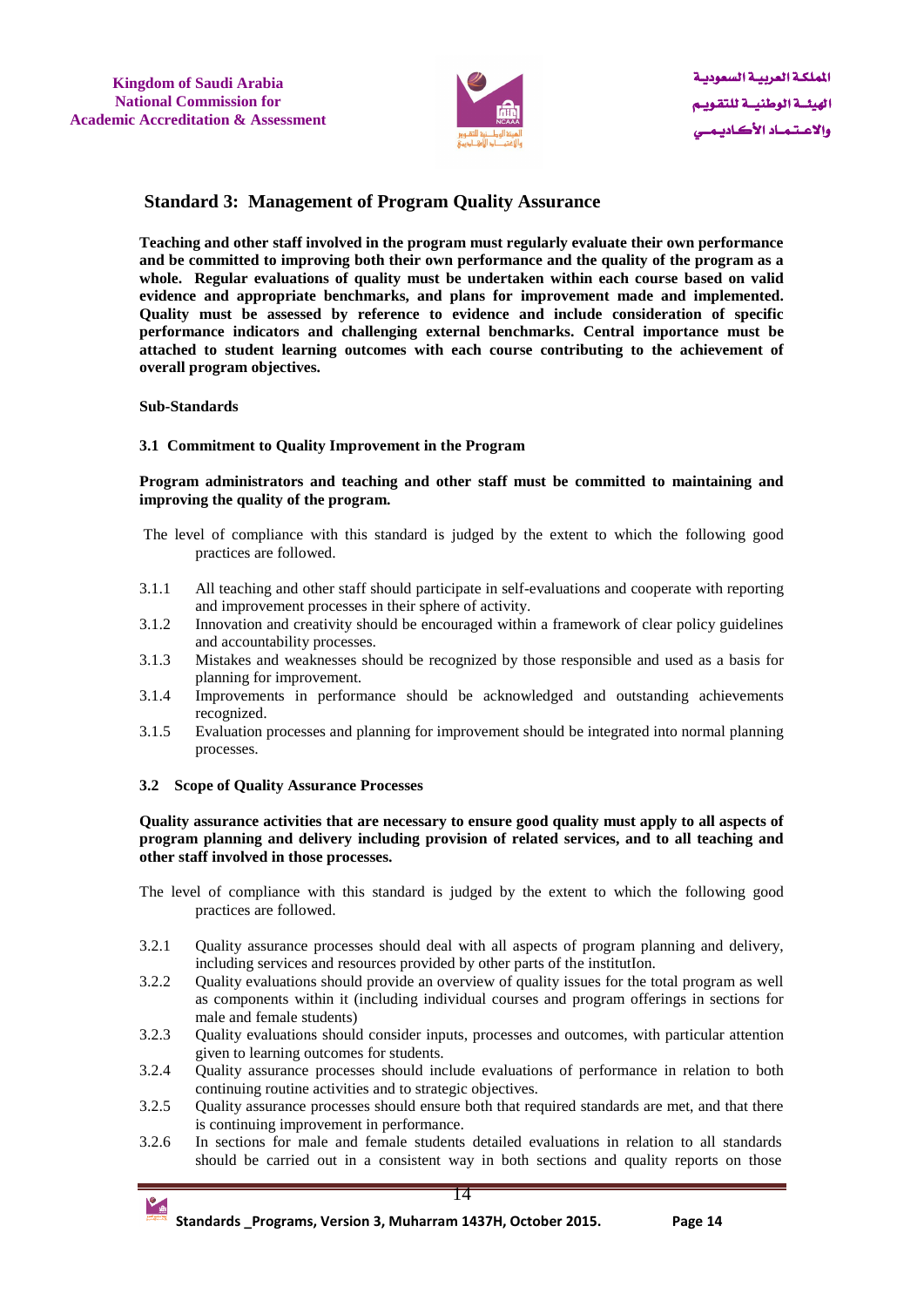

standards should report on any significant differences found and make appropriate recommendations for action in response to what is found.

#### **3.3 Administration of Quality Assurance Processes**

**Quality assurance arrangements for the program must be effectively administered and coordinated with the quality assurance arrangements for the institution as a whole.**

- The level of compliance with this standard is judged by the extent to which the following good practices are followed.
- 3.3.1 Quality assurance processes should be fully integrated into normal planning and program delivery arrangements.
- 3.3.2 Evaluations should be (i) based on evidence, (ii) linked to appropriate standards, (iii) include predetermined performance indicators, and (iv) take account of independent verification of interpretations.
- 3.3.3 Quality assurance processes for the program should make use of standard forms and survey instruments for use in the institution as well as gathering any special information required for this program.
- 3.3.4 Survey data should be collected from students and analysed for individual courses, the program as a whole, and also from graduates and employers of those graduates.
- 3.3.5 Statistical data on indicators, including grade distributions, progression and completion rates should be retained in an accessible central data base and regularly reviewed and reported in annual and periodic program reports.
- 3.3.6 Responsibility should be given to a member of the teaching staff to provide leadership and support for the management of quality assurance processes. The responsible person should involve other staff in the activities of the quality assurance center.
- 3.3.7 The quality assurance arrangements for the program should themselves be regularly evaluated and improved. As part of these reviews unnecessary requirements should be removed to streamline the system and avoid unnecessary work.
- 3.3.8 Processes for evaluation of quality should be transparent with criteria for judgments and evidence considered made clear.

#### **3.4 Use of Performance Indicators and Benchmarks**

#### **Specific indicators must be identified for monitoring performance and appropriate benchmarks selected for comparative evaluation of the achievement of goals and objectives and quality of performance more generally.**

- The level of compliance with this standard is judged by the extent to which the following good practices are followed.
- 3.4.1 Information should be provided regularly on key performance indicators specified by the NCAAA and any required by the institution.
- 3.4.2 Additional performance indicators and benchmarks relevant to this particular program should also be selected and used for program evaluation and reporting.
- 3.4.3 The additional benchmarks for the program should be approved by the appropriate senior committee or council within the institution (senior academic committee, university council) as part of its program approval decision.
- 3.4.4 Benchmarks for comparing quality with past performance and for comparisons with similar programs elsewhere should be selected and used in evaluations and reports.
- 3.4.5 The format for indicators and benchmarks should be consistent with those used across the institution.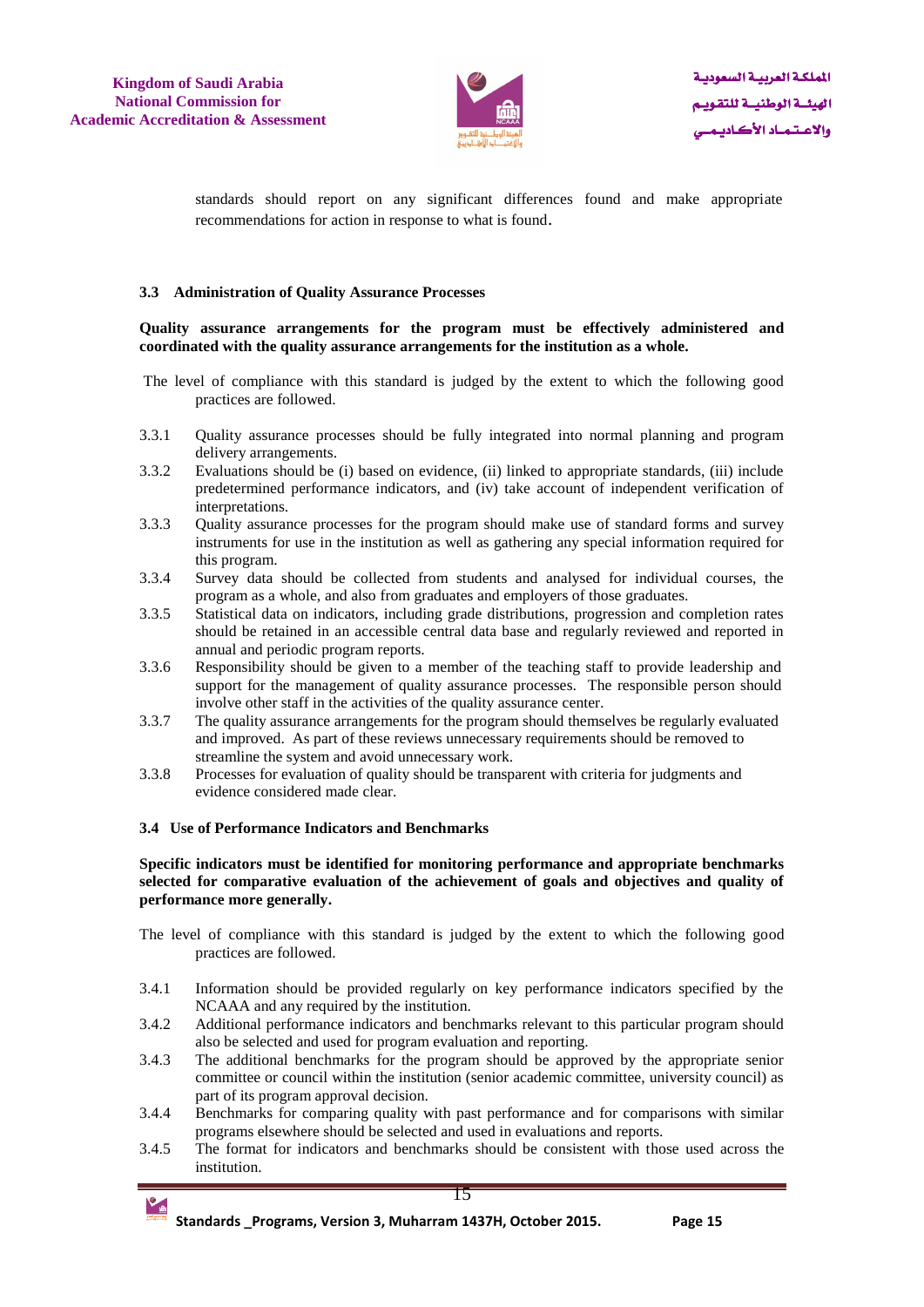

#### **3.5 Independent Verification of Evaluations**

#### **Evaluations of performance must be based on evidence (including but not restricted to predetermined performance indicators and benchmarks) and conclusions based on that evidence must be independently verified.**

- The level of compliance with this standard is judged by the extent to which the following good practices are followed.
- 3.5.1 Self-evaluations of quality of performance should be based on several related sources of evidence including feedback through user surveys and opinions of stakeholders such as students and staff, graduates and employers.
- 3.5.2 Interpretations of evidence about quality should be verified by independent advice from persons familiar with the type of activity concerned and impartial mechanisms should be used to reconcile any differing opinions.
- 3.5.3 Standards of learning outcomes achieved by students should be checked in relation to the requirements of the *National Qualifications Framework* and standards in similar programs at other comparable institutions.

#### **Evidence and Performance Indicators**

Evidence about the quality of management of quality assurance processes can be obtained by looking at the extent of involvement in quality assurance processes by teaching and other staff and the adequacy of responses made to evaluations that are made in program and course reports and other reports prepared. The outcomes of those processes can be assessed by examining trend data to see whether there has been progressive improvement in the planning and administration and the learning outcomes achieved by students.

Evidence about the quality processes followed can be obtained from surveys or discussions with staff or students and the quality of reports prepared by program administrators, including whether the quality evaluations are evidence-based and appropriately benchmarked in relation to external standards.

The key performance indicators identified by the Commission should be used, but additional indicators linked to the particular mission of the institution and the program should also be used when needed. When goals and objectives are established for the development and improvement of the program appropriate performance indicators should be identified as part of that planning process.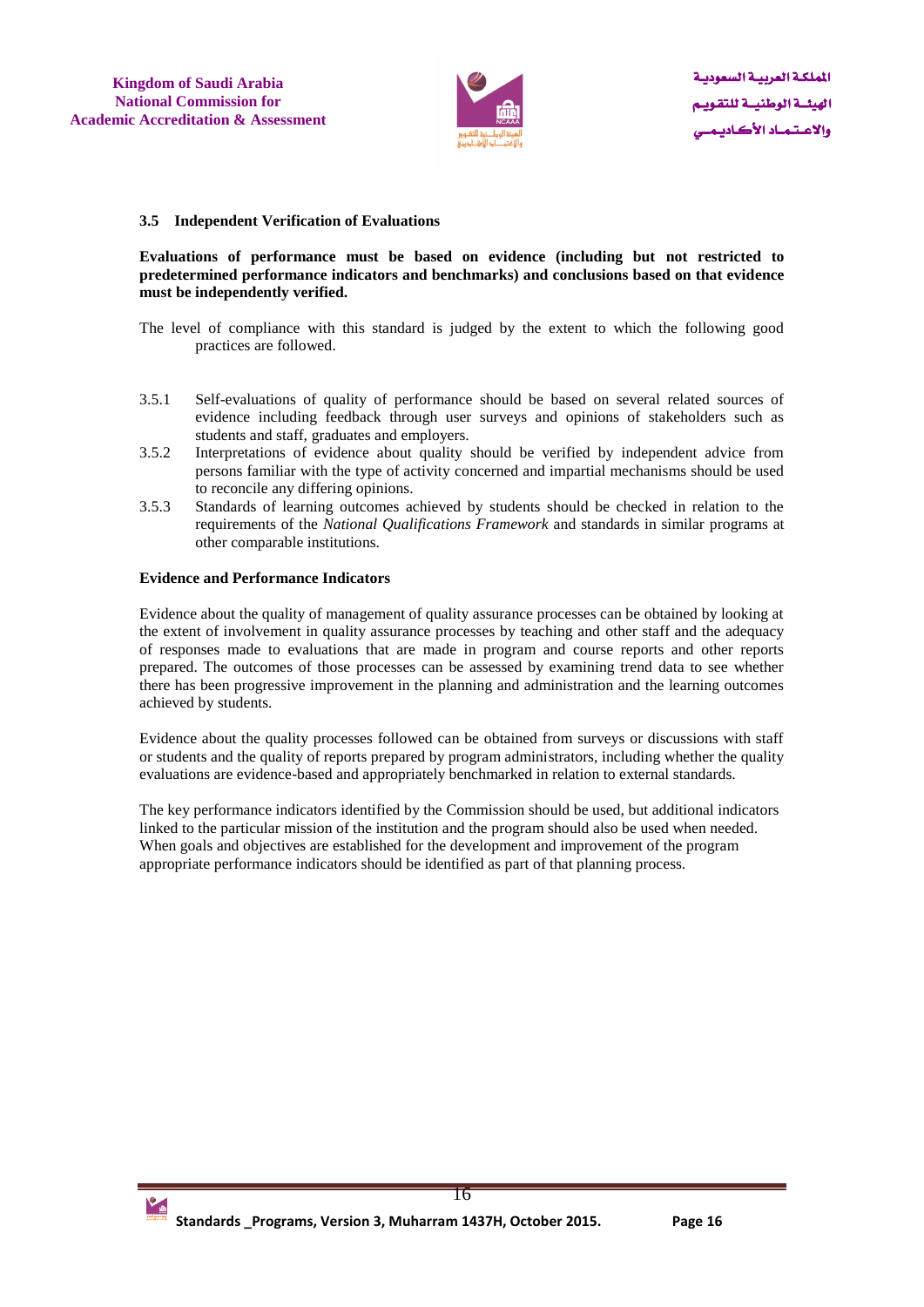

## **Standard 4: Learning and Teaching**

**Student learning outcomes must be clearly specified, consistent with the** *National Qualifications Framework* **and requirements for employment or professional practice. Standards of learning must be assessed and verified through appropriate processes and benchmarked against demanding and relevant external reference points. Teaching staff must be appropriately qualified and experienced for their particular teaching responsibilities, use teaching strategies suitable for different kinds of learning outcomes and participate in activities to improve their teaching effectiveness. Teaching quality and the effectiveness of programs must be evaluated through student assessments and graduate and employer surveys with evidence from these sources used as a basis for plans for improvement. Required standards for male and female sections must be the same, equivalent resources provided, and evaluations must include data for each section.**

#### **Sub-Standards**

#### **4.1 Student Learning Outcomes**

**Intended student learning outcomes must be consistent with the National Qualifications Framework, and with generally accepted standards for the field of study concerned including requirements for any professions for which students are being prepared.** 

The level of compliance with this standard is judged by the extent to which the following good practices are followed.

- 4.1.1 Relevant academic and professional advice should be considered when defining intended learning outcomes.
- 4.1.2 Intended learning outcomes should be consistent with the National Qualifications Framework. (covering all of the domains of learning at the standards required).
- 4.1.3 Programs leading to professional qualifications should develop learning outcomes that meet requirements for professional practice in the Kingdom of Saudi Arabia in the fields concerned. (These requirements should include local accreditation requirements and also take account of international accreditation requirements for that field of study, and any Saudi Arabian regulations or special regional needs.)
- 4.1.4 Any special student attributes specified by the institution for its graduates, or in the program, should be incorporated as intended learning outcomes in all relevant courses and required student activities, and appropriate teaching strategies and forms of student assessment used for them.
- 4.1.5 Appropriate program evaluation mechanisms including graduating student surveys, employment outcome data, employer feedback and subsequent performance of graduates should be used to provide evidence about the appropriateness of intended learning outcomes and the extent to which they are achieved. (see also sections 4.3 and 4.4 dealing with processes for program evaluation and verification of standards of student achievement)

#### **4.2 Program Development Processes**

**Programs must be planned as coherent packages of learning experiences in which all courses contribute in planned ways to the intended learning outcomes for the program.** 

The level of compliance with this standard is judged by the extent to which the following good practices are followed.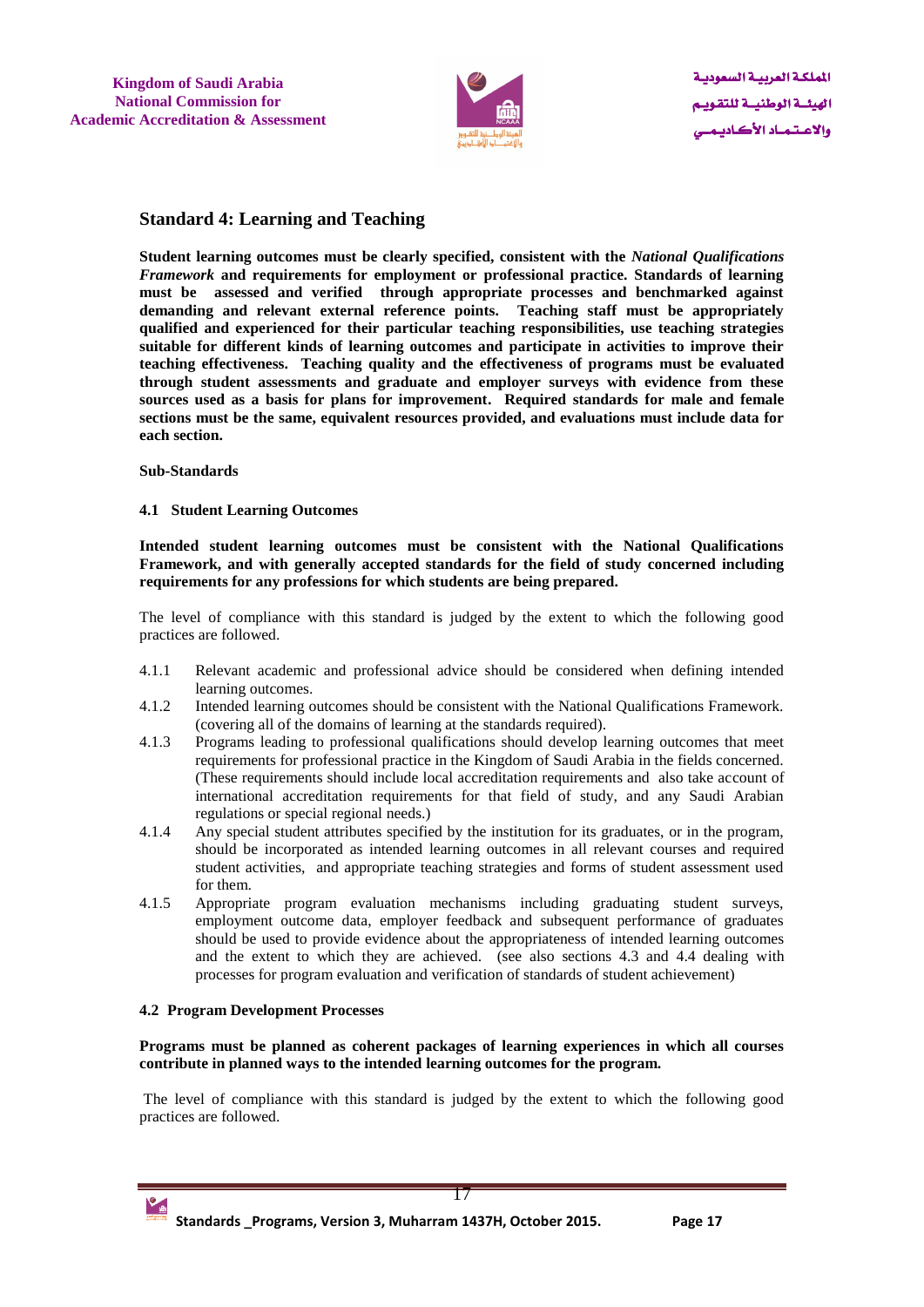

- 4.2.1 Plans for delivery and evaluation of the program should be included in detailed program specifications that include knowledge and skills to be acquired, and strategies for teaching and assessment for the progressive development of learning in all the domains of learning.
- 4.2.2 Plans for courses should be set out in course specifications that include knowledge and skills to be acquired and strategies for teaching and assessment for the domains of learning to be addressed in each course.
- 4.2.3 The content and strategies set out in course specifications should be coordinated and followed in practice to ensure effective progressive development of learning for the total program in all the domains of learning.
- 4.2.4 Planning should include any action necessary to ensure that teaching staff are familiar with and are able to use the strategies included in the program and course specifications.
- 4.2.5 The academic and/or professional fields for which students are being prepared should be monitored on a continuing basis with necessary adjustments made in programs and in course content and reference materials to ensure continuing relevance and quality.
- 4.2.6 In all professional programs continuing advisory panels with membership that includes leading practitioners from the relevant occupations or professions should be used to monitor and advise on content and quality of programs.
- 4.2.7 New program proposals or major changes in programs should be assessed and approved or rejected by the institution's senior academic committee using criteria that ensure thorough and appropriate consultation in planning and capacity for effective implementation.

## **4.3 Program Evaluation and Review Processes**

#### **The quality of all courses and of the program as a whole must be monitored regularly through appropriate evaluation mechanisms and amended as required, with more extensive quality reviews conducted periodically.**

- The level of compliance with this standard is judged by the extent to which the following good practices are followed.
- 4.3.1 Courses and programs should be evaluated and reported on annually and reports should include information about the effectiveness of planned strategies and the extent to which intended learning outcomes are being achieved.
- 4.3.2 When changes are made as a result of evaluations details of those changes and the reasons for them should be retained in course and program portfolios.
- 4.3.3 Quality indicators that include learning outcome measures should be established for all courses and the program.
- 4.3.4 Records of student completion rates should be kept for all courses and for the program, and included among quality indicators.
- 4.3.5 Reports on the program should be reviewed annually by senior administrators and quality committees.
- 4.3.6 Systems should be established for central recording and analysis of course completion and program progression and completion rates and student course and program evaluations, with summaries and comparative data distributed automatically to departments, colleges, senior administrators and relevant committees at least once each year.
- 4.3.7 If problems are found through program evaluations appropriate and timely action should be taken to make improvements.
- 4.3.8 In addition to annual evaluations a comprehensive reassessment of the program should be conducted at least once every five years. Procedures for conducting these reassessments should be consistent with policies and procedures established for the institution.
- 4.3.9 Program reviews should involve experienced people from relevant industries and professions, and experienced teaching staff from other institutions.
- 4.3.10 In program reviews opinions about the program should be obtained from students and graduates through surveys and interviews, discussions with teaching staff, and other stakeholders such as employers.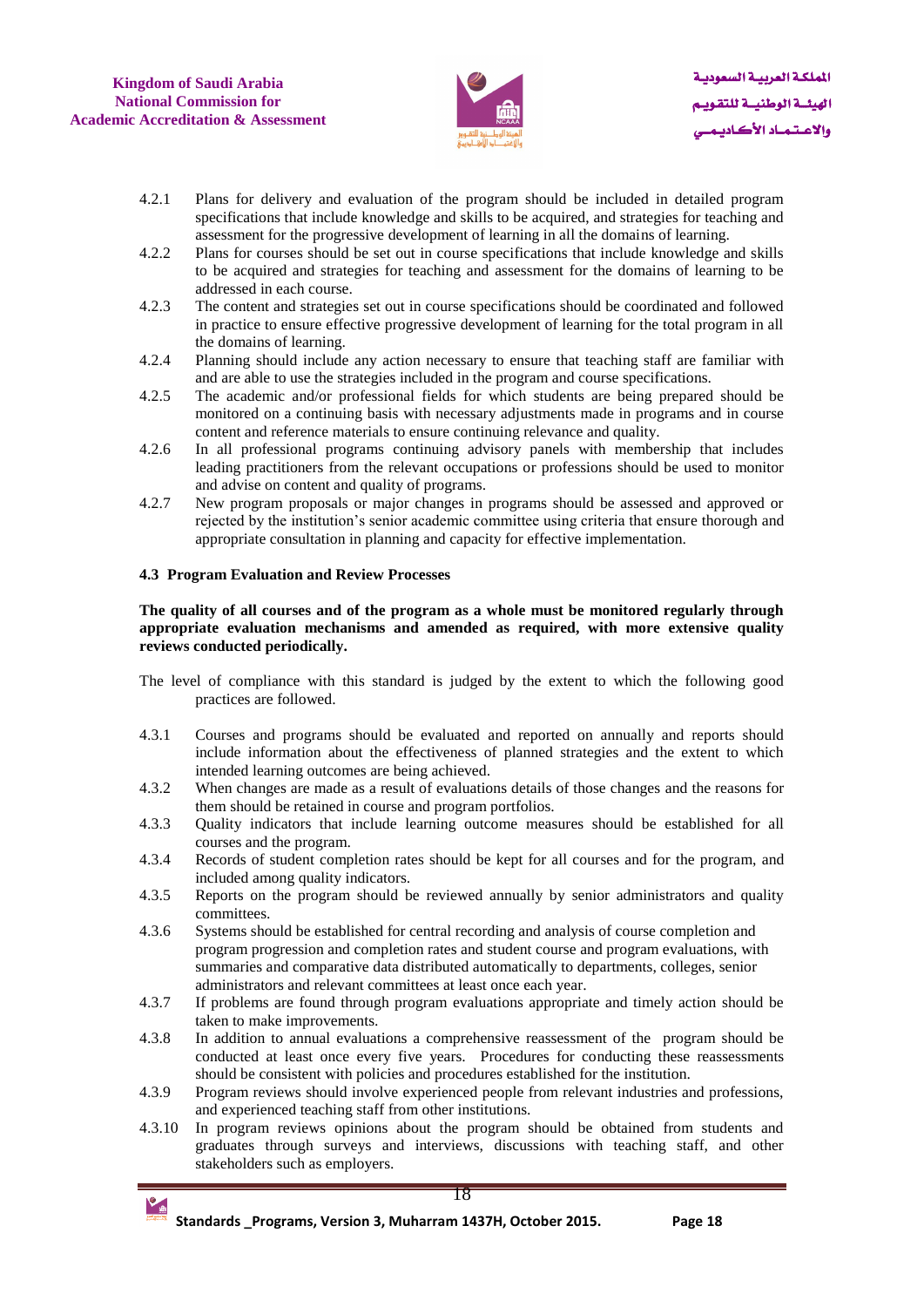

4.3.11 In sections for male and female students evaluations should provide data for each section as well as for the program as a whole, and any deficiencies in one or the other section dealt with appropriately in recommendations for action.

#### **4.4 Student Assessment**

#### **Student assessment processes must be appropriate for the intended learning outcomes and effectively and fairly administered with independent verification of standards achieved.**

- The level of compliance with this standard is judged by the extent to which the following good practices are followed.
- 4.4.1 Student assessment mechanisms should be appropriate for the different forms of learning sought.
- 4.4.2 Assessment practices should be clearly communicated to students at the beginning of courses.
- 4.4.3 Appropriate, valid and reliable mechanisms should be used for verifying standards of student achievement in relation to relevant internal and external benchmarks. The standard of work required for different grades should be consistent over time, comparable in courses offered within a program and college and the institution as a whole, and in comparison with other highly regarded institutions. (Arrangements for verifying standards may include measures such as check marking of random samples of student work by teaching staff at other institutions, and independent comparisons of standards achieved with other comparable institutions within Saudi Arabia, and internationally.)
- 4.4.4 Grading of students tests, assignments and projects should be assisted by the use of matrices or other means to ensure that the planned range of domains of student learning outcomes are addressed.
- 4.4.5 Arrangements should be made within the institution for training of teaching staff in the theory and practice of student assessment.
- 4.4.6 Policies and procedures should include action to be taken to deal with situations where standards of student achievement are inadequate or inconsistently assessed.
- 4.4.7 Effective procedures should be used to ensure that work submitted by students is actually done by the students concerned.
- 4.4.8 Feedback to students on their performance and results of assessments during each semester should be given promptly and accompanied by mechanisms for assistance if needed.
- 4.4.9 Assessments of student work should be conducted fairly and objectively.
- 4.4.10 Criteria and processes for academic appeals should be made known to students and administered equitably (see also item 5.3)

#### **4.5 Educational Assistance for Students**

#### **Effective systems must be in place for assisting student learning through academic advice, study facilities, monitoring student progress, encouraging high performing students, and providing assistance when needed by individuals.**

- The level of compliance with this standard is judged by the extent to which the following good practices are followed.
- 4.5.1 Teaching staff should be available at sufficient scheduled times for both full time and part time students as appropriate consultation and advice to students. (availability of staff should be confirmed, not just assumed because times have been scheduled).
- 4.5.2 Teaching resources (including staffing, learning resources and equipment, and clinical or other field placements) should be sufficient to ensure achievement of the intended learning outcomes.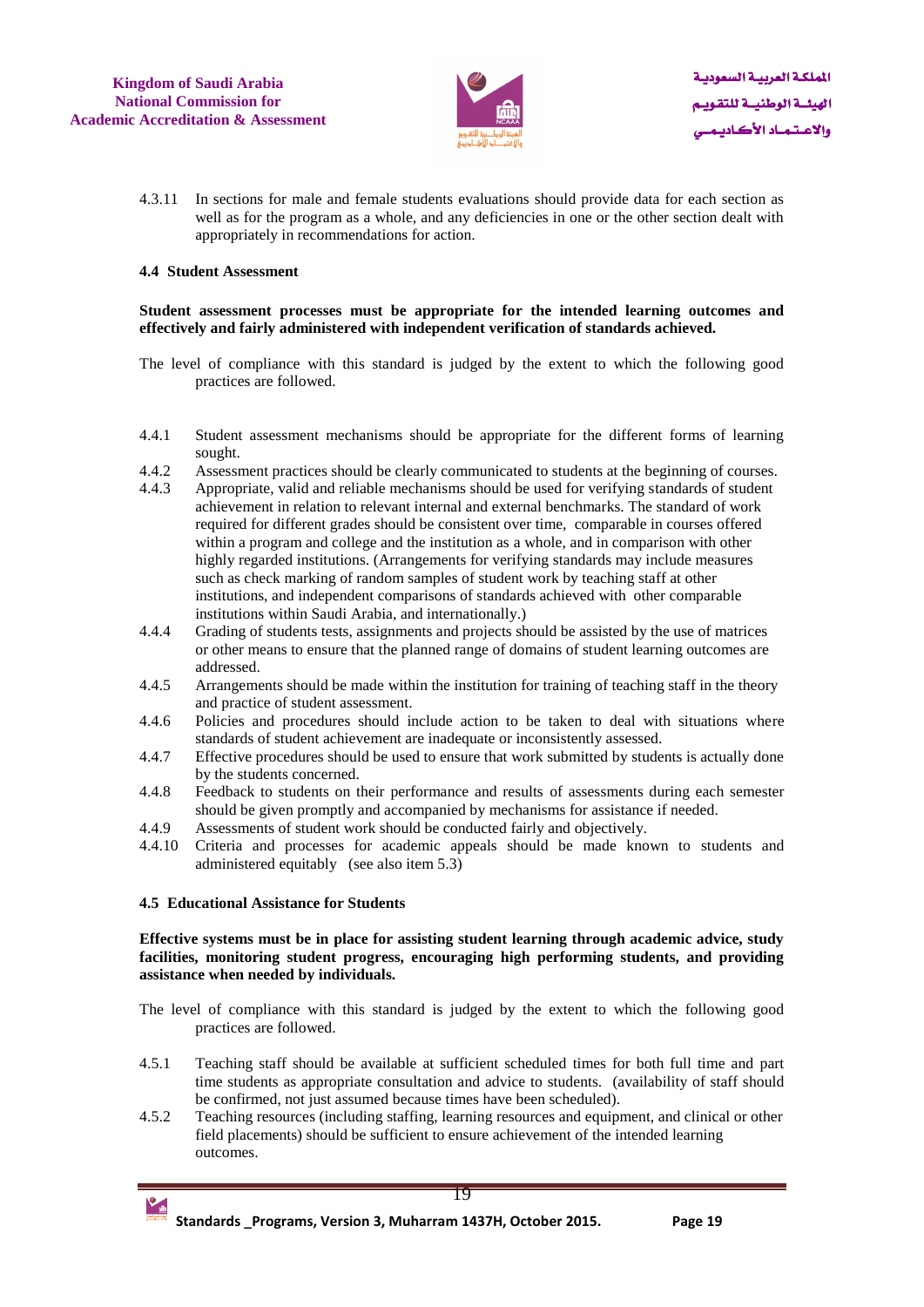

- 4.5.3 If arrangements for student academic counselling and advice include electronic communications through email or other means the effectiveness of those processes should be evaluated through means such as analysis of response times and student evaluations.
- 4.5.4 Adequate tutorial assistance should be provided to ensure understanding and ability to apply learning.
- 4.5.5 Appropriate preparatory and orientation mechanisms should be provided to prepare students for study in a higher education environment. Particular attention should be given to preparation for the language of instruction, self directed learning, and bridging programs if necessary for students transferring to the institution with credit for previous studies. Preparatory studies must not be counted within the credit hour requirements for programs.
- 4.5.6 If the language of instruction in the program is other than Arabic, action should be taken to ensure that language skills are adequate for instruction in that language when students begin their studies. (This may be done through language training prior to admission to the program. Language skills expected on entry should be benchmarked against other highly regarded institutions with the objective of skills at least comparable to minimum requirements for admission of international students in countries where that language is the native language. The benchmarking process should involve testing of at least a representative sample of students on major recognized language tests)
- 4.5.7 If preparatory programs in other languages or other areas of learning are outsourced to other providers the institution should still accept responsibility for ensuring the necessary standards are met and entry requirements to the program are maintained.
- 4.5.8 Systems should be established for monitoring and coordinating student workload across courses.
- 4.5.9 Progress of individual students should be monitored and assistance and/or counselling provided to those facing difficulties.
- 4.5.10 Year to year progression rates and program completion rates should be monitored, and analysed to identify and provide assistance to any categories of students who may be having difficulty.
- 4.5.10 Feedback on performance by students and results of assessments should be given promptly to students and accompanied by mechanisms for providing assistance if needed.
- 4.5.11 Adequate facilities should be provided for private study with access to computer terminals and other necessary equipment.
- 4.5.12 Teaching staff should be familiar with the range of support services available in the institution for students, and should refer them to appropriate sources of assistance when required.
- 4.5.13 The adequacy of arrangements for assistance to students should be periodically assessed through processes that include, but are not restricted to, feedback from students.

## **4.6 Quality of Teaching**

#### **Teaching must be of high quality with appropriate strategies used for different categories of learning outcomes.**

- The level of compliance with this standard is judged by the extent to which the following good practices are followed.
- 4.6.1 Effective orientation and training programs should be provided within the institution for new, short term and part time teaching staff. (To be effective these programs should ensure that teaching staff are fully briefed on required learning outcomes, on planned teaching and assessment strategies, and the contribution of their course to the program as a whole.)
- 4.6.2 Teaching strategies should be appropriate for the different types of learning outcomes the program is intended to develop.
- 4.6.3 Strategies of teaching and assessment set out in program and course specifications should be followed by teaching staff with flexibility to respond to the needs of different groups of students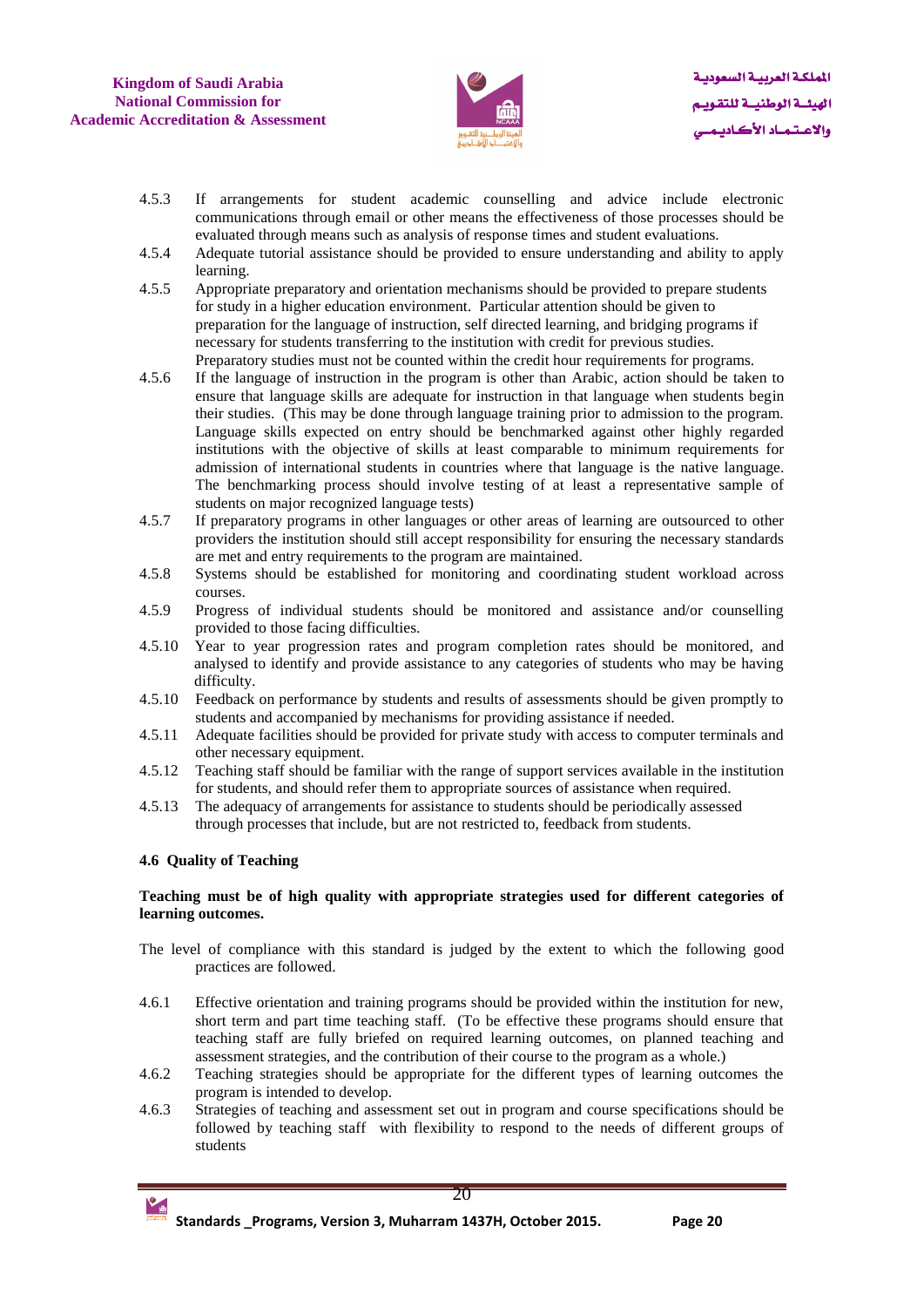

- 4.6.4 Students should be fully informed about course requirements in advance through course descriptions that include knowledge and skills to be developed, work requirements and assessment processes.
- 4.6.5 The conduct of courses should be consistent with the outlines provided to students and with the course specifications.
- 4.6.6 Textbooks and reference material should be up to date and incorporate the latest developments in the field of study.
- 4.6.7 Textbooks and other required materials should be available in sufficient quantities before classes commence.
- 4.6.8 Attendance requirements in courses should be made clear to students and compliance with these requirements monitored and enforced.
- 4.6.9 Effective systems should be used for evaluation of courses and of teaching.
- 4.6.10 The effectiveness of different planned teaching strategies in achieving learning outcomes in different domains of learning should be regularly reviewed and adjustments should be made in response to evidence about their effectiveness.
- 4.6.11 Reports should be provided to program administrators on the delivery of each course and these should include details if any planned content could not be dealt with and any difficulties found in using planned strategies.
- 4.6.12 Appropriate adjustments should be made in plans for teaching if needed after consideration of course reports.

## **4.7 Support for Improvements in Quality of Teaching**

#### **Appropriate strategies must be used by the program administrators and teaching staff to support continuing improvement in quality of teaching.**

- The level of compliance with this standard is judged by the extent to which the following good practices are followed.
- 4.7.1 Training programs in teaching skills should be provided within the institution for both new and continuing teaching staff including those with part time teaching responsibilities.
- 4.7.2 Training programs in teaching should include effective use of new and emerging technology.
- 4.7.3 Opportunities should be provided for additional professional development of teaching staff, with special assistance given to any who are facing difficulties.
- 4.7.4 The extent to which teaching staff are involved in professional development to improve quality of teaching should be monitored.
- 4.7.5 Teaching staff should be encouraged to develop strategies for improvement of their own teaching and maintain a portfolio of evidence of evaluations and strategies for improvement.
- 4.7.6 Formal recognition should be given to outstanding teaching, and encouragement given for innovation and creativity.
- 4.7.7 Strategies for improving quality of teaching should include improving the quality of learning materials and the teaching strategies incorporated in them.

#### **4.8 Qualifications and Experience of Teaching Staff**

#### **Teaching staff should have qualifications and experience necessary for teaching the courses they teach, and keep up to date with academic and/or professional developments in their field.**

- The level of compliance with this standard is judged by the extent to which the following good practices are followed.
- 4.8.1 Teaching staff should have appropriate qualifications and experience for the courses they teach. (For undergraduate and masters degree programs this would normally require academic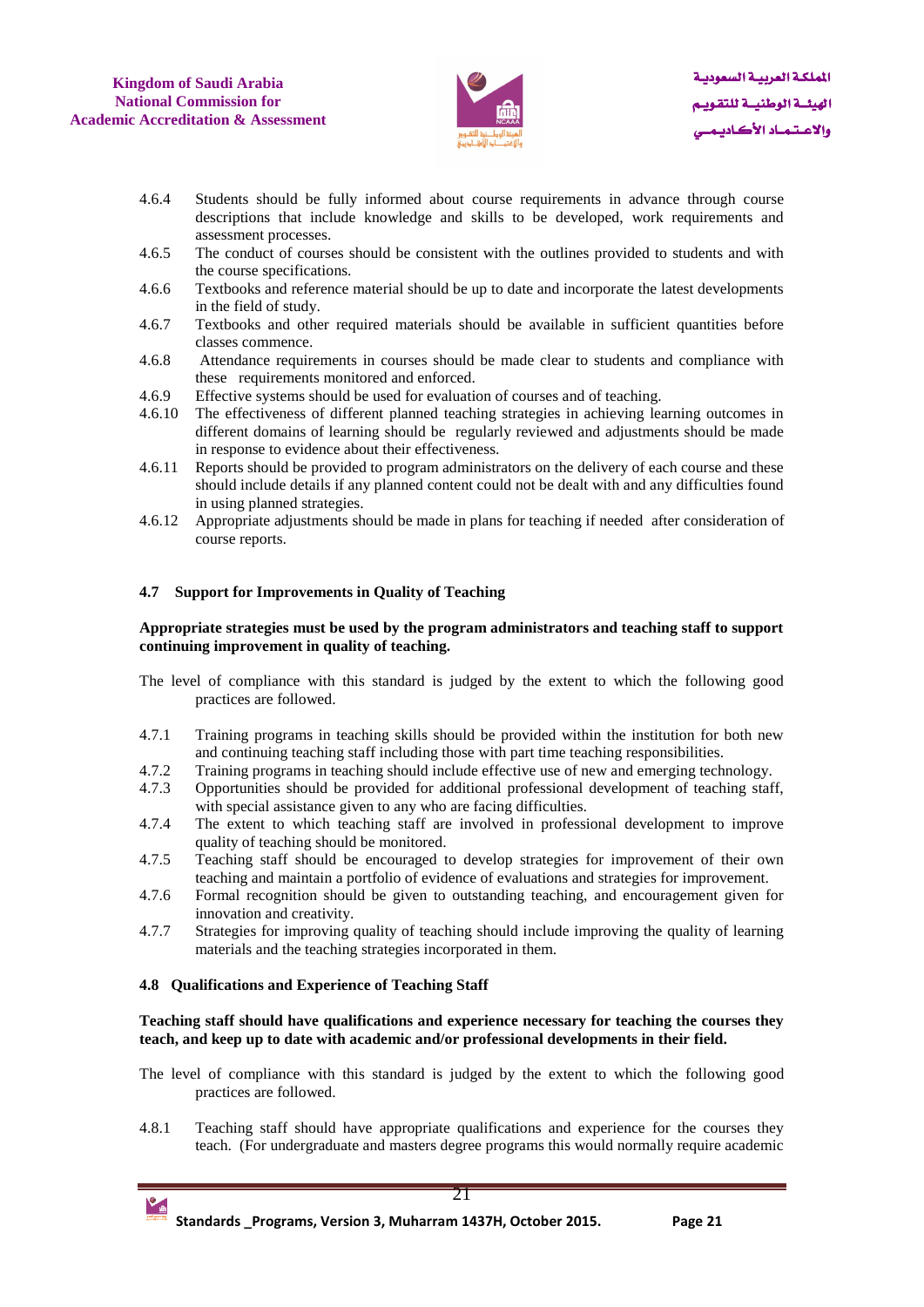

qualifications in their specific teaching area at least one level above that of the program in which they teach.)

- 4.8.2 If part time teaching staff are appointed there should be an appropriate mix of full time and part time teaching staff. (As a general guideline at least 75 % of faculty should be employed on a full time basis.)
- 4.8.3 All teaching staff should be involved on a continuing basis in scholarly activities that ensure they remain up to date with the latest developments in their field and can involve their students in learning that incorporates those developments.
- 4.8.4 Full time staff teaching post-graduate courses should be active in scholarship and research in the fields of study they teach.
- 4.8.5 In professional programs teaching teams should include some experienced and highly skilled professionals in the field.

#### **4.9 Field Experience Activities**

**In programs that include field experience activities, the field experience activities must be planned and administered as fully integrated components of the program, with learning outcomes specified, supervising staff considered as members of teaching teams, and appropriate evaluation and course improvement strategies carried out. (Field experience includes any work based activity such as internships, cooperative training, practicums, clinical placements or other activities in a work or clinical setting under the supervision of staff employed in that work or professional setting**)

- The level of compliance with this standard is judged by the extent to which the following good practices are followed.
- 4.9.1 Intended learning outcomes from the field experience should be clearly specified and effective processes followed to ensure that those learning outcomes, and strategies to develop that learning, are understood by students and supervising staff in the field setting.
- 4.9.2 Supervising staff in field locations should be thoroughly briefed on their role and the relationship of the field experience to the program as a whole.
- 4.9.3 Teaching staff from the program should visit the field setting for observations and consultations with students and field supervisors often enough to provide proper oversight and support. (Normally at least twice during a field experience activity)
- 4.9.4 Students should be thoroughly prepared for participation in the field experience through briefings and descriptive material.
- 4.9.5 Arrangements should be made through follow up meetings or classes for students to reflect on and generalize from their experience, applying that experience to situations likely to be faced in later employment.
- 4.9.6 Field experience placements that are selected should have the capacity to develop the learning outcomes sought and their effectiveness in developing that learning should be evaluated.
- 4.9.7 If supervisors in the field setting and teaching staff from the institution are both involved in student assessments, criteria for assessment should be clearly specified and explained, and procedures established for reconciling differing opinions.
- 4.9.8 Provision should be made for evaluations of the field experience activity by students, by supervising staff in the field setting, and by teaching staff of the institution, and the results of those evaluations should be considered in subsequent planning.
- 4.9.9 Preparations for the field experience should include a thorough risk assessment for all parties involved, and plans should be made for responsible staff to minimize and deal with those risks.

#### **4.10 Partnership Arrangements With Other Institutions**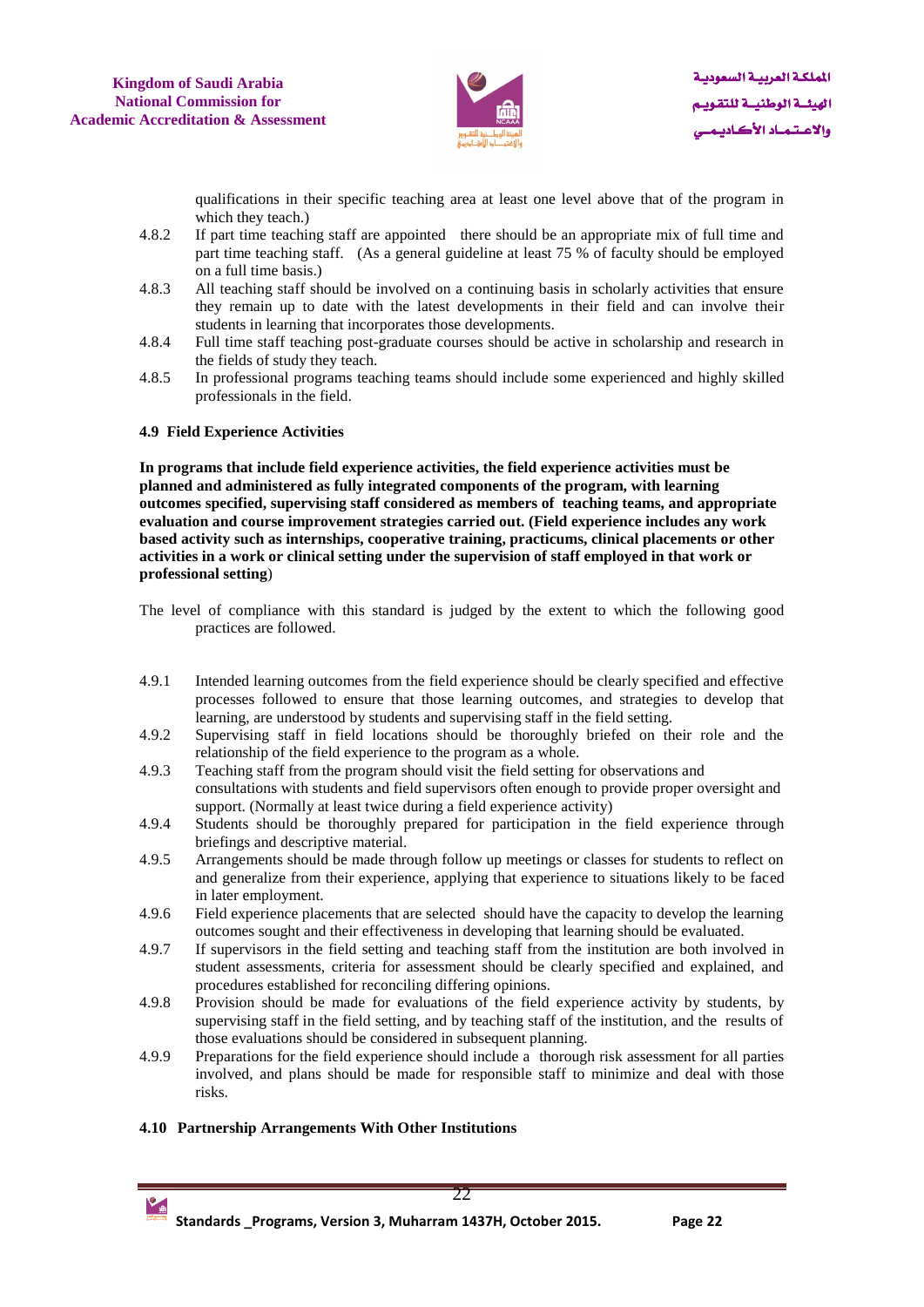

**In situations in which local institutions deliver programs through cooperative arrangements with another institution these arrangements must be clearly specified, enforceable under Saudi Arabian law, and all requirements for programs in the Kingdom of Saudi Arabia must be fully complied with.** 

**Educational programs or courses offered by international organizations including on line or other distance education programs or courses, must not be used unless they have been accredited or otherwise quality assured and approved by the relevant government authorized educational quality assurance agency in the country of origin. Any such programs must adapted as needed to suit the needs of students in this country, and must meet all Saudi Arabian requirements regardless of where and by whom materials are developed.** 

**In situations where institutions deliver programs using materials developed by another institution, the institution granting the academic award must accept full responsibility for the quality of all aspects of the program including the materials used and the teaching and other services provided.** 

**An institution based in another country and delivering programs in Saudi Arabia through a Saudi Arabian agent or local institution, and for which it grants an academic award, must meet all Saudi Arabian requirements for standards of educational provision and for cross border provision of education into the country.**

- The level of compliance with this standard is judged by the extent to which the following good practices are followed.
- 4.10.1 The respective responsibilities of the local institution and the partner should be clearly defined in formal agreements enforceable under the laws of Saudi Arabia.
- 4.10.2 The effectiveness of the partnership arrangements should be regularly reviewed.
- 4.10.3 Briefings and consultations on course and program requirements should be adequate, and effective mechanisms should be available for ongoing consultation on emerging issues.
- 4.10.4 Teaching staff from the partner institution who are familiar with the content of courses offered under the partnership arrangement should visit the local institution regularly for consultation about course details and standards of student assessments.
- 4.10.5 If arrangements involve assessment of student work by the partner institution in addition to assessments within the local institution, procedures should be established that ensure that final assessments are completed promptly and results made available to students within the time specified for reporting of student results under Saudi Arabian regulations.
- 4.10.6 If the program is based on that of the partner institution, courses, assignments and examinations should be adapted to the local environment, unfamiliar colloquial expressions should be avoided, and use made of examples and illustrations relevant to the local setting where the programs is offered. This may require amended and/or supplementary materials, and special tutorial assistance to apply learning to the local environment.
- 4.10.7 The program and courses should be consistent with the requirements of the Qualifications Framework for Saudi Arabia, and in professional programs, include regulations and conventions relevant to the Saudi Arabian environment.
- 4.10.8 If courses or a programs developed by a partner institution are delivered in Saudi Arabia adequate processes should be followed to ensure that standards of student achievement are at least equal to those achieved elsewhere by the partner institution as well as by other appropriate institutions selected for benchmarking purposes.
- 4.10.9 If an international institution or other organization is invited to provide programs, or to assist in the development of programs for use in Saudi Arabia full information should be provided in advance about relevant Ministry regulations and NCAAA requirements for the National Qualifications Framework and requirements for program and course specifications and reports.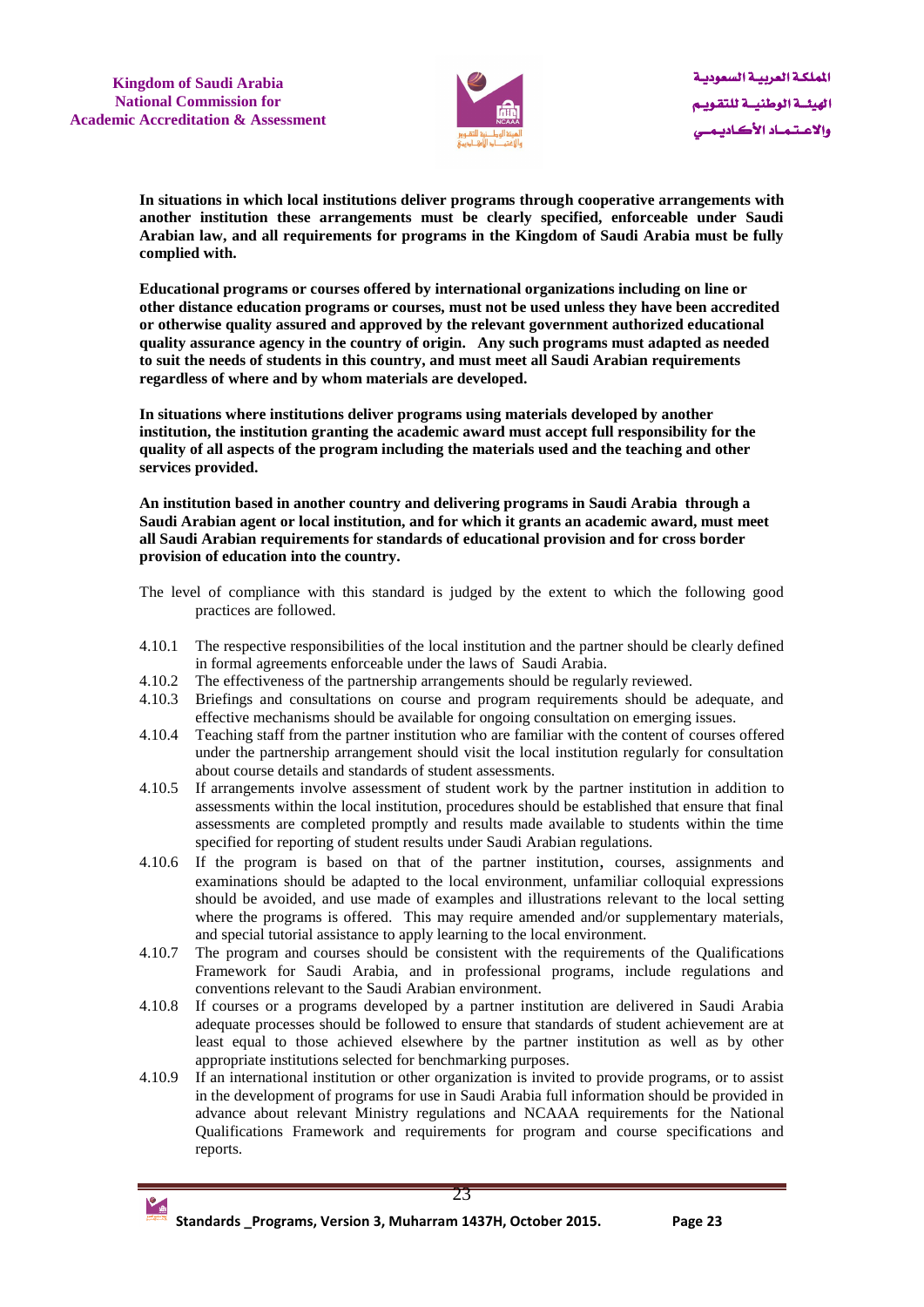

#### **Special Note**

Programs offered with the same title in different parts of an institution, for example in male and female sections, on a central and a branch campus, by daytime, evening or parallel classes, or by face to face or distance education, delivery will normally be considered as the same program and must be considered together in the self study and external review. The Commission MAY consider treating them as separate programs in exceptional circumstances but this will require special approval in advance, and normally a difference in the title of the award to make it clear that they are intended to be different programs.

If programs are offered in different parts of the institution the self-study will have to show clearly any differences between the sections concerned and strategies to respond to any differences in quality found.

Requirements for distance education programs have been recommended by the National Center for ELearning and Distance Education and approved by the Higher Council of Education. The NCAAA has also specified requirements for the accreditation of programs offered by distance education.

Under the Higher Education Council requirements students can no longer be admitted to .distance education programs that do not meet these requirements, and older style distance education programs that do not meet the new requirements must be phased out before September 2015.

If a program is offered by distance education it must meet both the Higher Council regulations and the standards for higher education programs offered by distance education.

A program offered by distance education must have been formally approved for delivery in that mode by the institutions senior academic committee after considering it in relation to the required standards,. This must be done whether the program is considered as the same program as one delivered face to face, or as a different program.

If a program is offered by distance education as well as by face to face instruction the distance education arrangements must meet both the requirements of the Ministry of Higher Education and the distance education standards of the NCAAA, and the on campus arrangements must meet the general requirements for higher education programs. However a period of transition is allowed to give a reasonable amount of time for processes used for those programs to be modified.

The following arrangements will apply:

To be eligible for consideration for accreditation the NCAAA's self evaluation scales for distance education programs must have been completed for the distance education program(s) and a strategic plan prepared for transition to meet both the Higher Council regulations and the NCAAA distance education programs before September 2015.

If a program is offered by both distance education and face to face instruction the self evaluation scales must have been completed and the strategic plan must deal with the distance education delivery. Note that programs leading to a degree with the same title will be considered as the same program regardless of whether they are managed by the same or a different organizational unit within the institution.

If other eligibility requirements are met the institution may be considered for accreditation before September 2015. However the certificate of accreditation will indicate that the accreditation does not apply to the distance education programs.

#### **Evidence and Performance Indicators**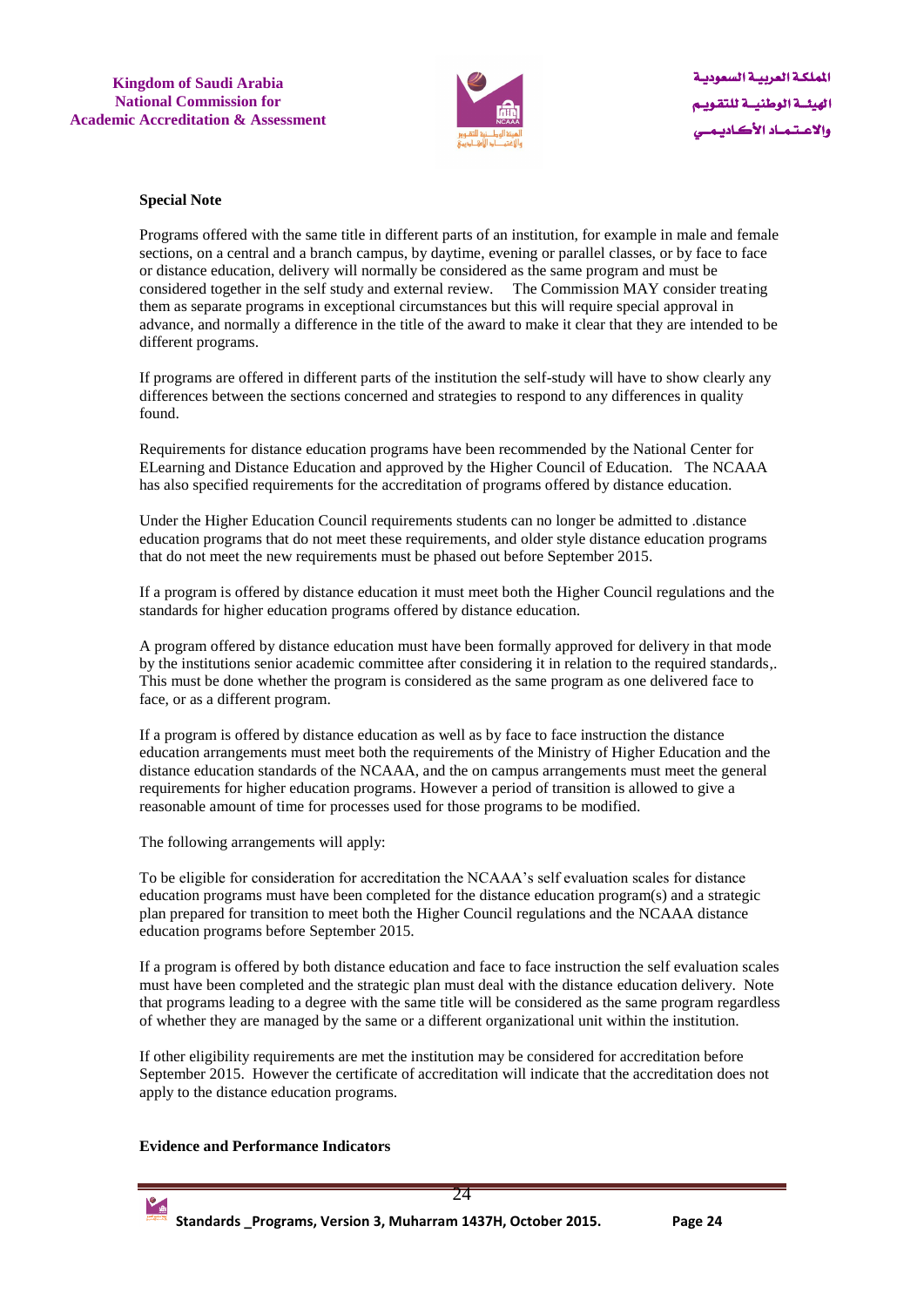

Evidence about the quality of learning and teaching may be obtained from ratings by students, graduates and employers of the quality of programs, statistics on course and program completions and employment outcomes, ratios of students to teaching staff, and statistics on teaching staff qualifications. Important sources of evidence might include independent expert advice on the appropriateness of teaching strategies and assessments for the different domains of learning in the *National Qualifications Framework*. Evidence should be available about the results of benchmarking of standards of learning outcomes in relation to appropriate external reference points. This could be done in several different ways including check marking of samples of students' work and independent assessments of the standards of test questions and students' responses.

The selection of performance indicators for quality of learning and teaching requires use of data in a form that can be quantified and used in comparisons across the institution, with other institutions, and with past performance.

25  $\mathbf{C}_{\mathbf{a}}$ **Standards \_Programs, Version 3, Muharram 1437H, October 2015. Page 25**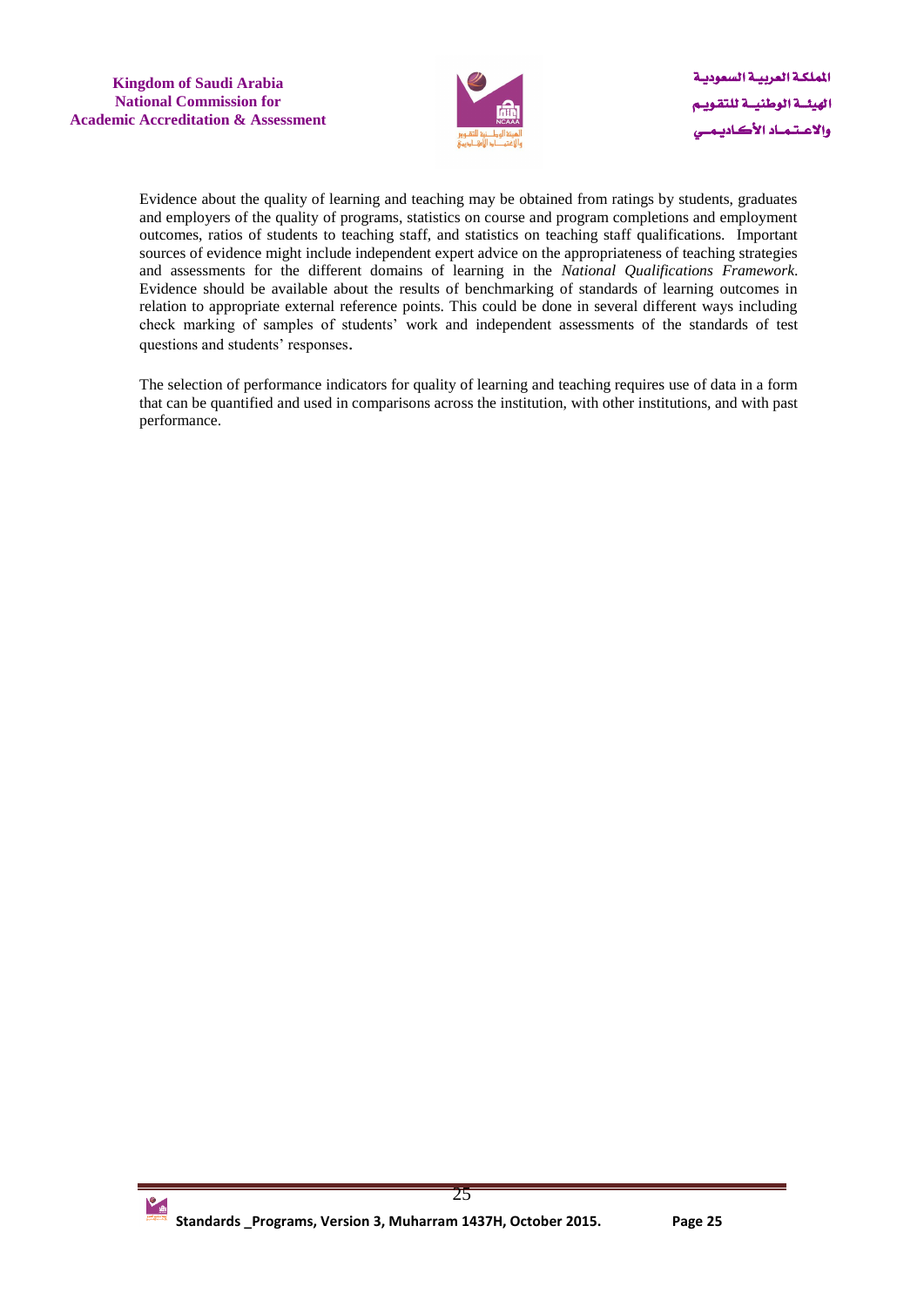

## **Standard 5: Student Administration and Support Services**

**Admission processes must be efficient, fair, and responsive to the needs of students entering the program. Clear information about program requirements and criteria for admission and program completion must be readily available for prospective students and when required at later stages during the program. Mechanisms for student appeals and dispute resolution must be clearly described, made known, and fairly administered. Academic counselling and career advice related to the fields of study dealt with in the program must be available.**

#### **Sub-Standards**

#### **5.1 Student Admissions**

#### **Student admission processes must be reliable, efficient and simple for students to use.**

- The level of compliance with this standard is judged by the extent to which the following good practices are followed.
- 5.1.1 Admission requirements should be consistently and fairly applied for all students.
- 5.1.2 For programs or courses that include components offered by distance education, or use of elearning in blended programs information should be provided before enrolment about any special skills or resources needed to study in these modes. (For distance education programs a separate set of standards that include requirements for that mode of program delivery are set out in a different document, *Standards for Quality Assurance and Accreditation of Higher Education Programs Offered by Distance Education*
- 5.1.3 Student advisors familiar with details of course requirements should be available to provide assistance prior to and during the student registration process.
- 5.1.4 Rules governing admission with credit for previous studies should be clearly specified.
- 5.1.5 Decisions on credit for previous studies should be made known to students by authorized staff before classes commence.
- 5.1.6 Complete information about the program, including the range of courses, program requirements, costs, services and other relevant information should be publicly available to potential students and families prior to applications for admission.
- 5.1.7 A comprehensive orientation program should be provided for commencing students to ensure thorough understanding of the range of services and facilities available to them, and of their obligations and responsibilities.

#### **5.2 Student Records**

**Student records must be maintained in a secure and confidential location. Statistical data needed quality indicators and internal and external reporting requirements and generation of reports on student progress and achievements must be readily available through automated processes that protect the confidentiality of individual student information.** 

- The level of compliance with this standard is judged by the extent to which the following good practices are followed.
- 5.2.1 Automated procedures should be in place for monitoring student progress throughout their programs
- 5.2.2 The student record system should regularly provide statistical data required for planning, reporting and quality assurance.
- 5.2.3 Clear rules should be established and maintained governing privacy of information and controlling access to individual student records.
- 5.2.4 Eligibility for graduation should be formally verified in relation to program and course requirements.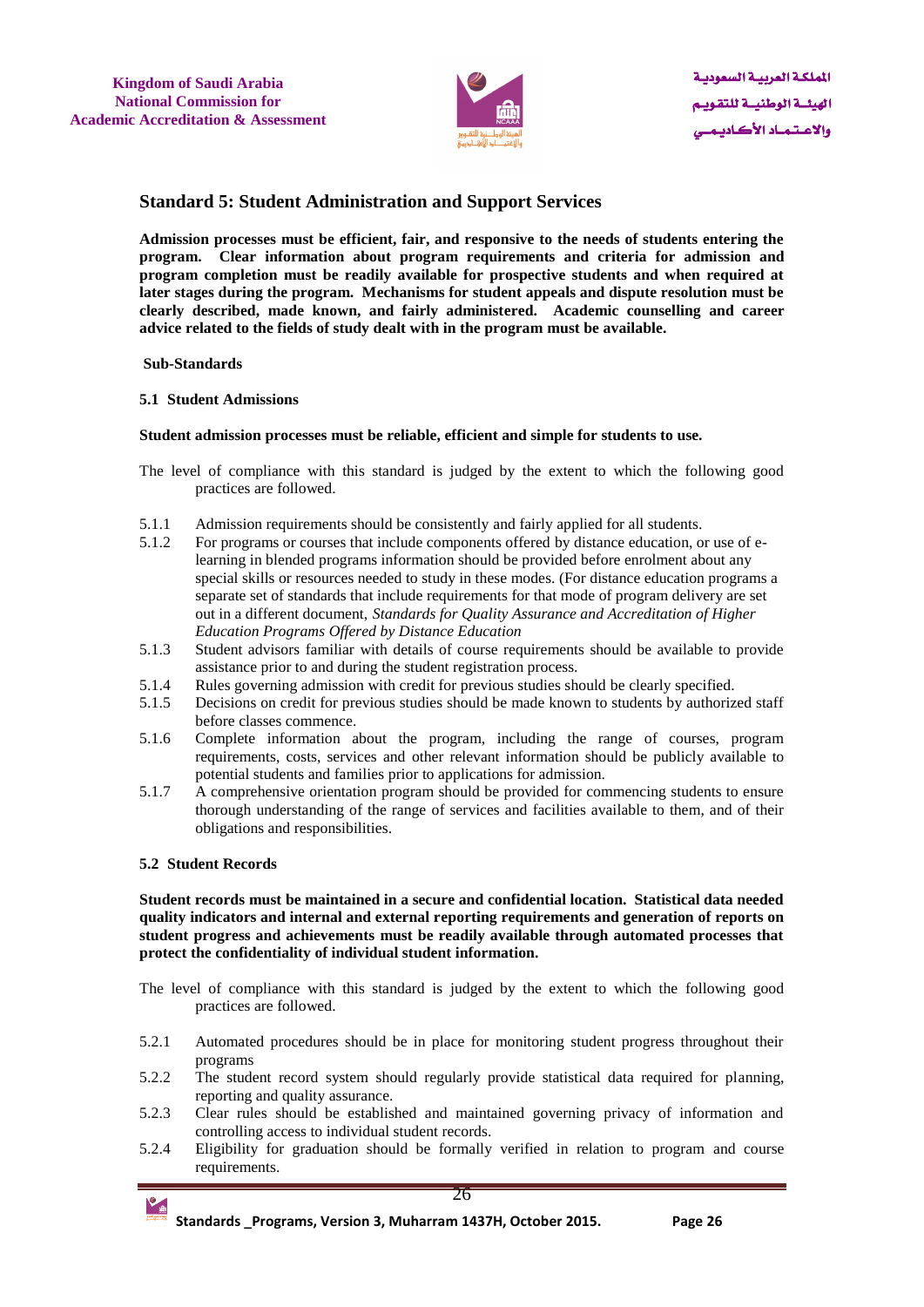

#### **5.3 Student Management**

#### **Policies and regulations must be established for fair and consistent processes of student management, with effective safeguards for independent consideration of disputes and appeals.**

- The level of compliance with this standard is judged by the extent to which the following good practices are followed.
- 5.3.1 Student appeal and grievance procedures should be specified in regulations, published, and made widely known within the institution. The regulations should make clear the grounds on which academic appeals may be based, the criteria for decisions, and the remedies available.
- 5.3.5 Appeal and grievance procedures should protect against time wasting on trivial issues, but still provide adequate opportunity for matters of concern to students to be fairly dealt with and supported by student counselling provisions.
- 5.3.5 Appeal and grievance procedures should guarantee impartial consideration by persons or committees independent of the parties involved in the issue, or who made a decision or imposed a penalty that is being appealed against.
- 5.3.5 Procedures should be established to ensure that students are protected against subsequent punitive action or discrimination following consideration of a grievance or appeal.
- 5.3.5 Appropriate policies and procedures should be in place to deal with academic misconduct, including plagiarism and other forms of cheating.

#### **5.4 Student Advising and Counselling Services**

#### **Adequate provision must be made for academic advising and counselling services to assist students in planning their participation in the program and in seeking subsequent employment.**

- The level of compliance with this standard is judged by the extent to which the following good practices are followed.
- 5.4.1 Provision should be made for academic counselling and for career planning and employment advice within the college, department or another appropriate location within the institution.
- 5.4.2 Adequate protection should be provided, and supported by regulations or a code of conduct, to protect the confidentiality of academic or personal issues discussed with teaching or other staff or students.
- 5.4.3 Effective mechanisms should be established for follow up to ensure student welfare and to evaluate quality of service.
- 5.4.4 An effective student support system should be available to identify students in difficulty and provide help with personal, study related, financial, family, psychological or health problems.

#### **Evidence and Performance Indicators**

Evidence about the quality of student administration and support services can be obtained from surveys of students about the quality and responsiveness of services provided, usage rates for particular services, response times for communicating decisions on admissions and results and the frequency and results of discipline procedures. Performance indicators can be based directly on this information, but additional evidence in a review might include such things as visits to facilities and discussions with students and staff.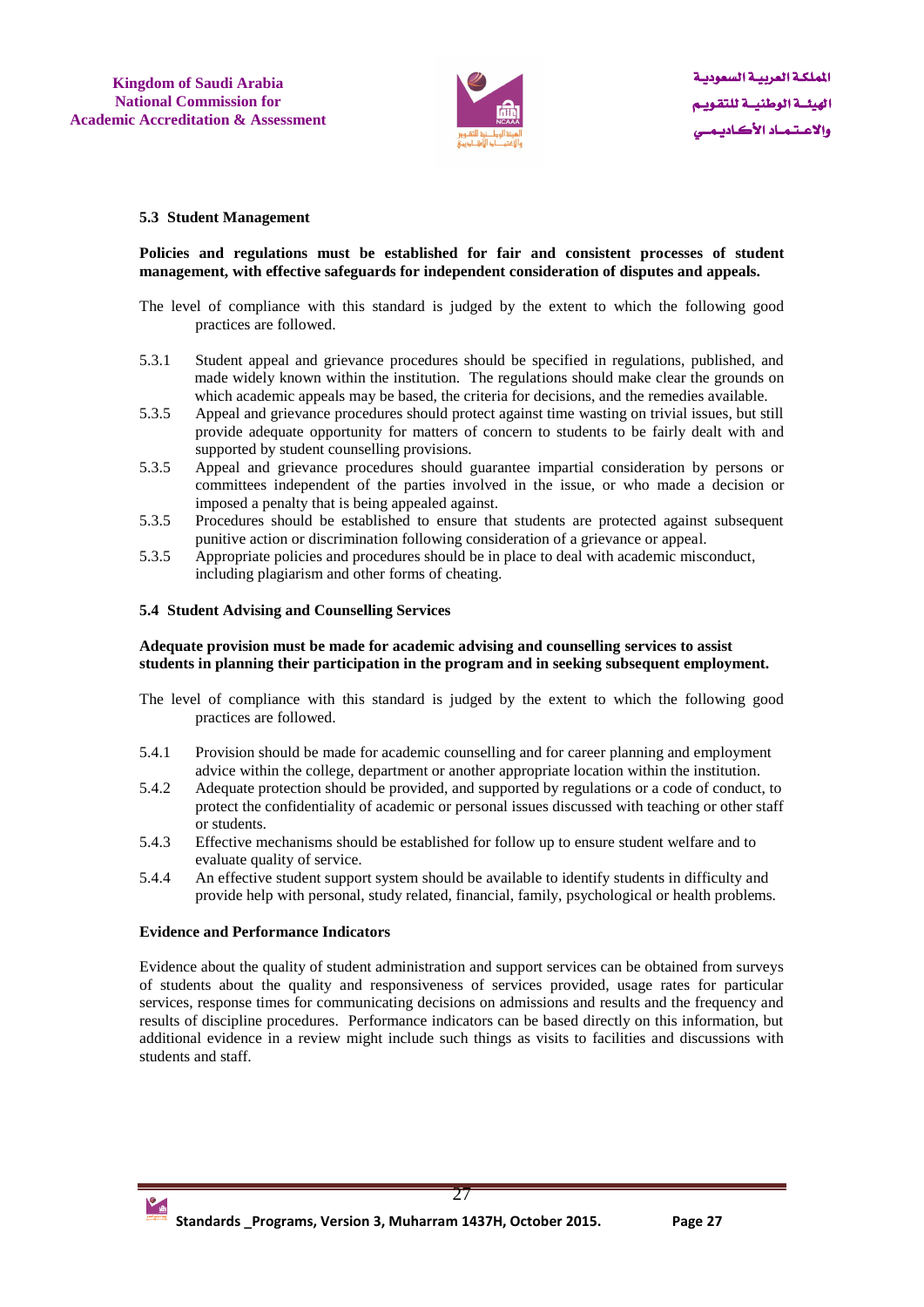**Kingdom of Saudi Arabia National Commission for Academic Accreditation & Assessment**



**اململكــة العربيــة السعوديــة اهليئــــة الوطنيــــة للتقـويــم واالعـــتــمـــاد األكــاديــمــــي**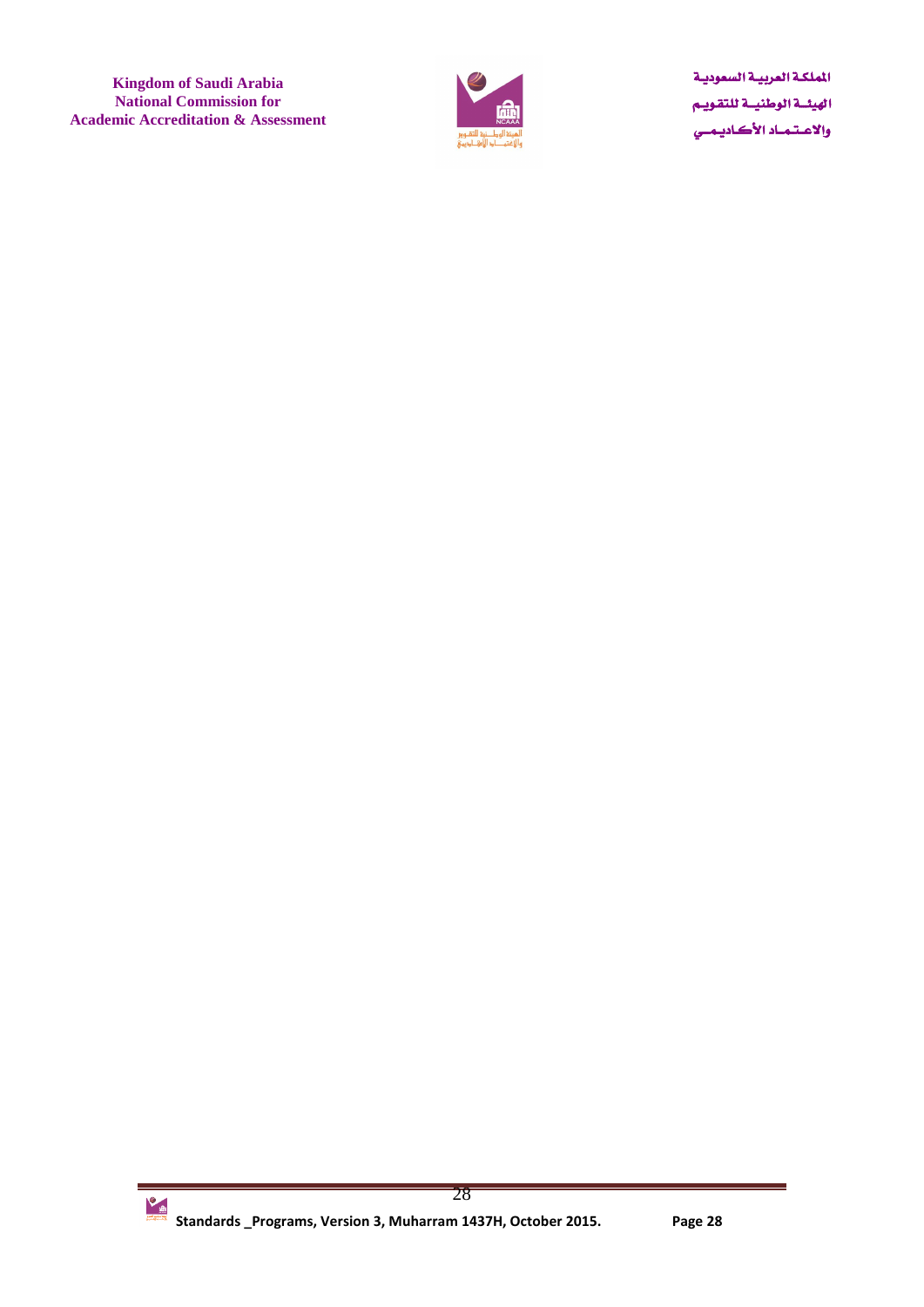

## **Standard 6: Learning Resources**

**Learning resource materials and associated services must be adequate for the requirements of the program and the courses offered within it and accessible when required for students in the program. Information about requirements must be made available by teaching staff in sufficient time for necessary provisions to be made for resources required, and staff and students must be involved in evaluations of what is provided. Specific requirements for reference material and online data sources, and for computer terminals and assistance in using this equipment will vary according to the nature of the program and the approach to teaching.** 

#### **Sub-Standards**

#### **6.1 Planning and Evaluation**

**Policies and procedures must be in place to ensure that resource materials and services needed to support student learning are adequate and appropriate for the program, regularly evaluated, and kept up to date as required.** 

- The level of compliance with this standard is judged by the extent to which the following good practices are followed.
- 6.1.1 Teaching staff responsible for the program and for courses within it should regularly provide advice on materials required to support teaching and learning.
- 6.1.2 Teaching staff and students should participate in user surveys dealing with adequacy of resources and services, extent of usage, and consistency with requirements for teaching and learning.
- 6.1.3 Data on the extent of usage of learning resources for the program should be used in evaluations of learning and teaching in the program.
- 6.1.4 In addition to participation in surveys program administrators and teaching staff should have opportunities to provide input to evaluations of forward planning for provision of resources and services.
- 6.1.5 Teaching staff should provide regular advice on material that should be held in reserve in the library to ensure access to necessary materials and this advice should be responded to appropriately.

#### **6.2 Organization**

#### **The library or resource center must be managed in a way that meets the requirements of the program for student access and availability of resources and services**.

- The level of compliance with this standard is judged by the extent to which the following good practices are followed.
- 6.2.1 Library and resource centers and associated facilities and services should be available for sufficient extended hours to ensure access when required by users in the program .
- 6.2.2 Heavy-demand and required reading materials required for the program should be held in reserve collections.
- 6.2.3 Provision should be made for reliable and efficient access to on-line data-bases and research and journal material relevant to the program.

#### **6.3 Support for Users**

**Adequate support must be provided to assist students and teaching staff to make effective use of library services and resources.**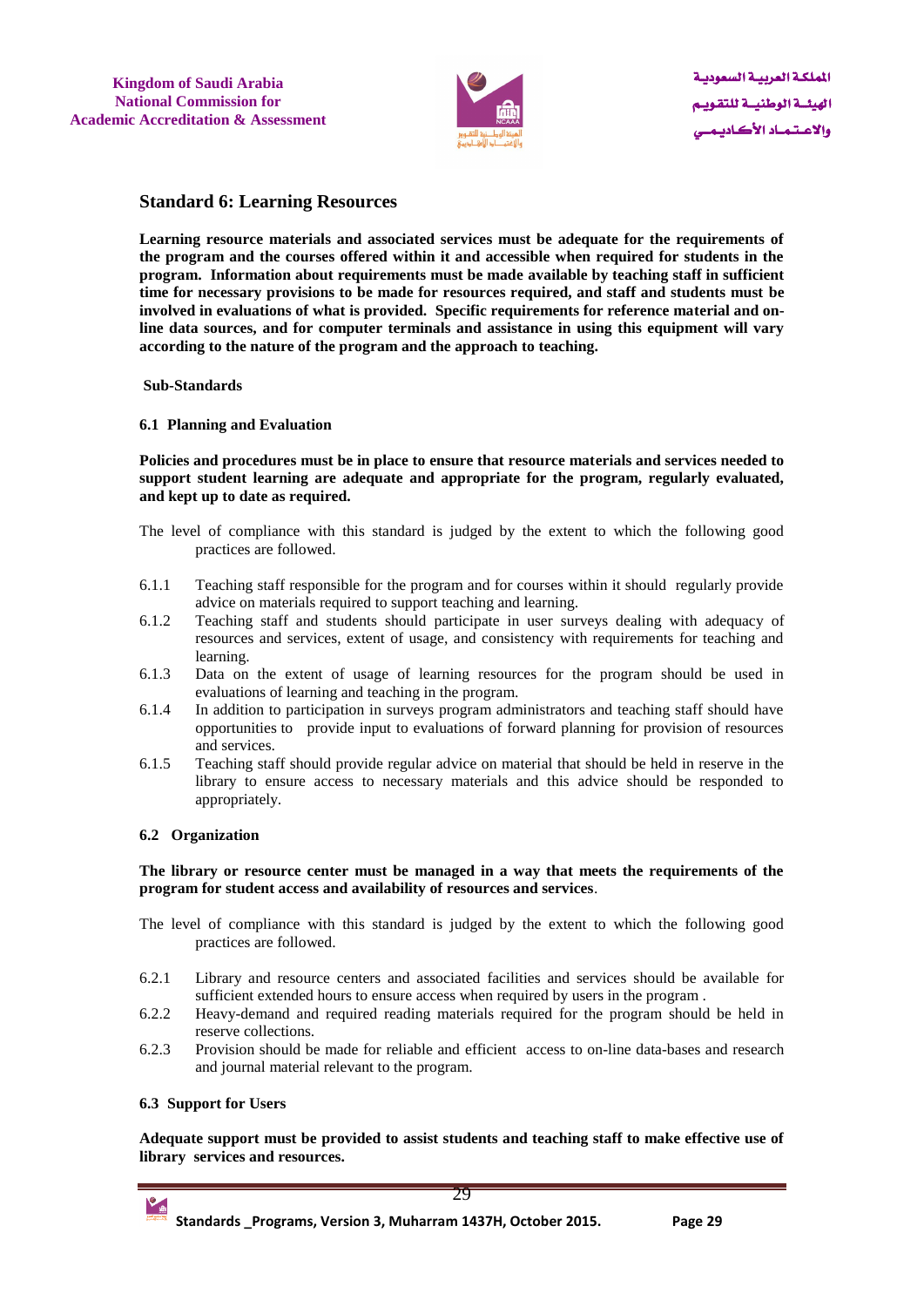

- The level of compliance with this standard is judged by the extent to which the following good practices are followed.
- 6.3.1 Orientation and training programs should be provided for new students and other users to prepare them to access facilities and services.
- 6.3.2 Assistance should be available to help users in conducting searches and locating and using information.
- 6.3.3 A reference service should be provided through which in-depth questions can be answered by qualified librarians.
- 6.3.4 Electronic and/or other automated systems with search facilities should be available to assist in locating resources within the institution and in other collections.
- 6.3.5 Teaching staff and students in the program should be kept informed about library developments such as acquisition of new materials, training programs, or changes in services or opening hours.

#### **6.4 Resources and Facilities**

#### **Adequate reference material for the program must be available and facilities in the library or resource center must be appropriate for the needs of the program,**

- The level of compliance with this standard is judged by the extent to which the following good practices are followed.
- 6.4.1 Adequate books, journals and other reference material including on-line resources should be available to meet program requirements.
- 6.4.2 Up to date computer equipment and software should be available on a sufficient scale to meet program requirements to support electronic access to resources and reference material.
- 6.4.3 Books and journals and other materials should be available in Arabic and English (or other languages) as required for the program and associated research.
- 6.4.4 Sufficient facilities should be provided for both individual and small group study and research as required for the program.

#### **Evidence and Performance Indicators**

Evidence about the quality of learning resource provision and performance indicators derived from this evidence can be obtained from user satisfaction surveys, success rates for students in accessing course reference material, documents describing processes for identifying and responding to course requirements, and details of times when facilities are available for use by students and teaching staff. Information should be available about provision of orientation programs for new students and other users, and responsiveness to requests from groups of stakeholders. The institution and/or the program should be able to provide information about comparisons of level of provision through books, periodicals and web-based resources with comparable institutions offering similar programs and an appropriate performance indicator would be whether that level of provision was equalled or exceeded.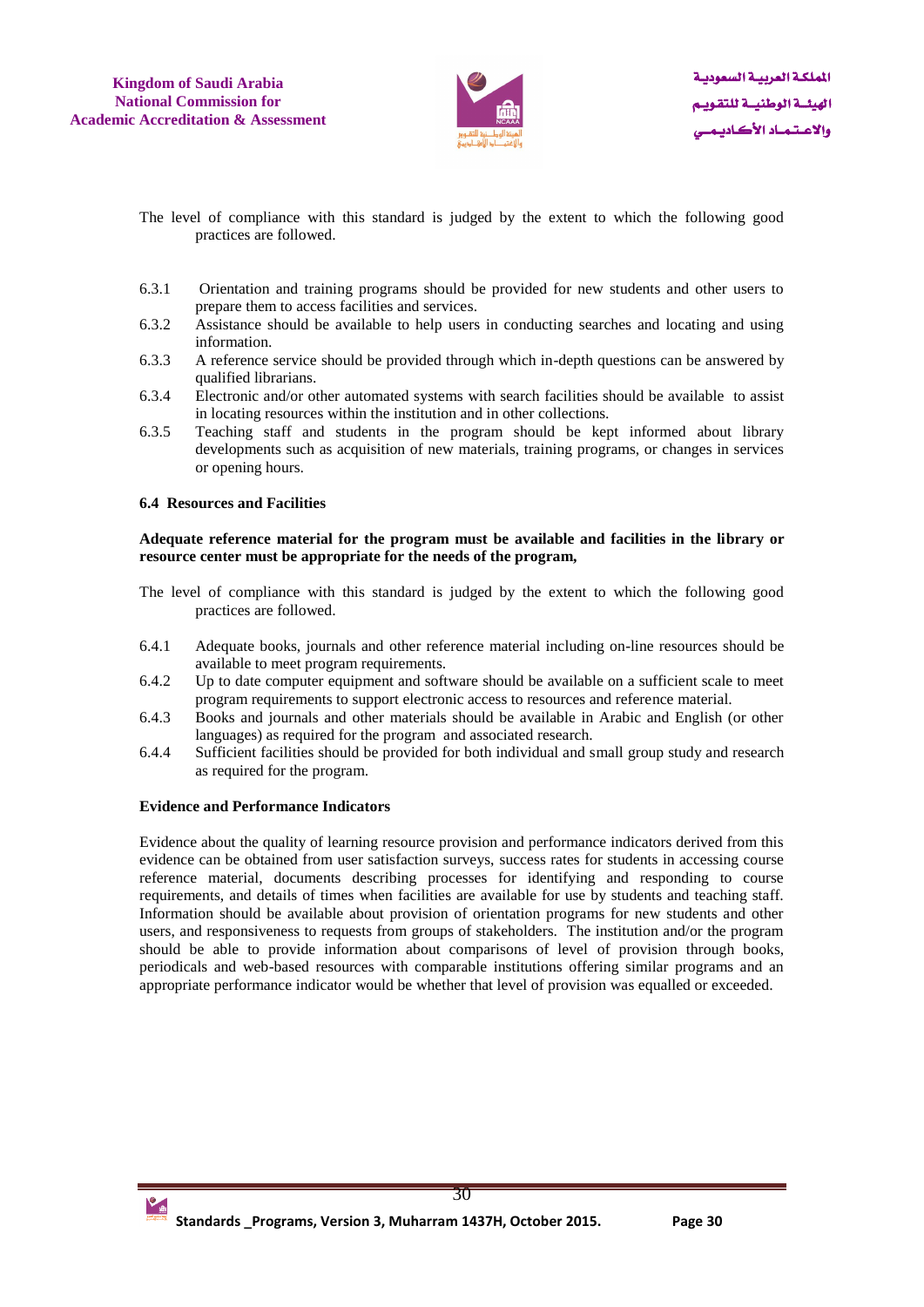

## **Standard 7: Facilities and Equipment**

**Adequate facilities and equipment must be available for the teaching and learning requirements of the program. Use of facilities and equipment should be monitored and regular assessments of adequacy made through consultations with teaching and other staff and students.**

**Sub-Standards**

**7.1 Policy and Planning**

**Planning processes for the provision of facilities and the acquisition and maintenance of equipment should include consultation with program representatives to ensure clear specification of program requirements. Plans for provision should appropriately balance program requirements with institutional policies to ensure compatibility of systems and resources available.** 

The level of compliance with this standard is judged by the extent to which the following good practices are followed.

- 7.1.1 Equipment acquisitions should meet program requirements and also be consistent with institutional policies to achieve compatibility of equipment and software systems across the institution.
- 7.1.2 Teaching staff should be consulted before major equipment acquisitions to ensure that current and anticipated emerging needs are met.
- 7.1.3 Equipment planning should provide for acquisition, servicing and replacement according to a planned schedule.

#### **7.2 Quality and Adequacy of Facilities and Equipment**

#### **Facilities and equipment must be of good quality with effective strategies used to evaluate their adequacy for the program, their quality and the services associated with them.**

- The level of compliance with this standard is judged by the extent to which the following good practices are followed.
- 7.2.1 Facilities should meet health and safety requirements.
- 7.2.2 Quality assessment processes should include both feedback from principal users about the adequacy and quality of facilities, and mechanisms for considering and responding to their views.
- 7.2.3 Standards of provision of teaching, laboratory and research facilities should be adequate for the program and should be benchmarked through comparisons with other comparable institutions. (This includes such things as classroom space, laboratory facilities and equipment, access to computing facilities and associated software, private study facilities, and research equipment.)
- 7.2.4 Adequate facilities should be provided for confidential consultations between teaching staff and students.
- 7.2.5 Appropriate provision should be made for students and teaching and other staff with physical disabilities or other special needs.

#### **7.3 Management and Administration of Facilities and Equipment**

**Management and administration of facilities, equipment and associated services must be efficient and ensure maximum effective utilization of facilities provided.** 

The level of compliance with this standard is judged by the extent to which the following good practices are followed.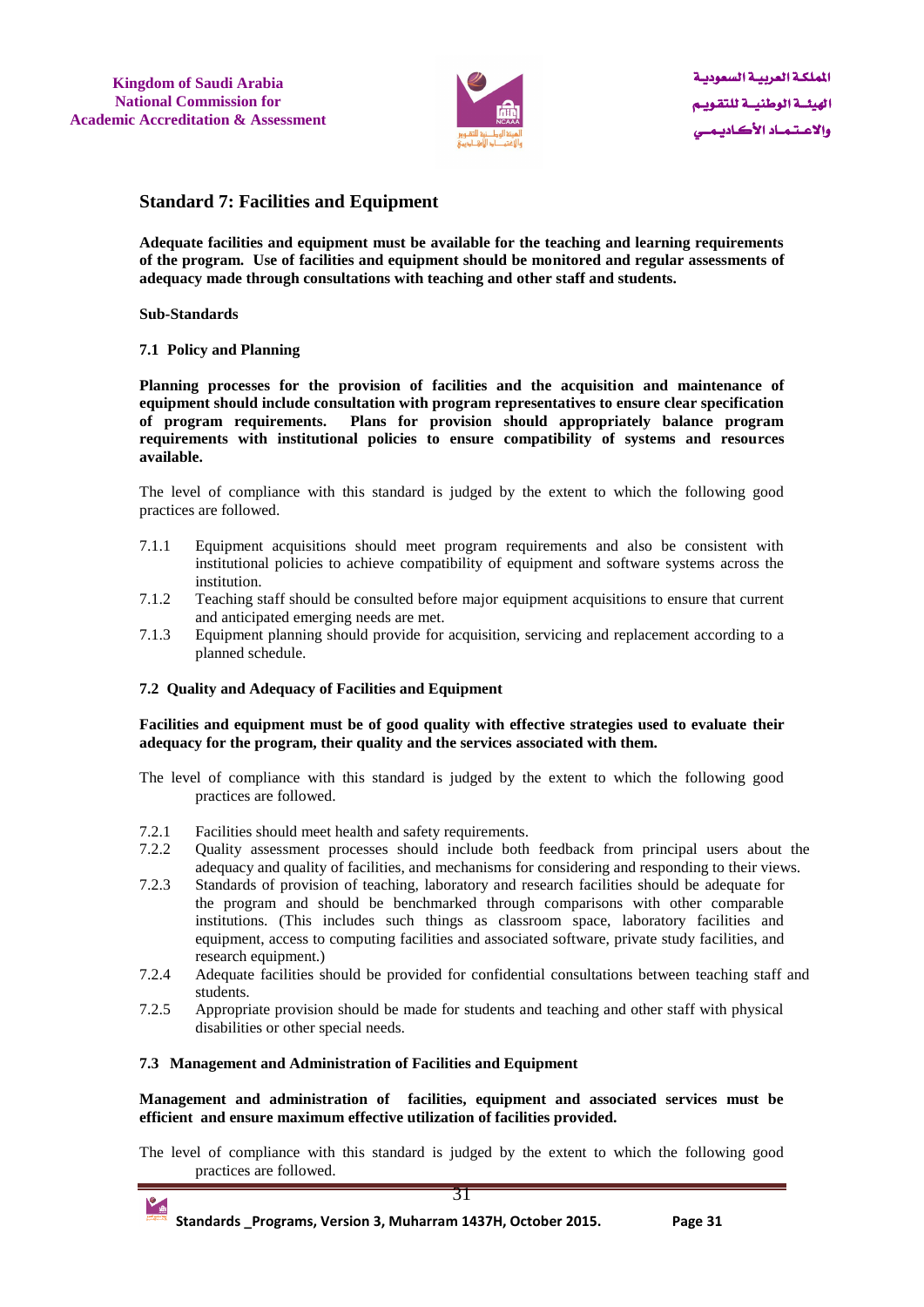

- 7.3.1 A complete inventory should be maintained of equipment used in the program that is owned or controlled by the institution including equipment assigned to individual staff for teaching and research.
- 7.3.2 Services such as cleaning, waste disposal, minor maintenance, safety, and environmental management should be efficiently and effectively carried out.
- 7.3.3 Regular condition assessments should be carried out and provision made for preventative and corrective maintenance and replacement when required.
- 7.3.4 Effective security should be provided for specialized facilities and equipment for teaching and research, with responsibility between individual members of staff, departments or colleges, or central administration clearly defined.
- 7.3.5 Effective systems should be provided to ensure the personal security of teaching and other staff and students, with appropriate provisions for the security of their personal property.
- 7.3.6 Arrangements should be made for shared use of underutilized facilities with adequate mechanisms for security of equipment.

## **7.4 Information Technology**

#### **Computing equipment and software and related support services must be adequate for the program and managed in ways that ensure secure, efficient and effective utilization.**

- The level of compliance with this standard is judged by the extent to which the following good practices are followed.
- 7.4.1 Adequate computer equipment should be available and accessible for teaching staff and students in the program.
- 7.4.2 Institutional policies governing the use of personal computers by students should be complied with.
- 7.4.3 Technical support should be available for teaching and other staff and students using information and communications technology.
- 7.4.4 Opportunities should be available for teaching staff input into plans for acquisition and replacement of IT equipment for use in the program.
- 7.4.5 Security systems should be in place to protect privacy of personal and institutional information, and to protect against externally introduced viruses.
- 7.4.6 Compliance with a code of conduct relating to inappropriate use of material on the internet should be checked and instances of inappropriate behaviour appropriately dealt with.
- 7.4.7 Training programs should be available for teaching and other staff to ensure effective use of computing equipment and appropriate software for teaching, student assessment, and administration.

#### **Evidence and Performance Indicators**

Evidence about the quality of provision of facilities and equipment can be obtained from planning documents, user satisfaction surveys, comparisons of provision with comparable institutions offering similar programs and direct observations by independent evaluators.

Condition assessments and maintenance schedules provide information about the quality and maintenance of facilities and major equipment. Regulations and codes of practice relating to the use of facilities and expensive equipment provide evidence of sound management practices and security arrangements. Performance indicators could include such things as ratings on surveys of user satisfaction, statistics on equipment breakdowns, comparisons of provision in relation to other institutions.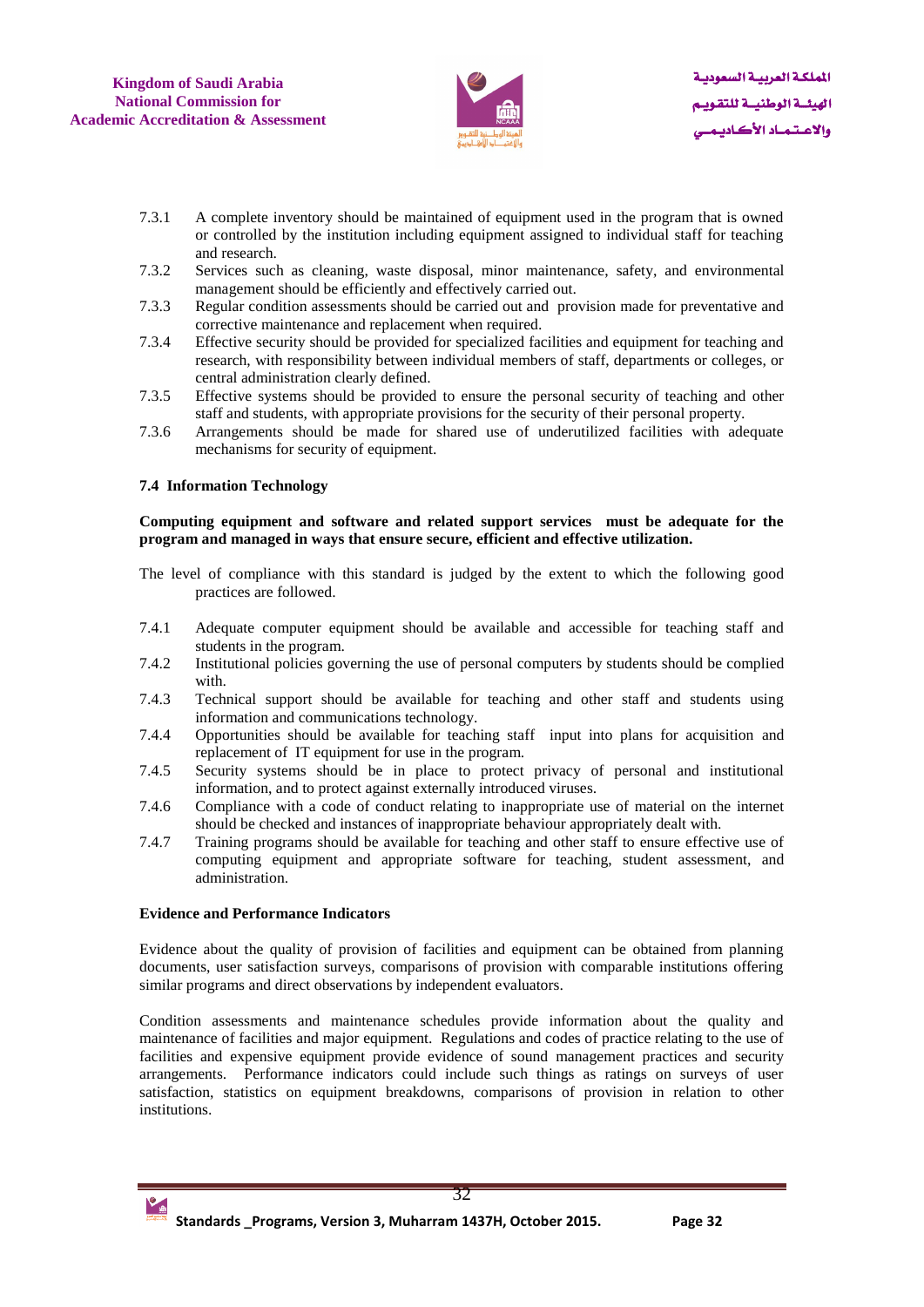

#### **Standard 8: Financial Planning and Management**

Financial resources must be sufficient for the effective delivery of the program. Program requirements must be made known sufficiently far in advance to be considered in institutional budgeting. Budgetary processes should allow for long term planning over at least a three year period. Sufficient flexibility must be provided for effective management and responses to unexpected events and this flexibility must be combined with appropriate accountability and reporting mechanisms.

#### **Sub-Standards**

#### **8.1 Financial Planning and Budgeting**

**Funding must be adequate for program requirements and planning must involve full cost estimates and both short and medium term cost projections. Sufficient flexibility must be provided for effective management and responses to unexpected events and this flexibility must be combined with appropriate accountability and reporting mechanisms.** 

- The level of compliance with this standard is judged by the extent to which the following good practices are followed.
- 8.1.1 Proposals for new programs, major program changes or other activities with financial implications, equipment or facilities should be accompanied by business plans that include independently verified cost estimates and cost impacts on other services and activities.
- 8.1.2 If new programs, projects or activities are cross-subsidized from existing funding sources the cost sharing strategy should be made explicit and intermediate and long term costs and benefits assessed.
- 8.1.3 The amount of financial resources available for the program should be sufficient for good quality program provision and benchmarked against costs of equivalent programs at other similar institutions.
- 8.1.4 The program coordinator (or department chair or dean) should submit annual budget proposals setting out detailed program requirements and follow up as necessary to make adjustments after those proposals have been considered and financial resources allocated.
- 8.1.5 Budget proposals should support strategic priorities for program developments and improvements in quality, and consider possibilities for savings or alternative revenue sources as well as seeking additional funding if necessary.

#### **8.2 Financial Management**

#### **Financial affairs must be effectively managed with a proper balance between flexibility for the cost center manager and institutional accountability and responsibility.**

- The level of compliance with this standard is judged by the extent to which the following good practices are followed.
- 8.2.1 Sufficient delegations of spending authority should be given to the program manager/head of department for effective program administration.
- 8.2.2 Any delegations should be clearly specified, and accompanied by appropriate accountability and reporting processes.
- 8.2.3 The program manager/head of department should be involved in the budget planning process, and be held accountable for expenditure within the approved budgets.
- 8.2.4 The accounting system should provide for accurate monitoring of expenditure and commitments against budgets with regular reports prepared throughout the year for the program/department.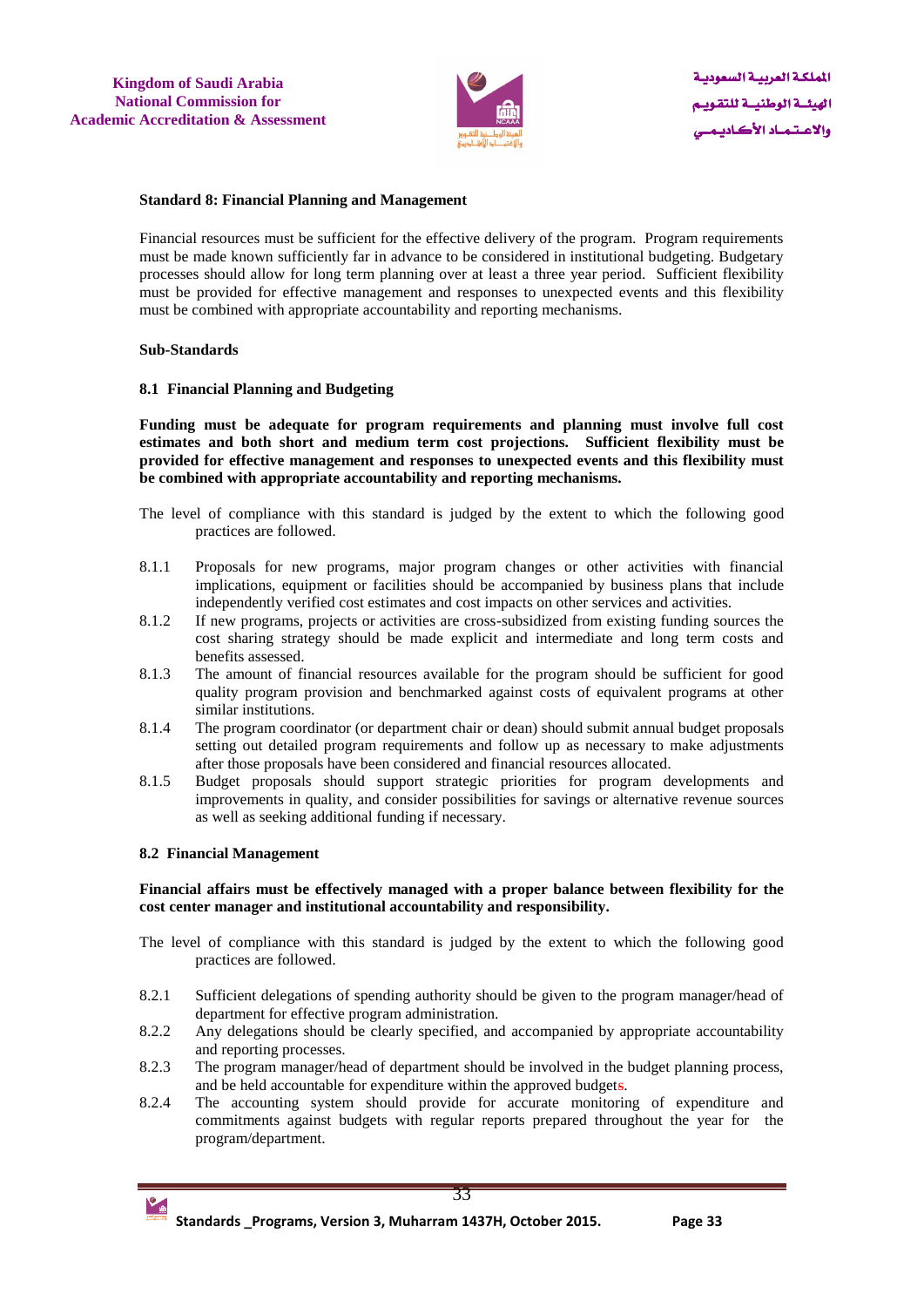

- 8.2.5 Where possibilities of conflict of interest exist or may be perceived to exist the persons concerned should declare their interest and refrain from participation in decisions.
- 8.2.6 Allowable financial carry-forward provisions should be sufficiently flexible to avoid rushed end of year expenditure or disincentives for long term planning.

#### **Evidence**

Evidence about the quality of financial planning and management can be obtained from budget statements and audit reports. Surveys of teaching staff can provide information about whether resources considered by them to be necessary for all programs are available. Comparisons of funding provisions with similar programs elsewhere can provide useful evidence of adequacy of provision provided care is taken to take account of any differences in the management of financial systems. Reports on risk assessment should be available together with strategies for risk minimization.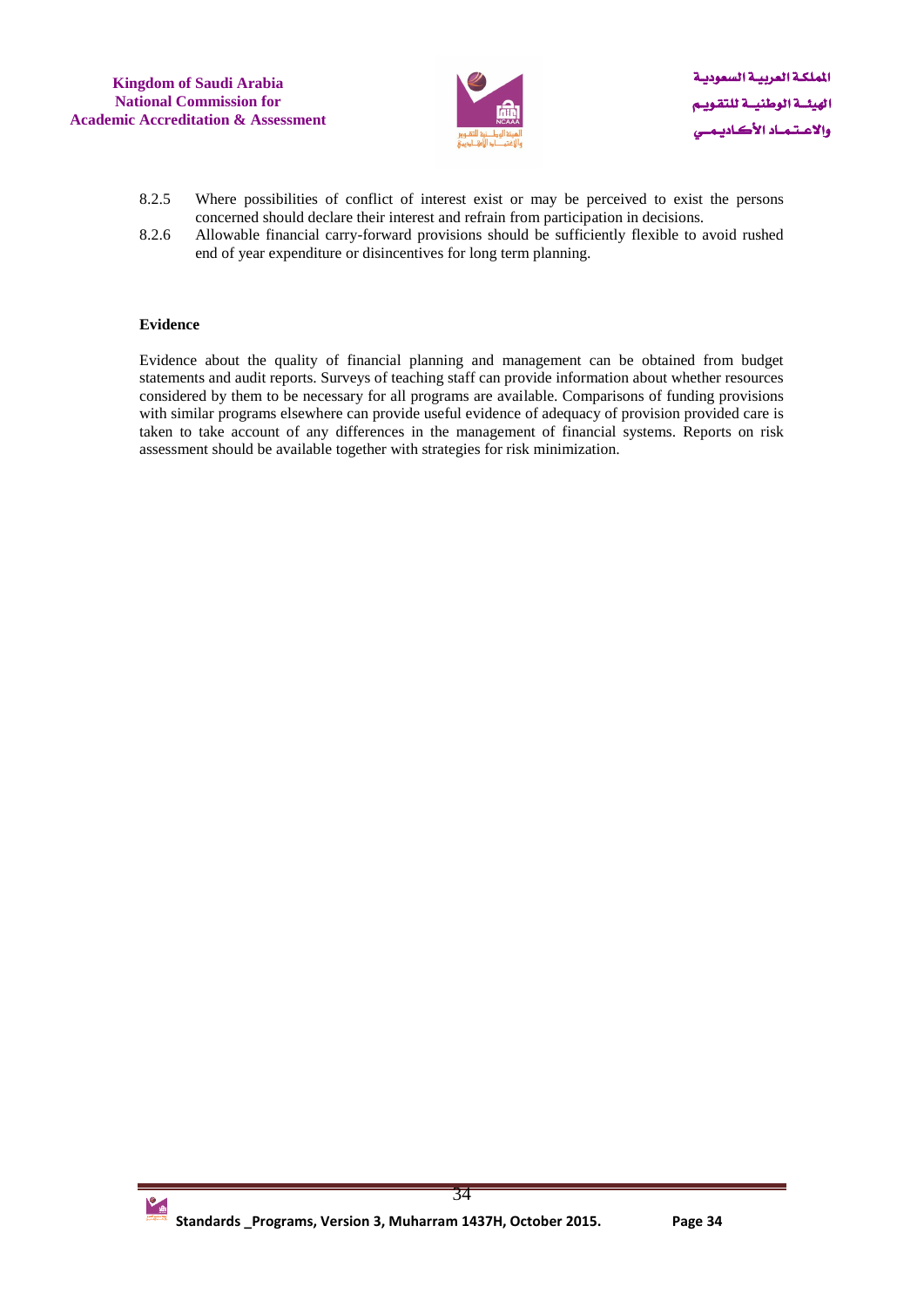

## **Standard 9: Employment Processes**

**Teaching and other staff must have the knowledge and experience needed for their particular teaching or other responsibilities and their qualifications and experience must be verified before appointment. New teaching staff must be thoroughly briefed about the program and their teaching responsibilities before they begin. Performance of all teaching and other staff must be periodically evaluated, with outstanding performance recognized and support provided for professional development and improvement in teaching skills. (Note: Teaching staff refers to all staff with responsibility for teaching classes including full and part time staff, faculty, lecturers, and teaching assistants**)

#### **Sub-Standards**

#### **9.1 Recruitment**

**Recruitment processes must be designed to ensure that capable and appropriately qualified teaching and other staff are available for all teaching and administrative functions, administered fairly, and that new staff are thoroughly prepared for their responsibilities.** 

- The level of compliance with this standard is judged by the extent to which the following good practices are followed.
- 9.1.1 Recruitment processes should ensure that teaching staff have the specific areas of expertise, and the personal qualities, experience and skill to meet the teaching requirements in the program. (See also Section 4.8 dealing with qualifications and experience of teaching staff.)
- 9.1.2 Candidates for employment should be provided with full position descriptions and conditions of employment, together with general information about the institution and its mission and programs, and full details about the particular program for which they are being considered. (The information provided should include details of employment expectations, indicators of performance, and processes of performance evaluation.)
- 9.1.3 References should be checked, and claims of experience and qualifications verified before appointments are made.
- 9.1.4 The legitimacy of qualifications claimed by applicants should be checked through processes that consider the standing and reputation of the institutions from which they were obtained, taking account of recognition of qualifications by the Ministry of Higher Education.
- 9.1.5 In professional programs there should be sufficient teaching staff with successful experience in the relevant profession to provide practical advice and guidance to students about work place requirements.
- 9.1.6 All new staff should be given an effective orientation to the institution to ensure familiarity with the institution and its operating procedures, services and priorities for development.
- 9.1.7 New teaching staff should be given a thorough orientation to the program to ensure they have a thorough understanding of the program as a whole, of the contributions to be made to it through the courses they teach, and of the expectations for coordinated planning and delivery of courses and evaluation and reporting requirements.
- 9.1.8 The level of provision of teaching staff (i.e. the ratio of students per teaching staff member calculated as full time equivalents) should be adequate for the program and benchmarked against comparable student/teaching staff ratios at good quality Saudi Arabian and international institutions.

#### **9.2 Personal and Career Development**

**Processes for personal and professional development must be fair to all teaching and other staff, designed to encourage and support improvements in performance and recognize outstanding achievements.**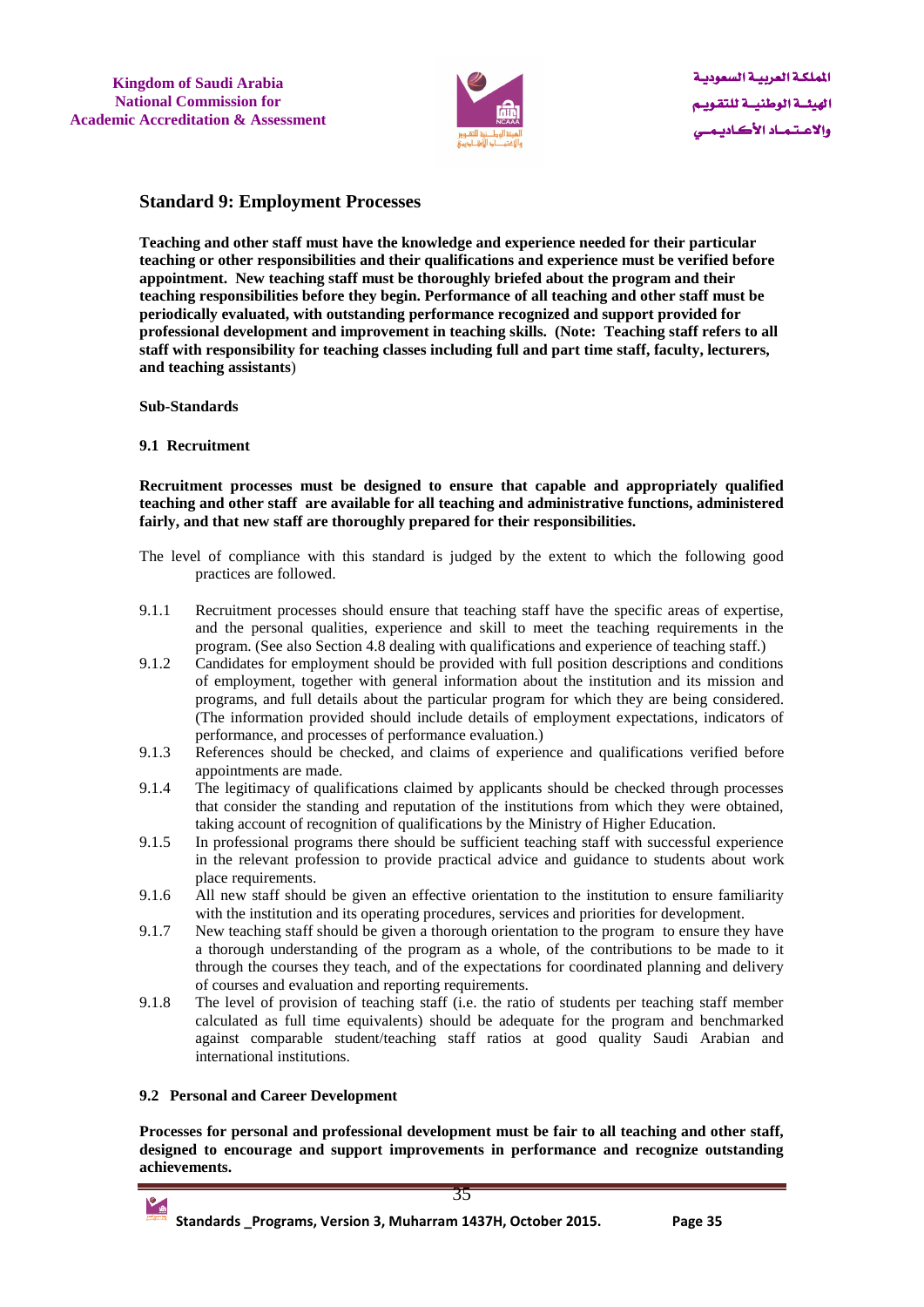

- The level of compliance with this standard is judged by the extent to which the following good practices are followed.
- 9.2.1 Criteria and processes for performance evaluation should be clearly specified and made known in advance to teaching and other staff.
- 9.2.2 Consultations about work performance should be confidential and supportive, and occur on a formal basis at least once each year.
- 9.2.3 If performance is considered less than satisfactory clear requirements should be established for improvement.
- 9.2.4 Performance assessments of teaching and other staff should be kept confidential but should be documented and retained. Staff should have the opportunity to include on file their own comments relating to these assessments, including points of disagreement.
- 9.2.5 Outstanding academic or administrative performance should be recognized and rewarded.
- 9.2.6 All teaching and other staff should be given appropriate and fair opportunities for personal and career development.
- 9.2.7 Junior teaching and other staff with leadership potential should be identified and given a range of experiences to prepare them for future career development.
- 9.2.8 Assistance should be given in arranging professional development activities to improve skills and upgrade qualifications.
- 9.2.9 Appropriate professional development activities should be provided to assist with new programs or policy initiatives.
- 9.2.10 Teaching staff should be expected to participate in activities that ensure they keep up to date with developments in their field and the extent to which they do so should be monitored.

#### **Evidence and Performance Indicators**

Evidence about quality of employment processes can be obtained from documents setting out employment and promotion processes and criteria, descriptions of orientation programs for new teaching and other staff, and procedures for performance evaluation and support for improvement. Records of assessments of quality of teaching, and teaching and other staff participation in professional development activities relevant to their employment can provide valuable evidence, particularly when they include ratios of participation and assessments of the value of those activities by the participants. Data on faculty turnover in parts of the institution can be used to indicate stability or instability in staffing. Regulations dealing with dispute resolution combined with records of he incidence and outcomes of disputes can provide evidence of the effectiveness of those processes.

Performance indicators almost always include student/teaching staff ratios and proportions of teaching staff with levels of qualifications. However a number of others that can also be readily quantified are important such as participation ratios in professional development and scholarly activities. Some others such as rates of turnover of teaching and other staff might be selected if there are problems in the institution that need to be monitored.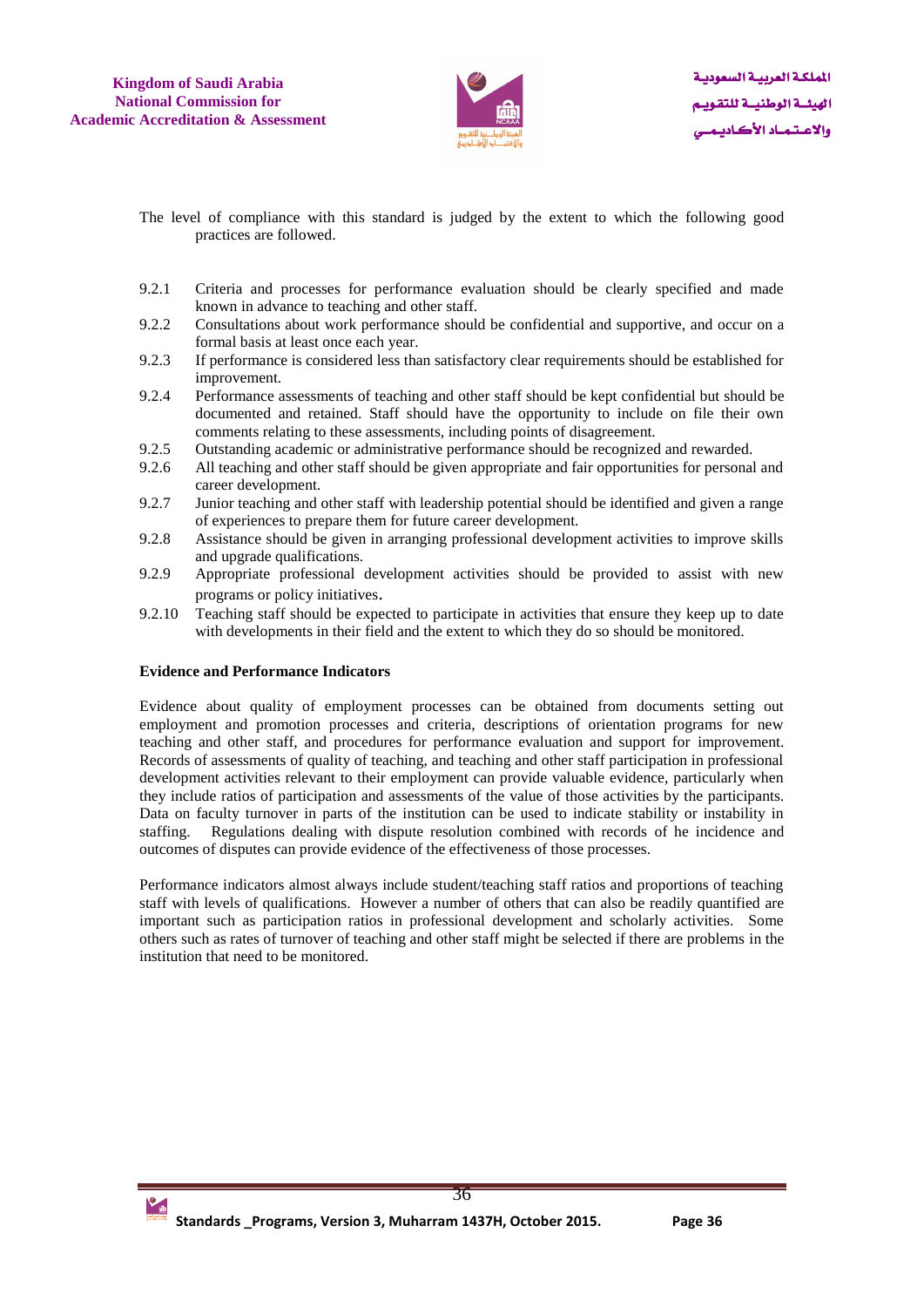

## **Standard 10: Research**

**A research strategy that is consistent with the nature and mission of the institution should be developed. All staff teaching higher education programs must be involved in sufficient appropriate scholarly activities to ensure they remain up to date with developments in their field, and those developments should be reflected in their teaching. Staff teaching in postgraduate programs or supervising higher degree research students must be actively involved in research in their field. Adequate facilities and equipment must be available to support the research activities of teaching staff and postgraduate students to meet these requirements in areas relevant to the program. Staff research contributions must be recognized and reflected in evaluation and promotion criteria.** 

**Sub-Standards**

#### **10.1 Teaching Staff and Student Involvement in Research**

**Expectations for teaching staff involvement in research and scholarly activities must be made clear and provide for widespread participation. Encouragement and support must be provided to encourage research activity by junior teaching staff and postgraduate students.** 

- The level of compliance with this standard is judged by the extent to which the following good practices are followed.
- 10.1.1 Expectations for teaching staff involvement in research and scholarly activities should be clearly specified and performance in relation to these expectations considered in performance evaluation and promotion criteria. (For universities criteria should require at least some research and/or appropriate scholarly activity of all full time teaching staff.)
- 10.1.2 Clear policies should be established in the institution for defining what is recognized as research, consistent with international standards and established norms in the field of study of the program. (This normally includes both self-generated and commissioned activity but requires creative original work, independently validated by peers, and published in media recognized internationally in the field of study.)
- 10.1.3 Support should be provided for junior teaching staff in the development of their research programs through mechanisms such as mentoring by senior colleagues, inclusion in project teams, assistance in developing research proposals, and seed funding.
- 10.1.4 Opportunities should be provided for postgraduate research students to participate in joint research projects.
- 10.1.5 Participation by research students in joint research projects should be appropriately and fully acknowledged. When a significant contribution has been made reports and publications should indicate joint authorship.
- 10.1.6 Assistance should be given for teaching staff to develop collaborative research arrangements with colleagues in other institutions and in the international community.
- 10.1.7 Teaching staff should be encouraged to include in their teaching information about their research and scholarly activities that are relevant to courses they teach, together with other significant research developments in the field.
- 10.1.8 Strategies should be developed for identifying and capitalizing on the expertise of teaching staff and postgraduate students in providing research and development services to the community and generating financial returns to the institution.

#### **10.2 Research Facilities and Equipment**

**Adequate facilities and equipment appropriate for research in the program field of study must be available for use by teaching staff and post graduate students. Clear policies must be established for ownership and care for specialized facilities and equipment obtained through research grants or cooperation with industry.**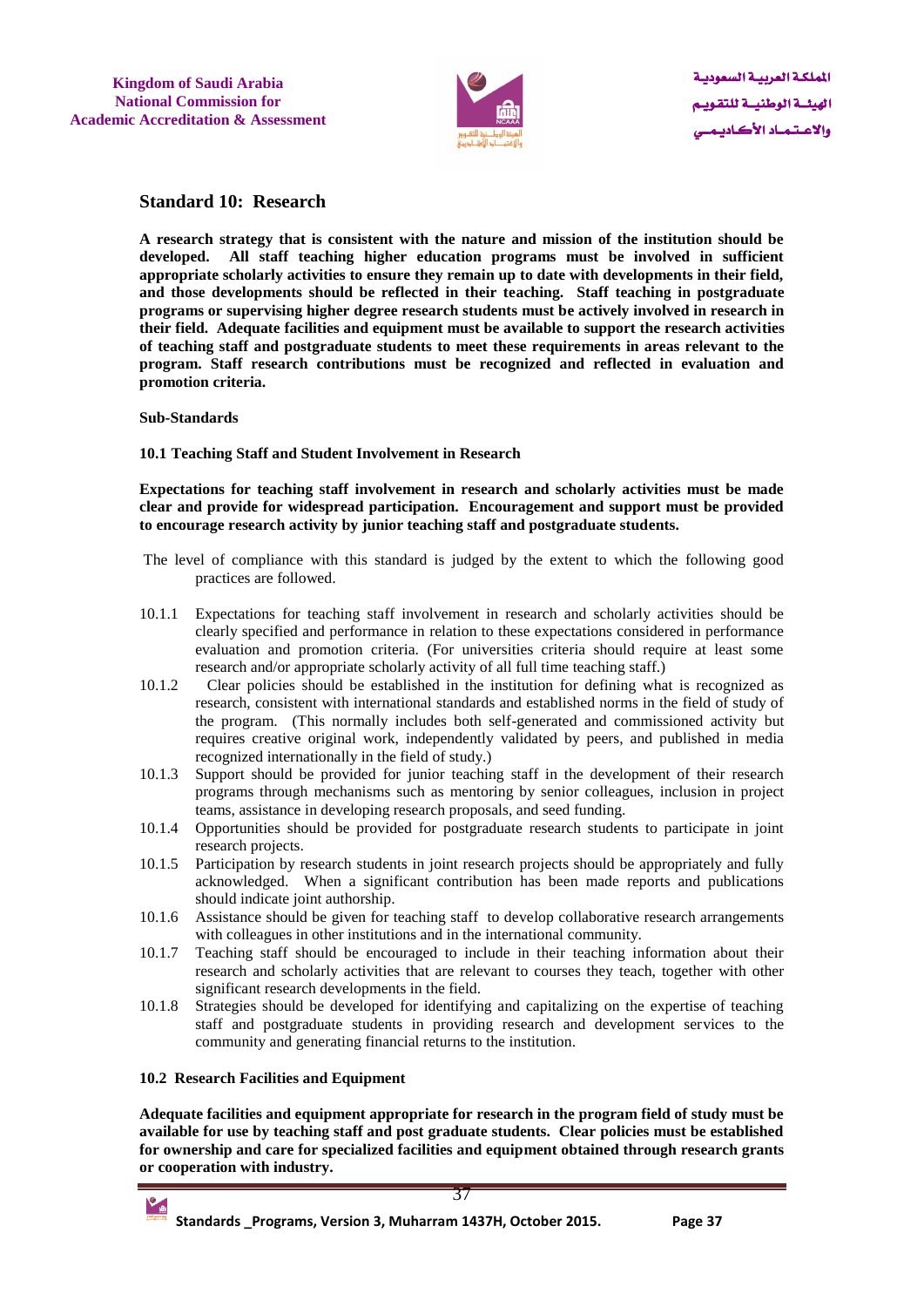

- The level of compliance with this standard is judged by the extent to which the following good practices are followed.
- 10.2.1 Adequate laboratory space and equipment, library and information systems and resources should be available to support the research activities of teaching staff and students in the field in which the program is offered.
- 10.2.2 Security systems should be established to ensure safety for researchers and their activities, and for others in the institutional community and the surrounding region.
- 10.2.3 Policies should make clear the ownership and responsibility for maintenance of equipment obtained through teaching staff research grant applications, commissioned research or other cooperative ventures with industry or the outside community.
- 10.2.4 Adequate budget and facilities for the conduct of research at a level consistent with institutional, program and departmental policies should be provided.

#### **Evidence and Performance Indicators**

Evaluations of the quality of research should include a review of the research strategy for the department or the college, and other supporting documents including details of the extent and quality of research output by staff associated with the program. Evidence about involvement in research can be obtained from staff and from departmental research reports and staff evaluation and promotion criteria. Further evidence can be obtained by consideration of agreements for cooperative research and for shared use of major equipment items. Staff and student surveys can provide evidence about the adequacy of provisions for research facilities and equipment.

Performance indicators for research are commonly based on statistics on the volume of research publications per faculty member, the proportions of research-active teaching staff (a term that needs to be defined) and numbers of research citations-These figures should be compared with those at other comparable institutions and departments. In institutions with a commitment to research comparisons may include the extent to which research and scholarly activities are translated into applications within the academic or professional field concerned.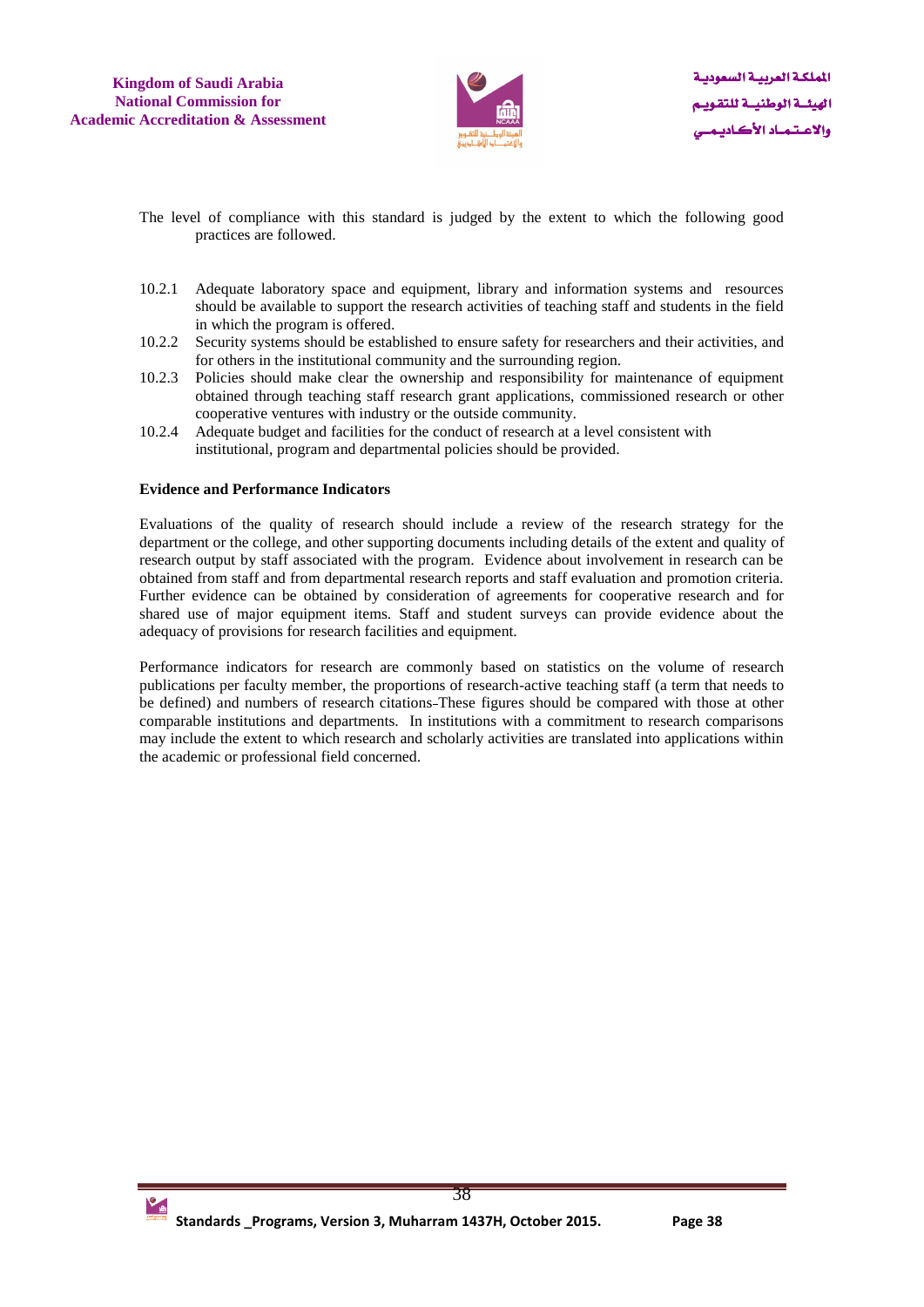

## **Standard 11: Relationships with the Community**

**Significant and appropriate contributions must be made to the community in which the institution is established drawing on the knowledge and experience of staff and the needs of the community for that expertise. Community contributions should include both activities initiated and carried out by individuals and more formal programs of assistance arranged by the institution or by program administrators. Activities should be documented and made known in the institution and the community and staff contributions appropriately recognized within the institution.**

For the purposes of this standard contributions to the community should include services and activities to assist individuals, organizations or communities outside the institution (i.e. they would not include such things as financial assistance or extra curricular activities for enrolled students or the provision of academic programs leading to qualifications, but could include participation in research or development projects, and community education programs provided either with or without charge.)

#### **Sub-Standards**

#### **11.1 Policies on Community Relationships**

**Commitment to service to the community by the department or program must be clearly specified, clear in its nature and scope, consistent with the community service policies of the institution and appropriate for the particular skills and knowledge of staff teaching in the program. The service commitment should be supported by policies to encourage involvement and regular reports prepared on activities that take place.** 

The level of compliance with this standard is judged by the extent to which the following good practices are followed.

- 11.1.1 The service commitment of the program should be defined in a way that reflects the community or communities within which the institution operates, and the skills and abilities of staff teaching in the program.
- 11.1.2 Contributions to the community by staff teaching in the program should be reported on annually.
- 11.1.3 Community contributions should be included in promotion criteria and staff assessments.
- 11.1.4 Departmental or program initiatives in working with the community should be coordinated with responsible units in the institution to avoid duplication and possible confusion.

## **11.2 Interactions With the Community**

#### **Relationships should be established with the community to provide needed services and draw on community expertise to support the program.**

- The level of compliance with this standard is judged by the extent to which the following good practices are followed.
- 11.2.1 Staff should be encouraged to participate in forums in which significant community issues are discussed.
- 11.2.2 In professional programs relationships should be established with local industries and employers to assist program delivery. (For example, placement of students for work-study programs, part time employment opportunities, and identification of issues for analysis in student project activities.)
- 11.2.3 Local employers and members of professions should be invited to join appropriate advisory committees considering programs and other institutional activities.